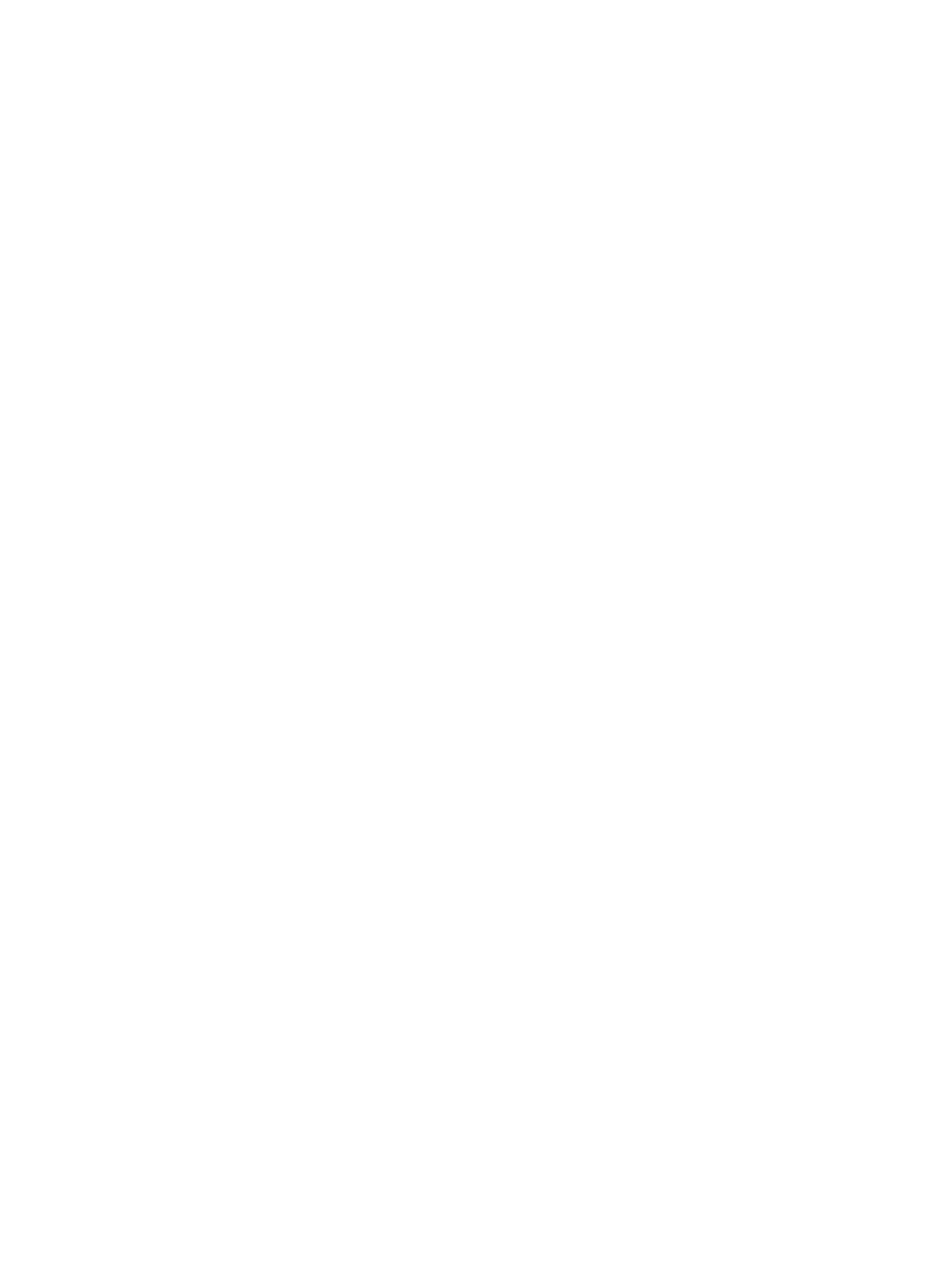# **The Ravalgaon Sugar Farm Ltd. 80th Annual Report**

| <b>BOARD OF DIRECTORS</b>                      | Mr. Harshavardhan B. Doshi                                                                                  | Chairman and Managing Director |
|------------------------------------------------|-------------------------------------------------------------------------------------------------------------|--------------------------------|
|                                                | Mr. Nihal H. Doshi                                                                                          | <b>Executive Director</b>      |
|                                                | Mr. Yazdi P. Dandiwala                                                                                      | <b>Independent Director</b>    |
|                                                | Mr. Moorad Y. Fazalbhoy                                                                                     | <b>Independent Director</b>    |
|                                                | Mr. Ashok S. Ashtekar<br>(expired on 25th December 2014)                                                    | Director                       |
|                                                | Mr. Hukumchand P. Gandhi<br>(appointed on 9th February 2015)                                                | Director                       |
|                                                | Mrs. Ramola S. Mahajani<br>(appointed on 9th February 2015)                                                 | <b>Independent Director</b>    |
| <b>AUDITORS</b>                                | M/s. V. Sankar Aiyar & Co.<br><b>Chartered Accountants</b>                                                  |                                |
| <b>SOLICITORS</b>                              | M/s Mulla & Mulla & Craigie Blunt & Caroe                                                                   |                                |
| <b>BANKERS</b>                                 | <b>DENA BANK</b><br><b>BANK OF BARODA</b>                                                                   |                                |
| <b>REGISTRAR &amp; SHARE TRANSFER</b><br>AGENT | Freedom Registry Ltd.<br>Plot No. 101/102, 19th Street,<br>MIDC Industrial Area, Satpur,<br>Nashik - 422007 |                                |
|                                                | Tel No: (0253) 2354032<br>Fax No: (0253) 2351126                                                            |                                |
| FACTORY & REGISTERED OFFICE                    | Ravalgaon $-423108$ ,<br>Taluka Malegaon,<br>District - Nashik, Maharashtra                                 |                                |
|                                                | Tel No: (02554) 270274 / 270238<br>Fax No: (02554) 270284                                                   |                                |
| <b>CORPORATE OFFICE</b>                        | 52, 5th Floor, Maker Tower 'F',<br>Cuffe Parade, Mumbai - 400005                                            |                                |
|                                                |                                                                                                             |                                |

Tel No: (022) 22184291 / 22186479 Fax No: (022) 22184294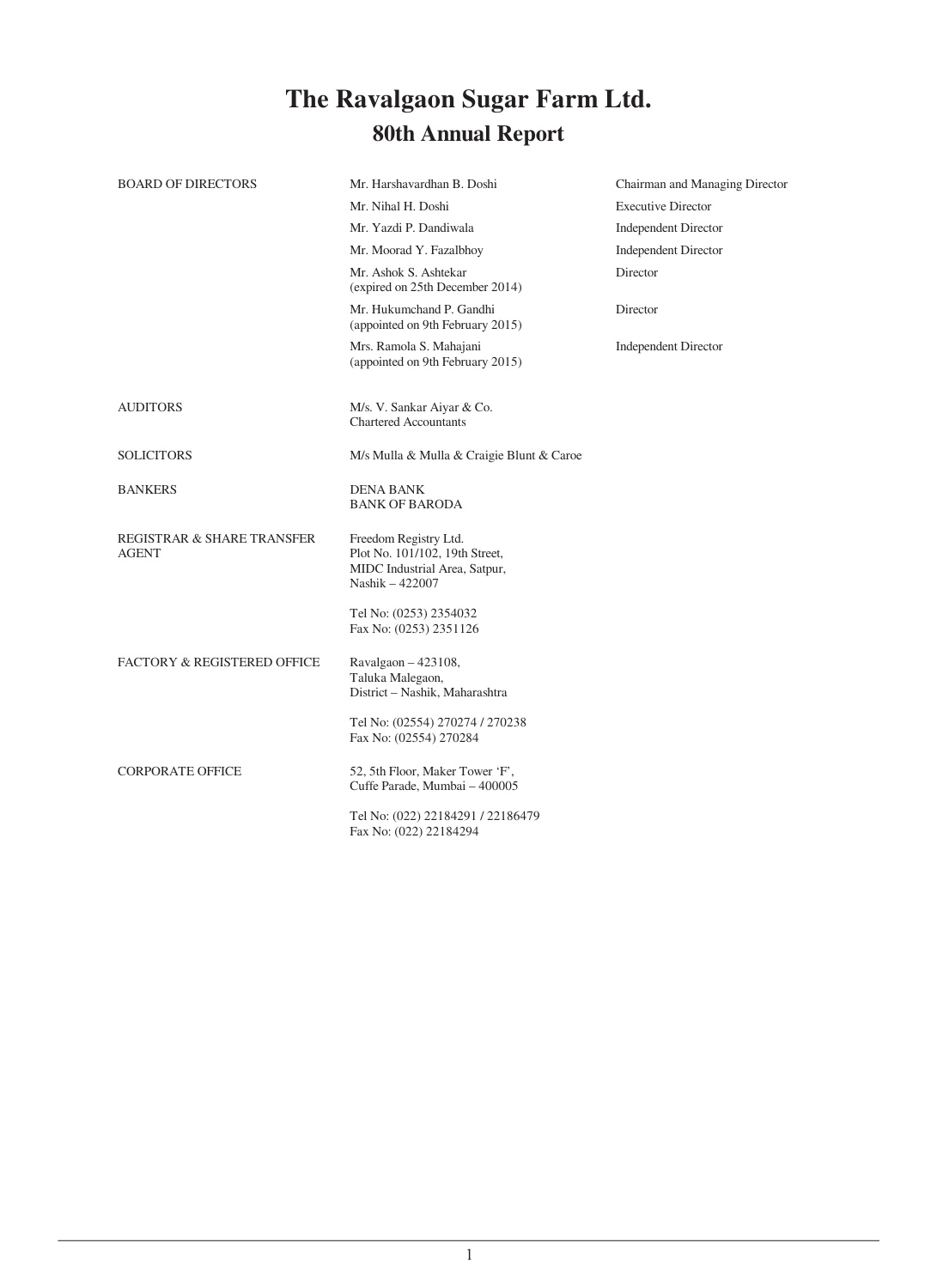#### **Notice**

Notice is hereby given that the Eightieth Annual General Meeting of the members of The Ravalgaon Sugar Farm Ltd. will be held on Monday, 7th September 2015 at 4:00 p.m. at Krida Mandal Hall, Ravalgaon – 423108, Taluka Malegaon, District Nashik, Maharashtra, to transact the following business:

#### **Ordinary Business**

- 1 To consider and adopt the audited financial statements of the Company for the financial year ended 31st March 2015 along with the reports of the Board of Directors and Auditors thereon.
- 2 To approve annual ratification of appointment of Auditors and pass with or without modifications(s), the following as an Ordinary Resolution:

"**RESOLVED THAT** pursuant to provisions of Sections 139, 142 and other applicable provisions, if any of the Companies Act, 2013, the appointment of M/s V. Sankar Aiyar and Co., Chartered Accountants (Registration No. 109208W), as the Statutory Auditors of the Company be and is hearby ratified by the shareholders , to hold office from the conclusion of this Annual General Meeting until the conclusion of the next Annual General Meeting of the Company at such remuneration as shall be fixed by the Board of Directors of the Company."

#### **Special Business**

1 To appoint Mr. H. P. Gandhi (DIN: 07090817) as Director and in this regard, to consider and if thought fit, to pass the following resolution as an **Ordinary Resolution**:

"**RESOLVED THAT** pursuant to provisions of Sections 149, 152 and other applicablet provisions, if any, of the Companies Act, 2013 and the Companies (Appointment and Qualification of Directors) Rules, 2014 (including any statutory modification(s) or re-enactments(s) thereof, for the time being in force) and Clause 49 of the Listing Agreement, Mr. H. P. Gandhi (DIN: 07090817), who qualifies for being appointed as Director and who was appointed as an Additional Director by the Board of Directors of the Company pursuant to the provisions of Section 161 of the Companies Act, 2013 and the Articles of Association of the Company and who holds office upto the date of this Annual General Meeting, be and is hereby appointed as Director of the Company, liable to retire by rotation."

2 To appoint Mr. H. P. Gandhi as an Occupier and in this regard, to consider and if thought fit, to pass the following resolution as a **Special Resolution**:

"**RESOLVED THAT** pursuant to the provisions of the Companies Act, 2013, the Company hereby accords its consent to Mr. H. P. Gandhi, a Director of the Company, holding or continuing to hold office or place of profit under the Company and being nominated as an Occupier under the Factories Act, 1948 effective from 9th February 2015 till such time as the Board of Directors in its absolute discretion deem fit and proper and that Mr. H. P. Gandhi will, in his capacity as an Occupier, in relation to the factory of the Company, take all such steps and perform all such duties as are required under the applicable provisions of the law including the Factories Act."

3 To appoint Mrs. Ramola Mahajani (DIN: 00613428) as an Independent Director and in this regard, to consider and if thought fit, to pass the following resolution as an **Ordinary Resolution**:

"**RESOLVED THAT** pursuant to the provisions of Section 149 and 152 and other applicable provisions, if any, of the Companies Act, 2013 and the Companies (Appointment and Qualification of Directors) Rules, 2014 (including any statutory modification(s) or re-enactments(s) thereof, for the time being in force) and Clause 49 of the Listing Agreement, Mrs. Ramola Mahajani, who qualifies for being appointed as an Independent Director and being appointed as an Additional Director by the Board of Directors of the Company pursuant to the provisions of Section 161 of the Companies Act, 2013 and the Articles of Association of the Company and who holds office up to the date of this Annual General Meeting, be and is hereby appointed as an Independent Director of the Company, not liable to retire by rotation and to hold office for 5 (five) consecutive years for a term up to February 8, 2020."

4 To approve making a reference to BIFR as required in accordance with the provisions of SICA, 1985, and the rules framed thereunder and other applicable Acts, if any, to consider and if thought fit, to pass the following resolution as a **Ordinary Resolution**:

OLVED THAT pursuant to provisions of the Sick Industrial Companies (Special Provisions) Act, 1985, and the rules framed thereunder and other applicable Acts, if any, the Company, within sixty days from the date of adoption of the duly audited accounts of the financial year at the Annual General Meeting, in view of the erosion of Net Worth in terms of the accumulated losses at the end of the financial year having exceeded the entire Net Worth as on 31st March 2015, do make a reference to the Board for Industrial and Financial Reconstruction (BIFR) for determination of the measures which shall be adopted with respect to the company.

**RESOLVED FURTHER THAT** the Board of Directors, acting through Mr. H. B. Doshi, Chairman and Managing Director, and / or Mr. Nihal Doshi, Executive Director, be authorized to do all acts and deeds required for making a reference to BIFR".

#### **By order of The Board of Directors**

**H. B. Doshi** Chairman and Managing Director

28th May 2015

Registered Office: Ravalgaon – 423108, Taluka Malegaon, District – Nashik, Maharashtra, India

CIN: L01110MH1933PLC001930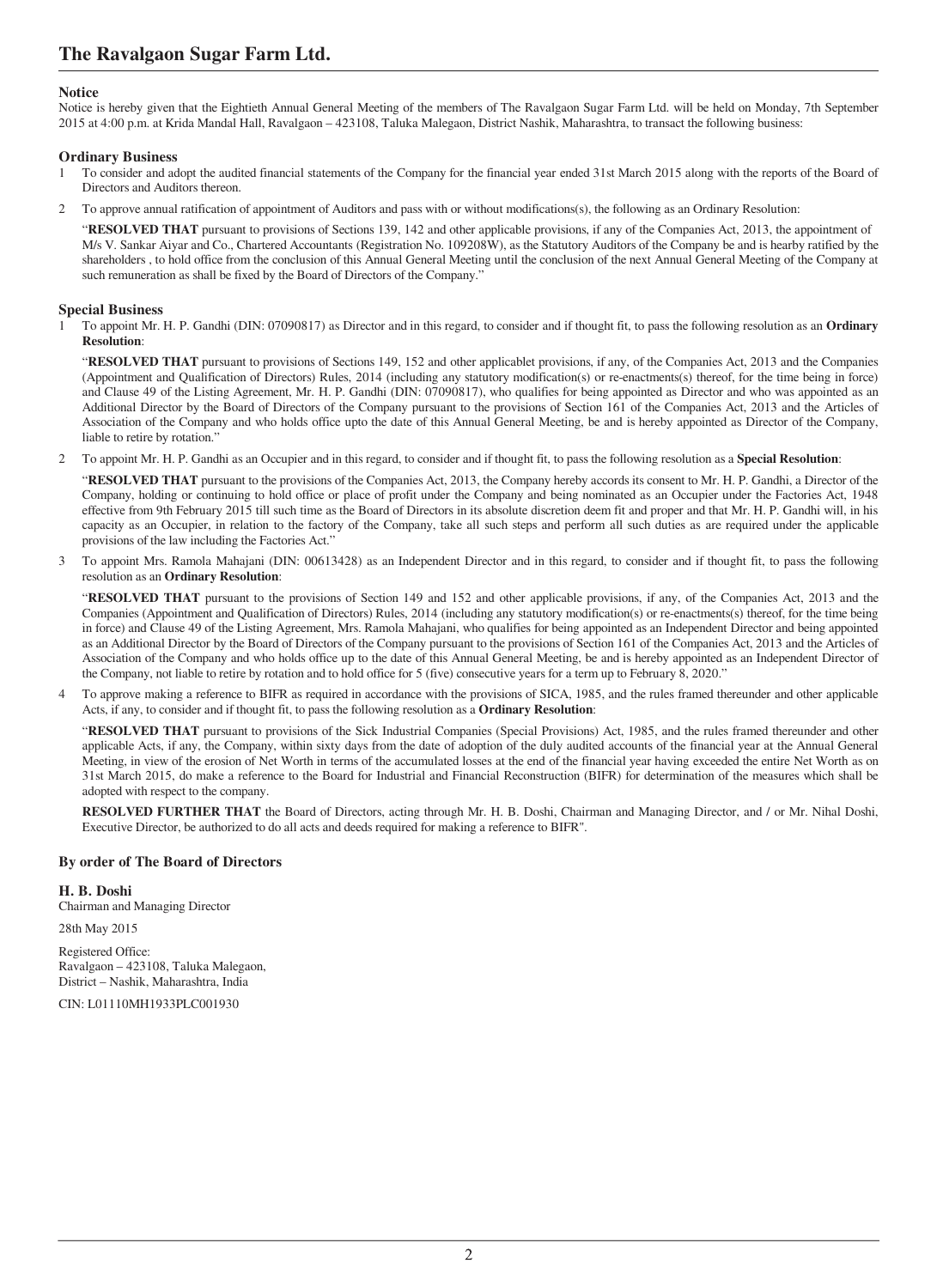#### **Notes:**

1 A member entitled to attend and vote at the Annual General Meeting is entitled to appoint a proxy to attend and vote instead of himself and such proxy need not be a member of the company. Proxies in order to be effective must be received by the Company at its Registered office not less than 48 hours before the commencement of the meeting.

A person can act as a proxy on behalf of members not exceeding fifty and holding in the aggregate not more than ten percent of the total share capital of the company carrying voting rights. A member holding more than ten percent of the total share capital of the Company carrying voting rights may appoint a single person as proxy and such person shall not act as a proxy for any other person or shareholder.

- 2 The business set out in the Notice will be transacted through electronic voting system and the Company is providing facility for voting by electronic means. Instructions and other information relating to e-voting are given on Page No. 4. **EVSN 150727008**
- 3 The Register of Members and Share Transfer Books of the Company will remain closed from Tuesday, 1st September 2015 to Monday, 7th September 2015 (both days inclusive).
- Members holding shares in physical form are requested to notify immediately details of any change / correction in their address, bank particulars, etc. to the Company's Registrars and Share Transfer Agents. Members holding shares in demat account (electronic form) may notify any change to the Depository Participant.
- 5 The Company has transferred the unpaid or unclaimed dividends declared upto financial years 2005-2006 (No dividend was declared for the year 2006-2007), from time to time on due dates, to the Investor Education and Protection Fund (IEPF) established by the Central Government. Pursuant to provisions of IEPF (Uploading of information regarding unpaid and unclaimed amounts lying with companies) Rules, 2012, the Company has uploaded the details of upaid and unclaimed amounts lying with the Company as on 19th June 2014 (date of last Annual General Meeting), on the website of the Ministry of Corporate Affairs. The shareholders are requested to note that no claim shall lie against the Company or the said IEPF after the transfer of unclaimed dividend to the fund.
- 6 The Securities and Exchange Board of India (SEBI) has mandated the submission of Permanent Account Number (PAN) by every participant in securities market. Members holding shares in electronic form are, therefore, requested to submit their PAN to their Depository Participants with whom they are maintaining their demat accounts. Members holding shares in physical form can submit their PAN to Company or Freedom Registry Ltd.

#### **Explanatory Statement Pursuant To Section 102 of The Companies Act, 2013**

The following Explanatory Statement sets out all material facts relating to the Special Business mentioned in the accompanying notice:

#### **Item No: 1**

In accordance with the provisions of Section 149 read with Schedule IV to the Act, appointment of Mr. H. P. Gandhi, Director, requires approval of members.

The Board of Directors has proposed that Mr. H. P. Gandhi be appointed as a Director of the Company. Mr. H. P. Gandhi is not disqualified from being appointed as a Director in terms of Section 164 of the Companies Act, 2013 and has given his consent to act as a Director. The Company has received a declaration from Mr. H. P. Gandhi that he meets the criteria as required under the Companies Act and Listing Agreement. Mr. H. P. Gandhi is independent of the management and possesses appropriate skills, experience and knowledge.

Mr. H. P. Gandhi is B.E. (Mech) and Diploma in Electrical Engineering. He has around 46 years of experience with 9 Sugar Factories. Keeping in view his vast experience and knowledge, it is in interest of the company to appoint Mr. H. P. Gandhi as a Director of the Company. He does not hold any shares of the Company in his name. The Board recommends the Ordinary Resolution set out at Item No. 1 of the Notice under Special Business for approval of the members.

#### **Item No: 2**

Appointment of Mr. H. P. Gandhi as an Occupier, required under the Factories Act.

Mr. H. P. Gandhi has been associated with the Company for many years. He retired from the Company in the year 1997 as General Manager Technical. Mr. Gandhi is an experienced and qualified Engineer. He has agreed to act as an Occupier as required under the Factories Act, in relation to the factory of the Company situated at Ravalgaon. None of the Directors other than Mr. H. P. Gandhi is directly or indirectly interested in this resolution. The Board recommends the Special Resolution set out at Item No. 2 of the Notice under Special Business for approval of the members.

#### **Item No: 3**

In accordance with the provisions of Section 149 read with Schedule IV to the Act, appointment of Mrs. Ramola Mahajani, Independent Director, requires approval of members.

The Board of Directors has proposed Mrs. Ramola Mahajani be appointed as an Independent Director of the Company. Mrs. Ramola Mahajani is not disqualified from being appointed as a Director in terms of Section 164 of the Companies Act, 2013 and has given her consent to act as a Director. The Company has received a declaration from Mrs. Ramola Mahajani that she meets the criteria of Independence as prescribed both under Section 149 of the Act and under Clause 49 of the Listing Agreement. Mrs. Ramola Mahajani is independent of the management and possesses appropriate skills, experience and knowledge.

Mrs Ramola Mahajani has done Master of Arts in Applied Psychology, University of Bombay and Master of Science with Advanced Applied Psychology, University of Aston in Birmingham, UK. Her areas of expertise include application of the principles of Occupational Psychology in Employee Selection, Training, Management Development and HR Planning. She has over 25 years of experience in Human Resources Development and is a Management Professional. Keeping in view her vast experience and knowledge, it is in interest of the company to appoint Mrs. Ramola Mahajani as an Independent Director of the Company. She does not hold any shares of the Company in her name. The Board recommends the Ordinary Resolution set out at Item No. 3 of the Notice under Special Business for approval of the members.

#### **Item No: 4**

Making a reference to Board for Industrial and Financial Reconstruction (BIFR).

The Company has been going through a difficult phase for the last 4 years in view of the adverse business scenario in the Sugar industry, in India as a whole and particularly in the state of Maharshtra, where the Company's manufacturing operations are located. Given the cost of manufactured sugar, comprising of sugarcane cost, coupled with harvesting cost, transportation cost and conversion cost, the prevailing market-driven prices of finished sugar, which are quite depressed since last couple of years, have been responsible mainly for the losses incurred by the Company. The Confectionery business of the Company is also facing challenges in view of the stiff competition from organized and unorganized sectors.

As a result, as on 31st March 2015, the Company has accumulated losses of Rs 2594.68 lakhs, which have exceeded the Net Worth (Total of Paid-up Capital and Free Reserves) of Rs. 2278.76 lakhs for the financial year ended 31st March 2015, thus rendering the Company a sick industrial company as per the provisions of the Sick Industrial Companies (Special Provisions) Act, 1985.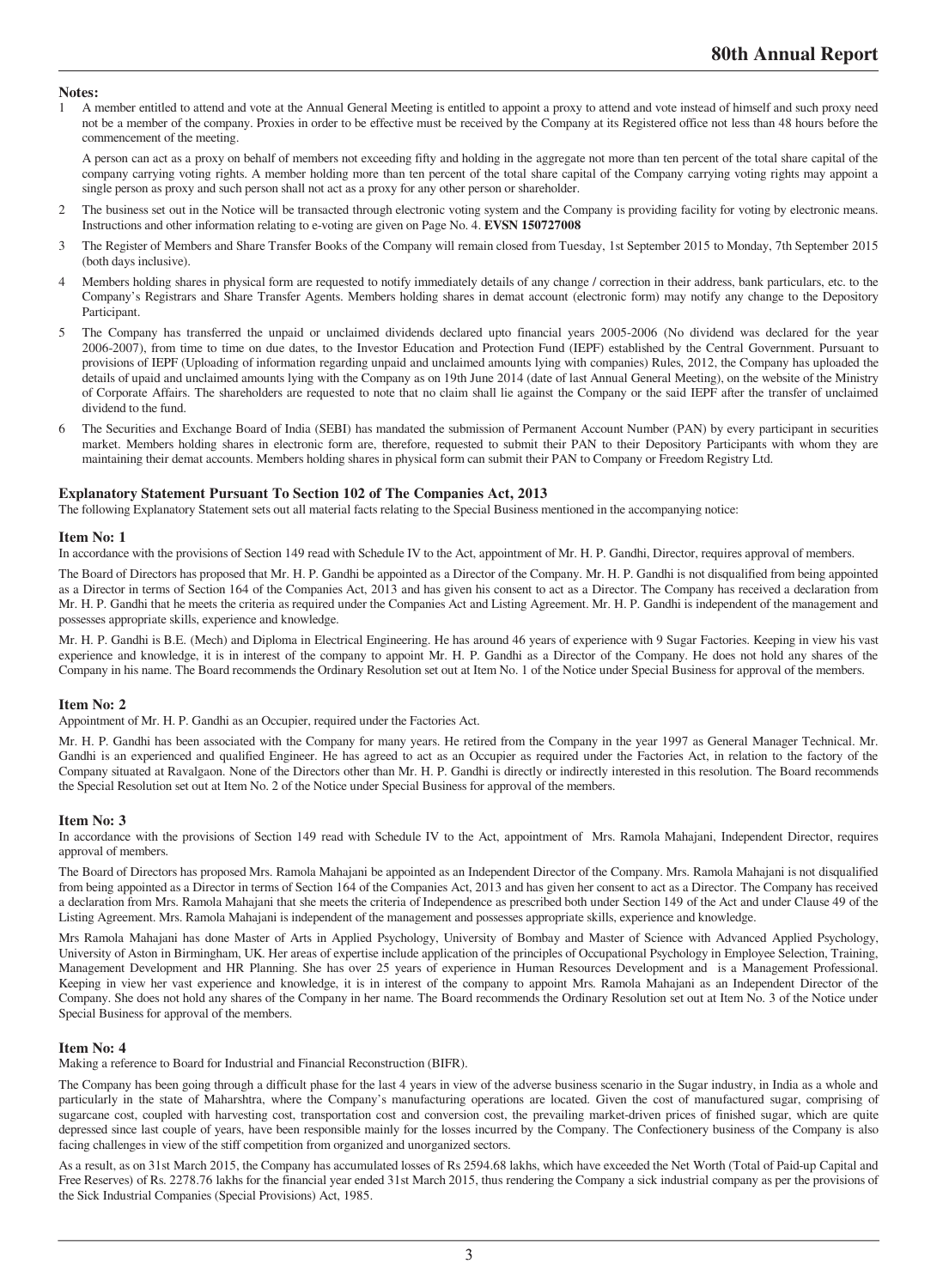# **The Ravalgaon Sugar Farm Ltd.**

In accordance with the provisions of the SICA, 1985, the Company shall, within sixty days of adoption of the audited accounts for the financial year as at the end of which the Company has become a sick industrial company, make a reference to BIFR for determination of the measures which shall be adopted with respect to the Company.

The Audit Committee has examined the issue and accordingly the Board of Directors recommends to the members to approve the said resolution as an Ordinary Resolution to enable the Board to take the necessary action for making reference to BIFR.

None of the Directors is interested in the aforesaid resolution.

#### **By Order of the Board of Directors**

**H. B. Doshi** Chairman and Managing Director

28th May 2015

#### **Registered Office:**

Ravalgaon – 423108, Taluka Malegaon, District – Nashik, Maharashtra, India CIN: L01110MH1933PLC001930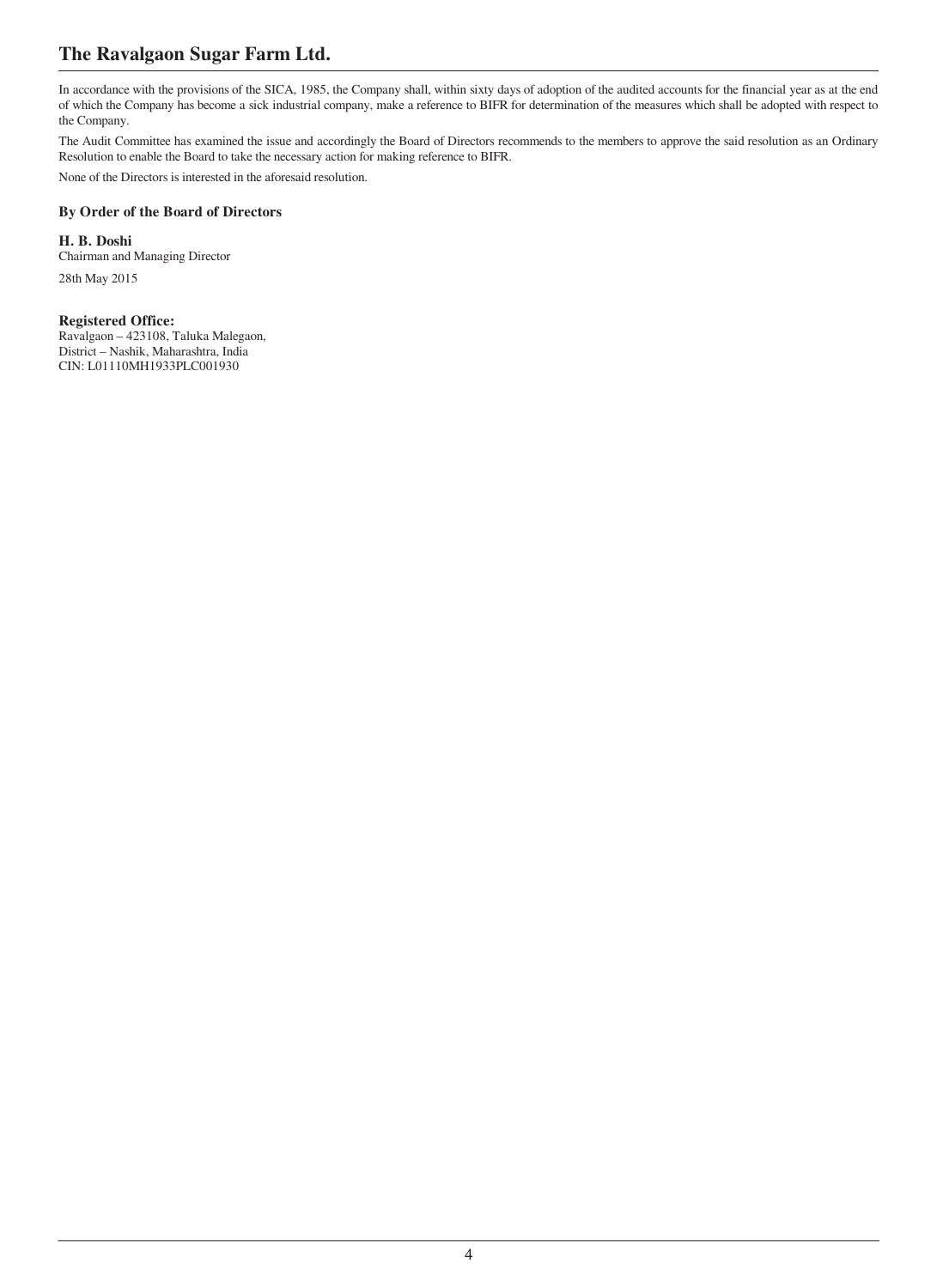#### **Information and other Instructions Relating to E-Voting The instructions for shareholders voting electronically are as under:**

The voting period begins on 3rd September 2015 on 10:00 hours and ends on 6th September 2015 at 17:00 hours. During this period shareholders' of the Company, holding shares either in physical form or in dematerialized form, as on the cut-off date (record date) of 31st August 2015, may cast their vote electronically. The e-voting module shall be disabled by CDSL for voting thereafter.

The shareholders should log on to the e-voting website www.evotingindia.com.

- 1 Click on Shareholders.
- 2 Now Enter your User ID
	- \* For CDSL: 16 digits beneficiary ID,
	- \* For NSDL: 8 Character DP ID followed by 8 Digits Client ID,
	- \* Members holding shares in Physical Form should enter Folio Number registered with the Company.
- 3 Next enter the Image Verification as displayed and Click on Login.
	- \* If you are holding shares in demat form and had logged on to www.evotingindia.com and voted on an earlier voting of any company, then your existing password is to be used. \* If you are a first time user follow the steps given below:

|                          | For Members holding shares in Demat Form and Physical Form                                                                                                                                                                                                                  |  |  |  |
|--------------------------|-----------------------------------------------------------------------------------------------------------------------------------------------------------------------------------------------------------------------------------------------------------------------------|--|--|--|
| <b>PAN</b>               | 1. Enter your 10 digit alpha-numeric *PAN issued by Income Tax Department<br>* Applicable for both demat shareholders as well as physical shareholders                                                                                                                      |  |  |  |
|                          | Members who have not updated their PAN with the Company/Depository Participant are requested to use the first two letters of<br>their name and the 8 digits of the sequence number in the PAN field.                                                                        |  |  |  |
|                          | In case the sequence number is less than 8 digits enter the applicable number of 0's before the number after the first two<br>characters of the name in CAPITAL letters. Eg. If your name is Ramesh Kumar with sequence number 1 then enter RA00000001<br>in the PAN field. |  |  |  |
| <b>DOB</b>               | 2. Enter the Date of Birth<br>as recorded in your demat account or in the company records for the said demat account or folio in dd/mm/yyyy format.                                                                                                                         |  |  |  |
| Dividend Bank<br>Details | 3. Enter the Dividend Bank Details<br>as recorded in your demat account or in the company records for the said demat account or folio.                                                                                                                                      |  |  |  |
| Note                     | Please enter the DOB or Dividend Bank Details in order to login.<br>If the details are not recorded with the depository or company please enter the member ID / folio number in the Dividend Bank<br>details field as mentioned in instruction (2)                          |  |  |  |

#### 4 After entering these details appropriately, click on [SUBMIT] Tab.

# Members holding shares in physical form will then directly reach the Company selection screen.

- # Members holding shares in demat form will now reach 'Password Creation' menu wherein they are required to mandatorily enter their login password in the new password field.
- # Kindly note that this password is to be also used by the demat holders for voting for resolutions of any other company on which they are eligible to vote, provided that company opts for e-voting through CDSL platform.
- # It is strongly recommended not to share your password with any other person and take utmost care to keep your password confidential.
- # For Members holding shares in physical form, the details can be used only for e-voting on the resolutions contained in this Notice.

#### 5 Click on the [EVSN] for the The Ravalgaon Sugar Farm Ltd.

- # On the voting page, you will see [RESOLUTION DESCRIPTION] and against the same the option [YES / NO] for voting.
- # Select the option [YES] or [NO] as desired. The option YES implies that you assent to the Resolution and option NO implies that you dissent to the Resolution.
- # Click on the [RESOLUTIONS FILE LINK] if you wish to view the entire Resolution details.
- 6 After selecting the resolution you have decided to vote on, click on [SUBMIT].
	- # Confirmation box will be displayed.
	- # If you wish to confirm your vote, click on [OK], else to change your vote, click on [CANCEL] and accordingly modify your vote.
	- # Once you "CONFIRM" your vote on the resolution, you will not be allowed to modify your vote.
	- # You can also take out print of the voting done by you by clicking on [Click here to print] option on the Voting page.
	- # If Demat account holder has forgotten the same password then Enter the User ID and the image verification code and click on Forgot Password & enter the details as prompted by the system.

#### Note for Non – Individual Shareholders and Custodians

- # Non-Individual Shareholders (i.e. other than Individuals, HUF, NRI etc.) and Custodian are required to log on to www.evotingindia.com and register themselves as Corporates.
- # Scanned copy of the Registration Form bearing the stamp and sign of the entity should be emailed to helpdesk.evoting@cdslindia.com.
- # After receiving the login details a compliance user should be created using the admin login and password. The Compliance user would be able to link the account(s) for which they wish to vote on.
- # The list of accounts should be mailed to helpdesk.evoting@cdslindia.com and on approval of the accounts they would be able to cast their vote.
- # Scanned copy of the Board Resolution and Power of Attorney (POA) which they have issued in favour of the Custodian, if any, should be uploaded in PDF format in the system for the scrutinizer to verify the same.

In case you have any queries or issues regarding e-voting, you may refer the Frequently Asked Questions ("FAQs") and e-voting manual available at www.evotingindia.com, under help section or write an email to helpdesk.evoting@cdslindia.com.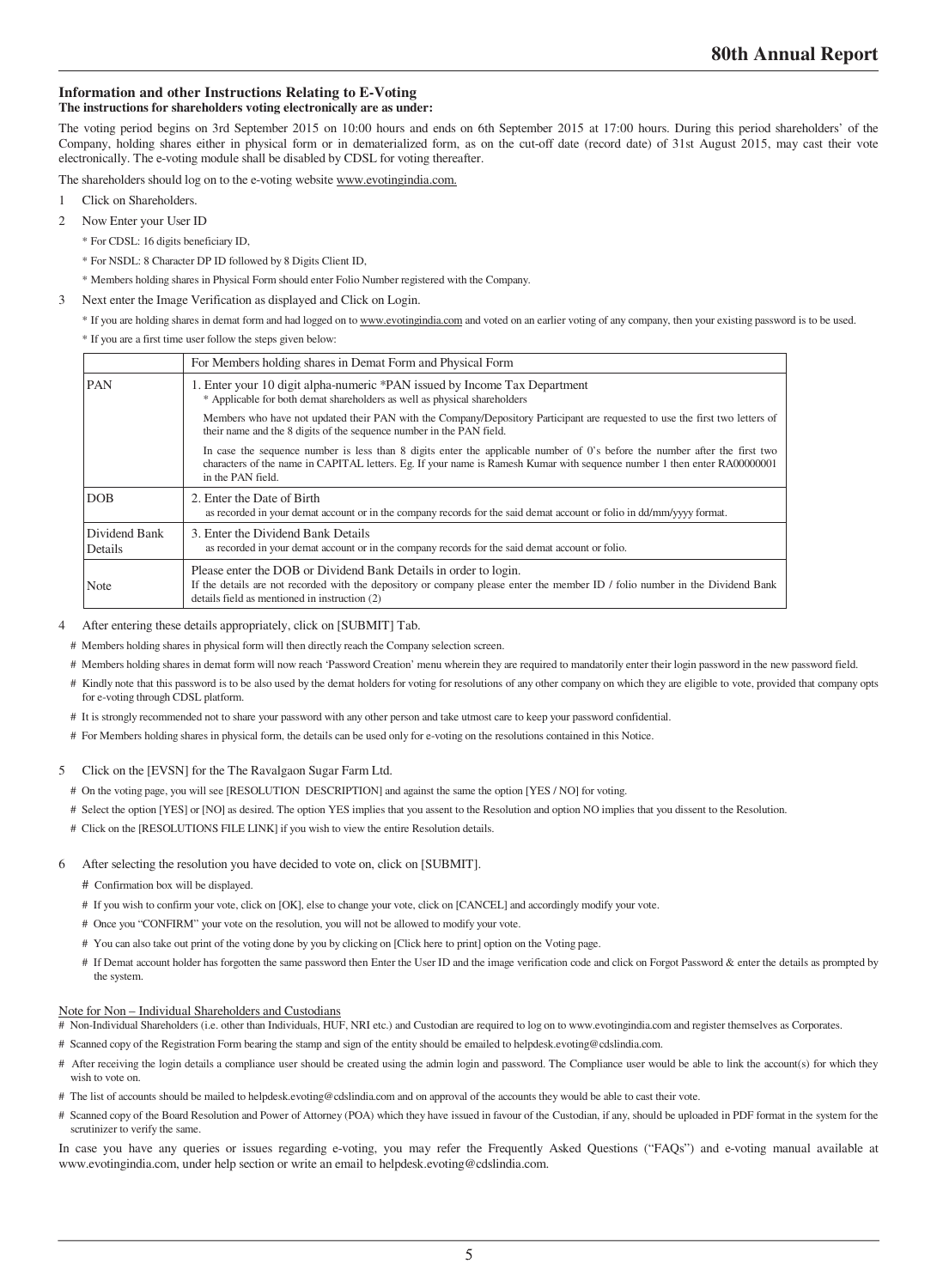## **Directors' Report**

#### **Dear Members,**

Your Directors present the 80th Annual Report together with the Audited Financial Statement of the Company for the financial year ended 31st March 2015.

| 1. Financial Results:                                                          |                               | <b>Rs</b> In Lacs                         |
|--------------------------------------------------------------------------------|-------------------------------|-------------------------------------------|
| <b>PARTICULARS</b>                                                             | Year ended<br>31st March 2015 | 18 months period ended<br>31st March 2014 |
| Net Profit / (Loss) after providing for :                                      | (1307.48)                     | (1538.42)                                 |
| i) Depreciation (including additional depreciation as per Companies Act, 2013) | 245.57                        | 311.86                                    |
| ii) Prior Period Items                                                         |                               |                                           |
| iii) Provisions for Taxation (including Deferred Tax)                          | (8.85)                        | 14.24                                     |
| Surplus brought forward                                                        | (1287.20)                     | 251.22                                    |
| Amount available for appropriation                                             | (2594.68)                     | (1287.20)                                 |
| Appropriation:                                                                 |                               |                                           |
| Proposed Dividend                                                              | $\overline{\phantom{a}}$      |                                           |
| Tax on Proposed Dividend                                                       | -                             |                                           |
| <b>Transfer to General Reserve</b>                                             | ٠                             |                                           |
| Balance carried to Balance Sheet                                               | (2594.68)                     | (1287.20)                                 |
|                                                                                |                               |                                           |

#### **2. Operations :**

SUGAR: Due to commercial reasons the company did not run the mill for the sugar season 2013-14 and 2014-15 as the same would have had more adverse effect on the financial position of the company. However, in order to be able to run subsequent seasons without any constraints, the company had to maintain the infrastructure, which has added to losses for the year.

CANDY SUGAR: The unhealthy competition from unorganized sector poses problems for candy sugar business and hence company is not undertaking manufacture of candy sugar.

CONFECTIONERY: Production of confectionery was 1522 MT during the year under review as compared to 2940 MT during the previous period of 18 months. The company concentrated on brands such as Pan Pasand, Mango Mood, Coffee Break, etc.

#### **3. Dividend :**

Your Directors do not recommend any dividend on the equity shares for the year ended 31st March 2015.

#### **4. Transfer To Reserves :**

The Company has proposed not to transfer any amount to the General Reserve.

#### **5. Directors' Responsibility Statement :**

Pursuant to Section 134 (3)(c) of the Companies Act, 2013, the Directors' confirm that:

- a) In the preparation of Annual Accounts, the applicable Accounting Standards have been followed along with proper explanation relating to material departures.
- b) The directors had selected such accounting policies and applied them consistently and made judgments and estimates that are reasonable and prudent so as to give true and fair view of the state of affairs of the Company at the end of the financial year and of the profit and loss account of the Company for that year.
- c) Proper and sufficient care has been taken for maintaining adequate accounting records in accordance with the provisions of the Companies Act, 2013 for safeguarding the assets of the Company and for preventing and detecting fraud and other irregularities.
- d) The Annual Accounts have been prepared on a going concern basis.
- e) The company has followed a proper internal financial control and that such internal financial controls are adequate and were operating effectively.
- f) A system has been devised to ensure compliance with the provisions of all applicable laws and that such systems were adequate and operating effectively.

#### **6. Fixed Deposits :**

The total amount of fixed deposit as at 31st March 2015 was Rs. 579.78 lacs. There are no overdue deposits except unclaimed deposits amounting to Rs. 15.78 lacs, which is included in the aforesaid total amount of Fixed Deposits. The Company had made an application under section 74(2) of the Companies Act 2013 seeking extension of time for making repayment of the dues payable by it to the Fixed Deposit Holders. The Company has received an Order dated 9th April 2015 from the Hon'ble Company Law Board, Mumbai Bench, under Section 74(2) of the Companies Act, 2013 allowing the said application by extending the date of repayment of Fixed Deposits to the date of maturity of the respective FDRs. The Company is thankful to the Fixed Deposit holders for their continued support. The Company has not accepted any fixed deposit form 1<sup>st</sup> April, 2014.

#### **7. Extract of Annual Return :**

The extract of Annual Return of the Company is annexed herewith as Annexure 1 of this Report.

#### **8. Conservation of Energy, Technology Absorption :**

The particulars relating to conservation of energy, technology absorption, foreign exchange earnings and outgo, as required to be disclosed under the Act, are provided in Annexure 2 to this Report.

#### **9. Management Discussion and Analysis :**

The details regarding management discussion and analysis is provided in Annexure 3 to this Report.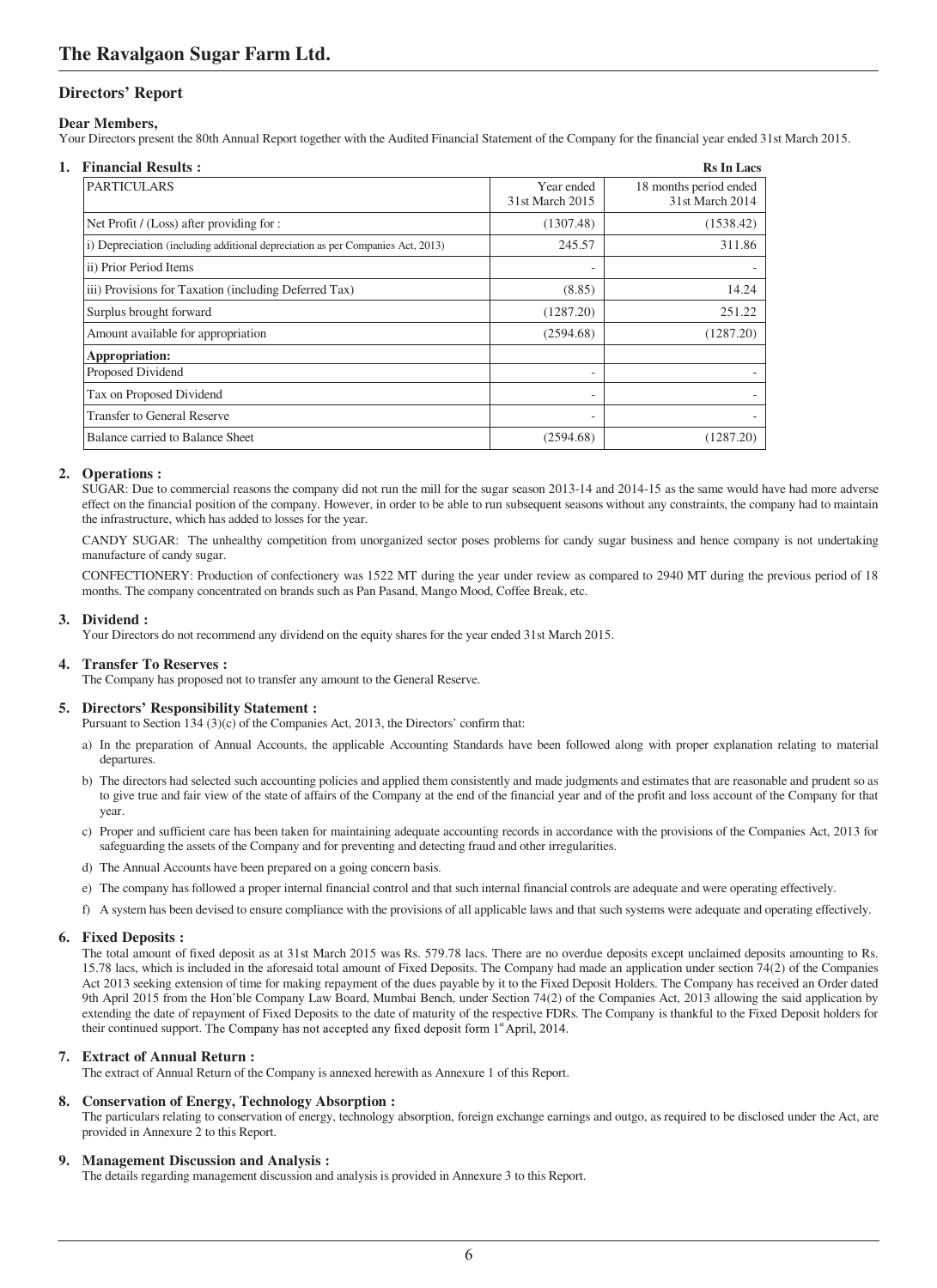#### **10. Corporate Governance :**

As per the requirements of SEBI regarding Listing Agreement and further in reference to Circular dated September 2014 stating amendment that, "The Clause 49 of the Listing Agreement shall be applicable to all companies whose equity shares are listed on a recognized stock exchange. However, compliance with the provisions of Clause 49 shall not be mandatory, for the time being, in respect of the followig class of companies, i.e. companies having paid up equity share capital not exceeding Rs. 10 crore and Net Worth not exceeding Rs. 25 crores, as on the last day of the previous financial year". We wish to inform that as per the amendment, the Clause 49 is not mandatory for the company but keeping in view the importance of the same, best corporate governance practices are maintained by the company. A report on Corporate Governance under the Listing Agreement, along with a certificate from the Practicing Company Secretary, confirming the compliance is provided in Annexure 4 to the Report.

#### **11. Particulars Regarding Directors, Key Managaerial Personnel And Remuneration Paid To Dirctor And Key Managerial Personnel :**

Disclosures pertaining to remuneration and other details as required under Section 197(12) of the Act read with Rules forms part of the Report. None of the employees of the Company is drawing remuneration in excess of the limits prescribed under the Act and Rules forming part thereof. The further details with regard to payment of remuneration to Director and Key Managerial Personnel are provided in Extract of Annual Return as Annexure 1 of the Report. Details regarding appointment of Directors and formation and process of different Committees are mentioned under the report on Corporate Governance.

#### **12. Statement on Declaration Given by the Independent Directors :**

Pursuant to Section 149 (4) of the Companies Act, 2013 read with the Companies (Appointment and Qualification of Directors) Rules, 2014 the Central Government has prescribed that your Company shall have minimum two Independent Directors.

Your company has following Independent Directors:

| Sr.<br>N <sub>0</sub> | Name of the<br><b>Independent Director</b> | Date of appointment /<br>reappointment | Date of passing of<br>Special resolution, if any |
|-----------------------|--------------------------------------------|----------------------------------------|--------------------------------------------------|
|                       | Mr. Y. P. Dandiwala                        | 19/06/2014                             | 19/06/2014                                       |
| $\overline{2}$        | Mr. Moorad Fazalbhoy                       | 19/06/2014                             | 19/06/2014                                       |
| 3                     | Mr. Ashok Ashtekar <sup>*</sup>            | 19/06/2014                             | 19/06/2014                                       |
| $\overline{4}$        | Mrs Ramola Mahajani                        | 09/02/2015                             | In the present Annual General Meeting.           |

\* Mr. Ashok Ashtekar expired on 25th December 2014.

All the above Independent Directors meet the criteria of 'independence' prescribed under section 149(6) and have submitted declaration to the effect that they meet with the criteria of independence as required under section 149 (7) of the Companies Act, 2013.

#### **13. Related Party Transactions :**

The company has entered into transactions with related parties in accordance with the provisions of the Companies Act, 2013 and the particulars of the contracts or arrangements with related parties referred to in Section 188 (1), as prescribed in Form AOC-2 of the rules prescribed under Chapter IX relating to Accounts of Companies under the Companies Act, 2013 is appended as Annexure 5 of the Report. Your Directors draw attention of the members to Note 34 to the financial statements, which sets out related party disclosures.

#### **14. Meetings of Board :**

Five meetings of the Board of Directors were held during the year. Further details are provided in the report on Corporate Governance.

#### **15. Auditors and Audit Report :**

M/s V. Sankar Aiyar and Co., Chartered Accountants, Statutory Auditors of your company, retires at the ensuing Annual General Meeting and is eligible for reappointment. The Auditors have confirmed their eligibility to the effect that their re-appointment, if made, would be within the prescribed limits under the Act and that they are not disqualified for re-appointment.

Further Auditors in their report have made the following observations:

No provision has been made for the present value of the accrued Gratuity liability (net of funds lying with LIC of India) and valued actuarially by a independent actuary as at March 31, 2015 amounting to Rs. 319.33 Lacs (previous year Rs 540.53 lacs) which constitutes a departure from the Accounting Standards on Employee Benefits (AS-15) referred to in section 133 of the Act (Refer Note no.32 of financial statements). Therefore the loss for the period is under stated by Rs. 17.89 lacs (previous year Rs 73.20 lacs) and the Reserves and Surplus of the company as at March 31, 2015 are higher by Rs. 319.33 lacs (previous year Rs 540.53 lacs).

Suitable explanation has been provided by way of note 32 forming part of Financial Statement. Shareholders should consider this note as explanation as part of this report.

#### **16. Cost Auditors :**

The Board has appointed Bhavesh Marolia & Associates with reference to the Companies (Cost Records and Audit) Rules 2014, as prescribed by the Central Government in sub-sections (1) and (2) of Section 469 and Section 148 of the Companies Act, 2013 (18 of 2013).

The Company is covered under amended rules of the Companies (Cost Records and Audit) Rules, 2014, Rule 3(ii) for application of Cost records w.e.f. financial year 2014-15. We have broadly reviewed the books of account maintained by the companys pursuant to rule 5(1) of the Companies (Cost Records and Audit) Rules, 2014.

#### **17. Secretarial Auditor :**

The Board has appointed M/s. Bipin Raje and Associates as the Secretarial Auditor of the Company, according to the provisions of Section 204 of the Companies Act 2013 for conducting Secretarial Audit of the Company for the financial Year 2014-2015. The Secretarial Audit Report for the financial year ended 31st March 2015 is annexed herewith.

Further Auditors in their report have made the following observations:

a) "The Company has not complied with provisions of Section 203 of the Companies Act, 2013 read with Companies (Appointment and Remuneration of Managerial Personnel) Rules, 2014".

The Board has taken note of the same. However it expresses it's in ability to get qualified and experieced candidates given the company's size of operations. Therefore, at present, Mr. Snehal Shah, Group CFO, has been looking after the finance functions of the Company. Similarly Ms. Neha Oza has been looking after the secretarial functions of the Company.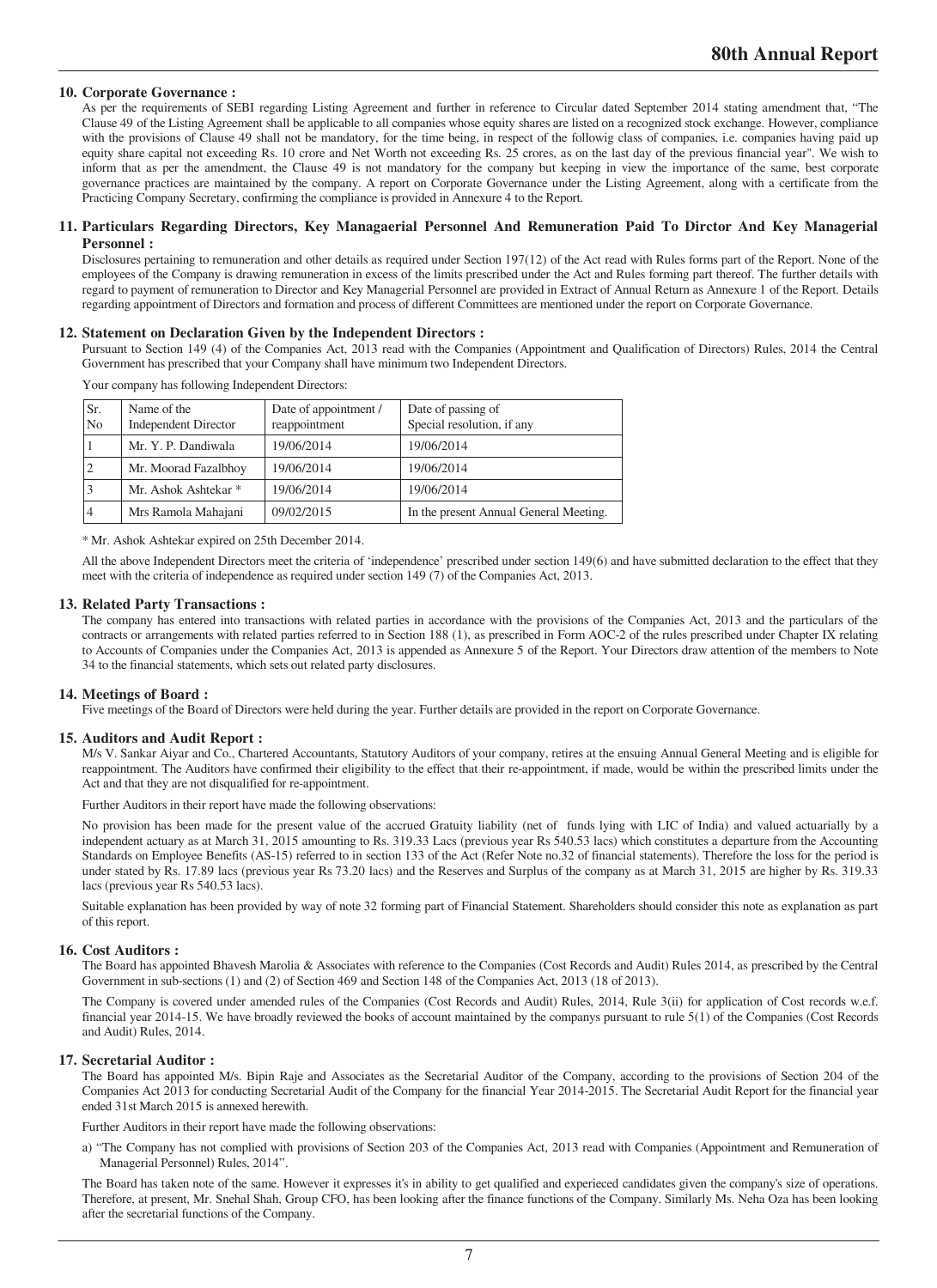b) "With the coming into force of the Companies Act, 2013, several regulations of the Articles of Association of the Company require alterations or deletions as they are based on the Companies Act, 1956, or contain specific reference thereto. The Company has, so far, not carried out such modifications / deletions or adoption of new set of Articles".

The Board has taken note of the observation.

#### **18. Risk Management :**

The Company has set in motion a system for management of risk associated with the orderly functioning of the Company. The Audit Committee has been mandated the accountability for integration of risk management practices into day to day activities.

#### **19. Internal Financial Controls :**

The Company has in place adequate internal financial controls with reference to financial statements. During the year, such controls were tested and no reportable material weakness in the design or operations was observed.

#### **20. Vigil Mechanism :**

Your company believes in promoting a fair, transparent, ethical and professional work environment. The Board of Directors of the Company has established a Whistle Blower Policy under Vigil Mechanism in accordance with the provisions of the Companies Act, 2013 and the Listing Agreement for reporting the genuine concerns or grievances or concerns of actual or suspected fraud or violation of the Company's Code of Conduct.

#### **21. Disclosure under the Sexual Harassment of Women at Workplace (Prevention, Prohibition And Redressal) Act, 2013** No case of sexual harassment was reported during the year.

#### **22. Particulars of Loans Given, Investments Made, Guarantees Given And Securities Provided :**

Particulars of loans given, Investments made and Guarantees given and Securities provided are given in the financial statements and notes to accounts.

Your Director take this opportunity to place on record their sincere appreciation for the timely assistance and cooperation extended by Financial Institutions, Company's Bankers and various Government Agencies / Bodies and look forward to receive their continued support. Your Directors also wish to place on record their appreciation for the cooperation extended / services rendered by the workmen, staff, executives, dealers, customers and all others concerned. Your Directors also express thanks to the shareholders for their support to and confidence reposed in the Company.

#### **For The Ravalgaon Sugar Farm Ltd.**

#### **H. B. Doshi**

Chairman & Managing Director

28th May 2015

Registered Office: Ravalgaon – 423108, Taluka Malegaon, District – Nashik, Maharashtra, India

CIN: L01110MH1933PLC001930

#### **Annexure 1 to Directors Report**

#### **Form No. M G T-9**

Extract of Annual Return for the financial year ended on 31st March 2015 [Pursuant to Section 92(3) of the Companies Act, 2013 and Rule 12(1) of the Companies (Management and Administration) Rules, 2014]

#### **1. Registration and other Details :**

|      | Particulars                                                                  | Details                                                                                                  |
|------|------------------------------------------------------------------------------|----------------------------------------------------------------------------------------------------------|
|      | <b>CIN</b>                                                                   | L01110MH1933PLC001930                                                                                    |
| ii)  | <b>Registration Date</b>                                                     | 08/02/1933                                                                                               |
| iii) | Name of the Company                                                          | The Ravalgaon Sugar Farm Ltd.                                                                            |
| iv)  | Category / Sub-Category of the Company                                       | Indian Non-Government Company limited by shares                                                          |
| V)   | Address of the Registered office and contact details                         | Ravalgaon-423108, Taluka Malegaon, District Nashik,<br>Maharashtra, India. Tel No: 02554 270-274/238/335 |
| vi)  | Whether listed company                                                       | Yes                                                                                                      |
| vii) | Name, Address and Contact details of Registrar and<br>Transfer Agent, if any | Freedom Registry Ltd., Plot No. 101/102, 19th Street,<br>MIDC Industrial Area, Satpur, Nashik            |

#### **2. Principal Business Activities of The Company :**

All the business activities contributing 10% or more of the total turnover of the company shall be stated

| Sr.            | Name & Description of main   NIC Code of the |                   | $\%$ to total turnover |
|----------------|----------------------------------------------|-------------------|------------------------|
| N <sub>o</sub> | products / services                          | product / service | of the Company         |
|                | Sugar Manufacturing                          | 2321011           | 55.36%                 |
| $\vert$ ii)    | <b>Sugar Confectionery</b>                   | 2367000           | 44.64%                 |

#### **3. Particulars of Holding, Subsidiary and Associate Companies :**

| Sr.<br>N <sub>0</sub> | Name and Address of the Company     | CIN/GLN               | Holding<br>Subsidiary/Associate | $\%$ of shares<br>held | Applicable<br>Section |
|-----------------------|-------------------------------------|-----------------------|---------------------------------|------------------------|-----------------------|
|                       | Lanica Financial Services Pvt. Ltd. | U67120MH1996PTC101374 | Associate                       | 41.71                  | 2(6)                  |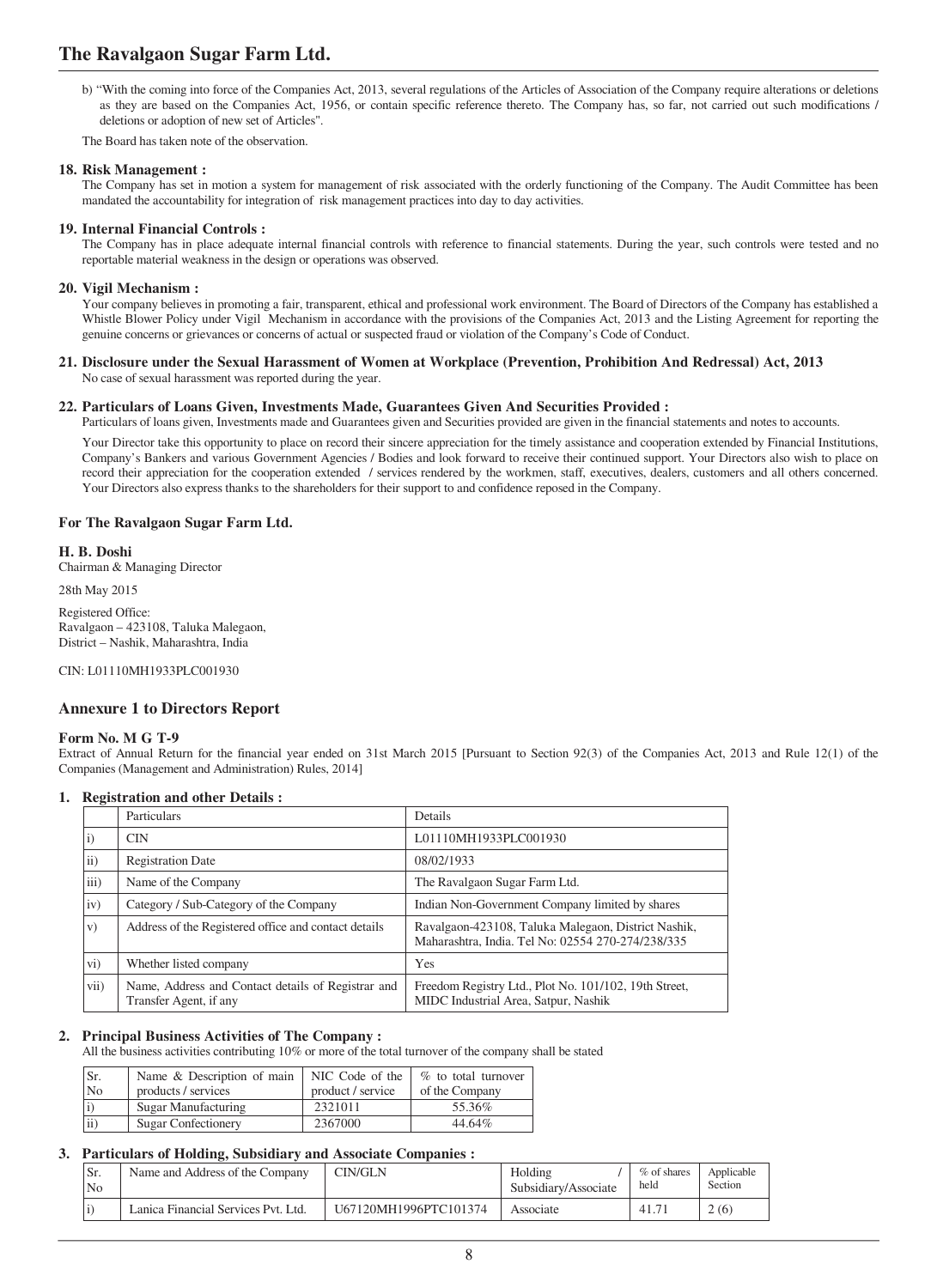# **4. Shareholding Pattern (Equity Share Capital Breakup As Percentage of Total Equity) :**

#### **I) Category-Wise Shareholding :**

|                                                                                      |        | No. of Shares held at the<br>beginning of the year |               |                 | No. of Shares held at the<br>end of the year |                |        | % Change<br>during the<br>year |       |
|--------------------------------------------------------------------------------------|--------|----------------------------------------------------|---------------|-----------------|----------------------------------------------|----------------|--------|--------------------------------|-------|
|                                                                                      | Demat  | Physical                                           | Total         | $%$ of<br>Total |                                              | Demat Physical | Total  | $%$ of<br>Total                |       |
| A. Promoter                                                                          |        |                                                    |               |                 |                                              |                |        |                                |       |
| 1. Indian                                                                            |        |                                                    |               |                 |                                              |                |        |                                |       |
| a) Individual/HUF                                                                    | 1,636  | 1,225                                              | 2,861         | 4.20            | 1,636                                        | 1,225          | 2,861  | 4.20                           |       |
| b) Central Govt                                                                      |        |                                                    |               |                 |                                              |                |        |                                |       |
| c) State Govt                                                                        |        |                                                    |               |                 |                                              |                |        |                                |       |
| d) Bodies Corp.                                                                      |        |                                                    | 33,386 33,386 | 49.10           |                                              | 33,386         | 33,386 | 49.10                          |       |
| e) Banks / FI                                                                        |        |                                                    |               |                 |                                              |                |        |                                |       |
| f) Any Other                                                                         |        |                                                    |               |                 |                                              |                |        |                                |       |
| Sub-total $(A)(1)$ :                                                                 | 1.636  |                                                    | 34,611 36,247 | 53.30           | 1,636                                        | 34,611         | 36,247 | 53.30                          |       |
| 2. Foreign                                                                           |        |                                                    |               |                 |                                              |                |        |                                |       |
| a) NRIs-Individuals                                                                  |        |                                                    |               |                 |                                              |                |        | L,                             |       |
| b) Other-Individuals                                                                 |        |                                                    |               |                 |                                              |                |        |                                |       |
| c) Bodies Corp.                                                                      |        |                                                    |               |                 |                                              |                |        |                                |       |
| d) Banks / FI                                                                        |        |                                                    |               |                 |                                              |                |        |                                |       |
| e) Any Other                                                                         |        |                                                    |               |                 |                                              |                |        |                                |       |
| Sub-total $(A)(2)$ :                                                                 |        |                                                    |               |                 |                                              |                |        |                                |       |
| Total Promoter shareholding $A = A1 + A2$                                            | 1.636  |                                                    | 34,611 36,247 | 53.30           | 1,636                                        | 34,611         | 36,247 | 53.30                          |       |
| <b>B. Public Shareholding</b>                                                        |        |                                                    |               |                 |                                              |                |        |                                |       |
| 1. Institutions                                                                      |        |                                                    |               |                 |                                              |                |        |                                |       |
| a) Mutual Funds                                                                      |        |                                                    |               |                 |                                              |                |        |                                |       |
| b) Banks/FI                                                                          | 10     | 28                                                 | 38            | 0.06            |                                              | 28             | 28     | 0.04                           | 0.02% |
| c) Central Govt.                                                                     |        | J.                                                 | L.            |                 |                                              |                | J.     |                                |       |
| d) State Govt/s                                                                      |        |                                                    | L.            |                 |                                              |                | J.     | L,                             |       |
| e) Venture Capital Funds                                                             |        |                                                    |               |                 |                                              |                |        |                                |       |
| f) Insurance Companies                                                               |        |                                                    |               | J.              |                                              |                |        |                                |       |
| $g$ ) FIIs                                                                           |        |                                                    |               |                 |                                              |                |        | ٠                              |       |
| h) Foreign Venture Capital Funds                                                     |        |                                                    |               |                 |                                              |                |        |                                |       |
| i) Others (specify)                                                                  |        |                                                    | L,            | J.              |                                              |                |        |                                |       |
| Sub-total $(B)(1)$ :                                                                 | 10     | 28                                                 | 38            | 0.06            |                                              | 28             | 28     | 0.04                           | 0.02% |
| 2. Non-Institutions                                                                  |        |                                                    |               |                 |                                              |                |        |                                |       |
| a) Bodies Corp.                                                                      |        |                                                    |               |                 |                                              |                |        |                                |       |
| i) Indian                                                                            | 1,273  | 228                                                | 1,501         | 2.21            | 1,359                                        | 228            | 1,587  | 2.33                           | 0.12% |
| ii) Overseas                                                                         |        |                                                    |               |                 |                                              |                |        |                                |       |
| b) Individuals                                                                       |        |                                                    |               |                 |                                              |                |        |                                |       |
| i) Individual shareholders holding nominal share<br>capital upto Rs. 1 lakh          | 23,779 |                                                    | 3,285 27,064  | 39.80           | 23,850                                       | 3,108          | 26,958 | 39.64                          | 0.16% |
| ii) Individual shareholders holding nominal share<br>capital in excess of Rs. 1 lakh | J.     | 2,883                                              | 2,883         | 4.24            |                                              | 2,883          | 2,883  | 4.24                           |       |
| c) Others (specify)                                                                  |        |                                                    |               |                 |                                              |                |        |                                |       |
| i) NRIs                                                                              | 169    | 98                                                 | 267           | 0.39            | 199                                          | 98             | 297    | 0.45                           | 0.06% |
| Sub-total $(B)(2)$ :                                                                 | 25,221 |                                                    | 6,494 31,715  | 46.64           | 25,408                                       | 6,317          | 31,725 | 46.66                          | 0.01% |
| Total Public shareholding $(B)=(B)(1)+(B)(2)$                                        | 25,231 |                                                    | 6,522 31,753  | 46.70           | 25,408                                       | 6,345          | 31,753 | 46.70                          |       |
| C. Shares held by Custodian for GDRs & ADRs                                          |        |                                                    |               |                 |                                              |                |        |                                |       |
| Grand Total (A+B+C)                                                                  | 26,867 |                                                    | 41,133 68,000 | 100             | 27,044                                       | 40,956         | 68,000 | 100                            |       |

# **II) Shareholding of Promoters :**

| Nol | Sr. Shareholder's Name               | Shareholding at the beginning of the<br>year |                                        |                                                           | Shareholding at the end of the year | $%$ change in<br>shareholding<br>during the year |                                                           |  |
|-----|--------------------------------------|----------------------------------------------|----------------------------------------|-----------------------------------------------------------|-------------------------------------|--------------------------------------------------|-----------------------------------------------------------|--|
|     |                                      | No. of<br><b>Shares</b>                      | % of total<br>shares of the<br>Company | % of shares<br>Pledged /<br>encumbered to<br>Total shares | No. of<br><b>Shares</b>             | % of total<br>shares of the<br>Company           | % of shares<br>Pledged /<br>encumbered to<br>total shares |  |
|     | Harshavardhan Doshi                  | 2.070                                        | 3.04                                   |                                                           | 2.070                               | 3.04                                             |                                                           |  |
|     | 2 Lanica Financial Services Pvt. Ltd | 28,366                                       | 41.71                                  |                                                           | 28.366                              | 41.71                                            |                                                           |  |
|     | 3 Carina Finvest Limited             | 5,020                                        | 7.38                                   |                                                           | 5,020                               | 7.38                                             |                                                           |  |
|     | 4 Nihal Doshi                        | 291                                          | 0.43                                   | ۰                                                         | 291                                 | 0.43                                             | ۰                                                         |  |
|     | 5 Lalan Ajay Kapadia                 | 500                                          | 0.74                                   | ۰                                                         | 500                                 | 0.74                                             |                                                           |  |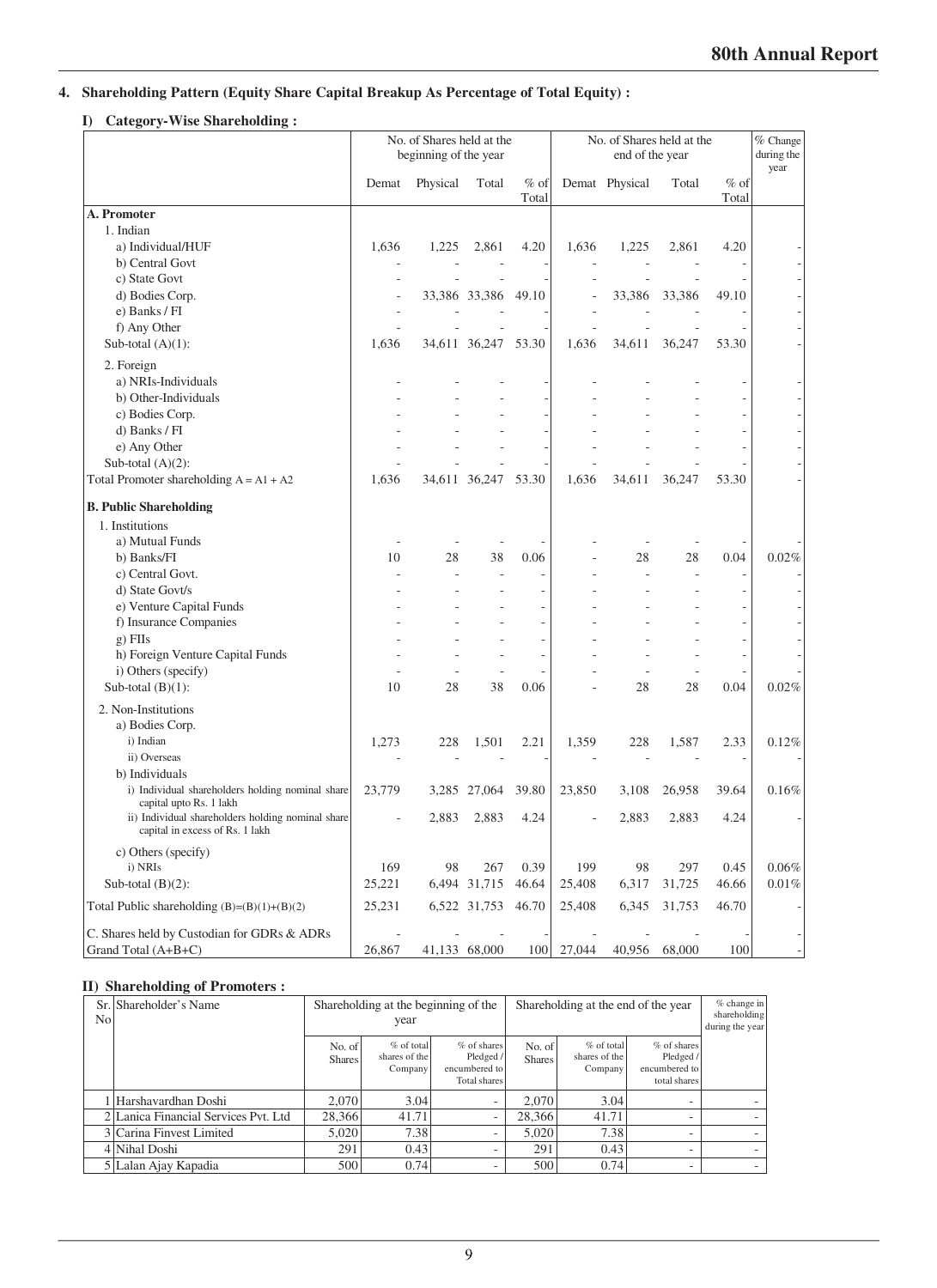| ---                   | Change in Fromotels Shareholding (Frase Specify) if there is no Change) :                                                                                                 |                         |                                              |                                            |                                          |  |  |
|-----------------------|---------------------------------------------------------------------------------------------------------------------------------------------------------------------------|-------------------------|----------------------------------------------|--------------------------------------------|------------------------------------------|--|--|
| Sr.<br>N <sub>o</sub> |                                                                                                                                                                           |                         | Shareholding at the<br>beginning of the year | Cumulative Shareholding<br>during the year |                                          |  |  |
|                       |                                                                                                                                                                           | No. of<br><b>Shares</b> | $\%$ of total<br>shares of the<br>company    | No. of<br><b>Shares</b>                    | $%$ of total<br>shares of the<br>company |  |  |
|                       | At the beginning of the year                                                                                                                                              | 36,247                  | 53.30                                        | 36.247                                     | 53.30                                    |  |  |
|                       | Date wise Increase/Decrease in Promoters Shareholding<br>during the year specifying the reasons for increase/decrease<br>(e.g. allotment/transfer/bonus/sweat equity etc) |                         |                                              |                                            |                                          |  |  |
|                       | At the End of the year                                                                                                                                                    | 36,247                  | 53.30                                        | 36,247                                     | 53.30                                    |  |  |

# **III) Change in Promoters' Shareholding (Please Specify, if there is no Change) :**

#### **IV) Shareholding Pattern of Top Ten Shareholders (other than Directors, Promoters and Holders of GDRs and ADRs) :**

| Sr.<br>N <sub>o</sub> | For Each of the Top 10 Shareholders |               | Shareholding at the beginning of<br>the year | Shareholding at the end of<br>the year |                                        |  |
|-----------------------|-------------------------------------|---------------|----------------------------------------------|----------------------------------------|----------------------------------------|--|
|                       |                                     | No. of Shares | % of Total Shares<br>of the Company          | No. of Shares                          | % of Total<br>Shares of the<br>Company |  |
|                       | 1 Harshavardhan B Doshi (Trustee)   | 2,883         | 4.24                                         | 2,883                                  | 4.24                                   |  |
|                       | 2 Ratnaprabhat Prabhat Doshi        | 510           | 0.75                                         | 510                                    | 0.75                                   |  |
|                       | 3 Mehmood Gulamnabi Kagzi           | 401           | 0.59                                         | 401                                    | 0.59                                   |  |
|                       | 4 Nayana Vadilal Vasa               | 241           | 0.35                                         | 272                                    | 0.40                                   |  |
|                       | 5 Jawaharlal Mehta                  | 291           | 0.43                                         | 269                                    | 0.40                                   |  |
|                       | 6 Dhiraj Manu Chhabria              | 265           | 0.39                                         | 246                                    | 0.36                                   |  |
| 7                     | Kamalini Bahubali                   | 223           | 0.33                                         | 223                                    | 0.33                                   |  |
|                       | 8 Arvind R Doshi                    | 217           | 0.32                                         | 217                                    | 0.32                                   |  |
|                       | 9 Girishkumar Sharda                |               |                                              | 207                                    | 0.30                                   |  |
|                       | 10 Manu Gopaldas Chhabria           | 167           | 0.25                                         | 200                                    | 0.29                                   |  |
|                       | 11 Meena Kantilal Sangoi            | 150           | 0.22                                         |                                        |                                        |  |

#### **V) Shareholding of Directors and Key Managerial Personnel :**

| Sr.<br>N <sub>o</sub>    | For each of the Director /<br>KMP*                                     |                         | Shareholding                           | Date     | Increase<br>Reasons<br>Decrease<br>during<br>the<br>year | during the year         | Cumulative shareholding                |
|--------------------------|------------------------------------------------------------------------|-------------------------|----------------------------------------|----------|----------------------------------------------------------|-------------------------|----------------------------------------|
|                          |                                                                        | No. of<br><b>Shares</b> | % of Total<br>Shares of the<br>Company |          |                                                          | No. of<br><b>Shares</b> | % of Total<br>Shares of the<br>Company |
| 1                        | Harshavardhan Doshi<br>Chairman and Managing Director                  | 2,070                   | 3.04                                   | 01/04/14 | No movement during the<br>year                           |                         |                                        |
|                          |                                                                        | 2,070                   | 3.04                                   | 31/03/15 |                                                          | 2.070                   | 3.04                                   |
| $\overline{2}$           | Nihal Doshi<br><b>Executive Director</b>                               | 291                     | 0.43                                   | 01/04/14 | No movement during the<br>year                           |                         |                                        |
|                          |                                                                        | 291                     | 0.43                                   | 31/03/15 |                                                          | 291                     | 0.43                                   |
| 3                        | Y. P. Dandiwala<br>Non Executive Director                              | $\Omega$                | 0.00                                   | 01/04/14 | No movement / holding<br>during the year                 |                         |                                        |
|                          |                                                                        | $\Omega$                | 0.00                                   | 31/03/15 |                                                          | $\Omega$                | 0.00                                   |
| $\overline{\mathcal{L}}$ | Moorad Fazalbhoy<br>Non Executive Director                             | $\Omega$                | 0.00                                   | 01/04/14 | No movement / holding<br>during the year                 |                         |                                        |
|                          |                                                                        | $\Omega$                | 0.00                                   | 31/03/15 |                                                          | $\Omega$                | 0.00                                   |
| 5                        | Ashok Ashtekar<br>Non Executive Director<br>(expired on 25th Dec 2014) | $\Omega$                | 0.00                                   | 01/04/14 | No movement / holding<br>during the year                 |                         |                                        |
|                          |                                                                        | $\Omega$                | 0.00                                   | 31/03/15 |                                                          | $\Omega$                | 0.00                                   |
| 6                        | H. P. Gandhi<br>Non Executive Director<br>(appointed on 9th Feb 2015)  | $\Omega$                | 0.00                                   | 01/04/14 | No movement / holding<br>during the year                 |                         |                                        |
|                          |                                                                        | $\Omega$                | 0.00                                   | 31/03/15 |                                                          | $\Omega$                | 0.00                                   |
|                          | 7 Mrs Ramola Mahajani<br>(appointed on 9th Feb 2015)                   | $\Omega$                | 0.00                                   | 01/04/14 | No movement / holding<br>during the year                 |                         |                                        |
|                          |                                                                        | $\Omega$                | 0.00                                   | 31/03/15 |                                                          | $\Omega$                | 0.00                                   |

\* No Key Managerial Person is holding any shares of the company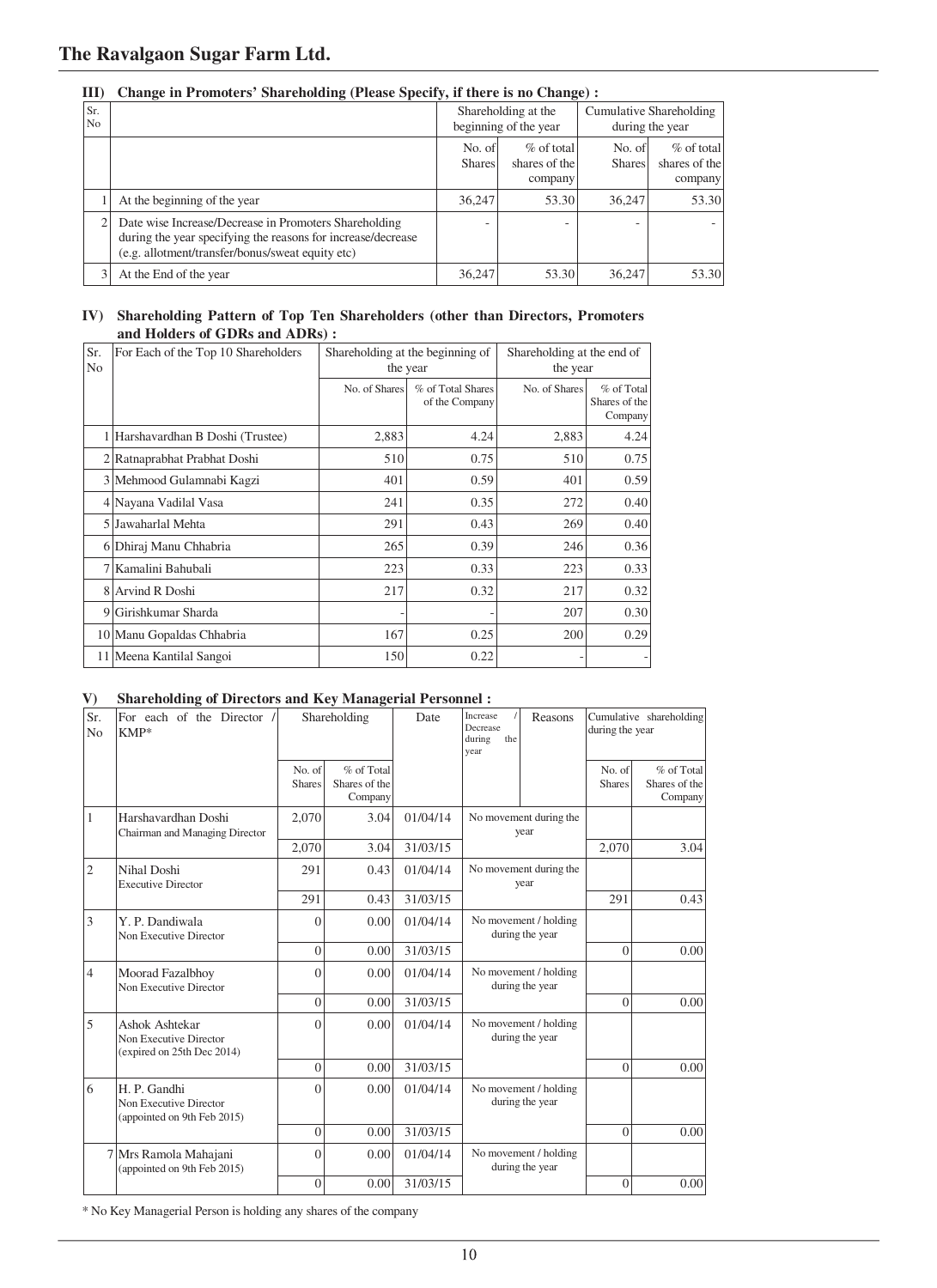#### **5. Indebtedness :**

Indebtedness of the Company including interest outstanding / accrued but not due for payment (Rs. in lacs)

| Particulars                                         | <b>Secured Loans</b><br>excluding deposits | Unsecured<br>Loans | Deposits | Total<br>Indebtedness |
|-----------------------------------------------------|--------------------------------------------|--------------------|----------|-----------------------|
| Indebtedness at the beginning of the financial year |                                            |                    |          |                       |
| i) Principal Amount                                 | 3,455.19                                   | 961.92             | 579.78   | 4,996.89              |
| ii) Interest due but not paid                       |                                            |                    |          |                       |
| iii) Interest accrued but not due                   |                                            |                    | 47.97    | 47.97                 |
| Total (i+ii+iii)                                    | 3,455.19                                   | 961.92             | 627.75   | 5,044.86              |
| Change in Indebtedness during the financial year    |                                            |                    |          |                       |
| i) Addition                                         |                                            | 831.26             |          | 831.26                |
| ii) Reduction                                       | 1,530.02                                   | 390.00             | 95.03    | 2,015.05              |
| iii) Net Change                                     | $-1,530.02$                                | 441.26             | $-95.03$ | $-1,183.79$           |
| Indebtedness at the end of the financial year       |                                            |                    |          |                       |
| i) Principal Amount                                 | 1.925.17                                   | 1.403.18           | 467.05   | 3,795.4               |
| ii) Interest due but not paid                       |                                            |                    |          |                       |
| iii) Interest accrued but not due                   |                                            |                    | 65.67    | 65.67                 |
| Total (i+ii+iii)                                    | 1,925.17                                   | 1,403.18           | 532.72   | 3,861.07              |

#### **6. Remuneration of Directors and Key Managerial Personnel :**

#### **I) Remuneration to Managing Director, Whole-Time Director and / or Manager :**

| Sr.<br>N <sub>0</sub> | Particulars of Remuneration                                                                                                                                                                                                                             | Name of MD/WTD/Manager                               |                                        | Total<br>Amount |
|-----------------------|---------------------------------------------------------------------------------------------------------------------------------------------------------------------------------------------------------------------------------------------------------|------------------------------------------------------|----------------------------------------|-----------------|
|                       |                                                                                                                                                                                                                                                         | Mr. H. B. Doshi<br>(Chairman &<br>Managing Director) | Mr. N.H. Doshi<br>(Executive Director) |                 |
| 1                     | <b>Gross Salary</b>                                                                                                                                                                                                                                     |                                                      |                                        |                 |
|                       | a) Salary as per provisions contained in Section $17(1)$ of the Income Tax Act, 1961                                                                                                                                                                    | 900,000                                              |                                        | 900,000         |
|                       | b) Value of perquisites $u/s$ 17(2) of the Income Tax Act, 1961                                                                                                                                                                                         |                                                      |                                        |                 |
|                       | c) Profits in lieu of salary $u/s$ 17(3) of the Income Tax Act, 1961                                                                                                                                                                                    |                                                      |                                        |                 |
| $\overline{2}$        | <b>Stock Option</b>                                                                                                                                                                                                                                     |                                                      |                                        |                 |
| 3                     | <b>Sweat Equity</b>                                                                                                                                                                                                                                     |                                                      |                                        |                 |
| $\overline{4}$        | Commission / Performance Pay                                                                                                                                                                                                                            |                                                      |                                        |                 |
|                       | - as % of profit                                                                                                                                                                                                                                        |                                                      |                                        |                 |
|                       | - others, specify                                                                                                                                                                                                                                       |                                                      |                                        |                 |
| 5                     | Others, please specify                                                                                                                                                                                                                                  |                                                      |                                        |                 |
|                       | Total (A)                                                                                                                                                                                                                                               | $900,000$ -                                          |                                        | 900,000         |
|                       | $C_{n}$ : $C_{n}$ . $C_{n}$ . $C_{n}$ . $C_{n}$ . $C_{n}$ . $C_{n}$ . $C_{n}$ . $C_{n}$ . $C_{n}$ . $C_{n}$ . $C_{n}$ . $C_{n}$ . $C_{n}$ . $C_{n}$ . $C_{n}$ . $C_{n}$ . $C_{n}$ . $C_{n}$ . $C_{n}$ . $C_{n}$ . $C_{n}$ . $C_{n}$ . $C_{n}$ . $C_{n}$ |                                                      |                                        |                 |

**Ceiling as per the Act** The total managerial remuneration payable in respect of financial year 2014-2015 shall not exceed eleven percent of the net profit of the Company for financial year 2014-2015 or if the same exceeds, it shall be within the limits of Schedule V Part II of the Companies Act, 2013. The remuneration paid to Directors during the year is within the statutory limit as specified above.

#### **II) Remuneration to other Directors :**

| Sr.            | Particulars of Remuneration                                                                                                                                                                                 | Mr. Y. P.      | Mr. Moorad | # Mr. Ashok | $*$ Mr. H. P. | * Mrs Ramola |
|----------------|-------------------------------------------------------------------------------------------------------------------------------------------------------------------------------------------------------------|----------------|------------|-------------|---------------|--------------|
| N <sub>o</sub> |                                                                                                                                                                                                             | Dandiwala      | Fazalbhov  | Ashtekar    | Gandhi        | Mahajani     |
|                | <b>Independent Directors</b>                                                                                                                                                                                |                |            |             |               |              |
| a              | Fees for attending Board/Committee meetings                                                                                                                                                                 | 18,000         | 16,000     | 14,000      | 2,000         | 2,000        |
| b              | Commission                                                                                                                                                                                                  | ۰              |            | ۰           |               |              |
| $\mathbf{c}$   | Others, please specify                                                                                                                                                                                      | ٠              |            | ۰           |               |              |
|                | Total(1)                                                                                                                                                                                                    | 18,000         | 16,000     | 14,000      | 2,000         | 2.000        |
| $\overline{2}$ | <b>Other Non-Executive Directors</b>                                                                                                                                                                        |                |            |             |               |              |
| a              | Fees for attending Board/Committee meetings                                                                                                                                                                 | ۰              |            | ۰           |               |              |
| <sub>b</sub>   | Commission                                                                                                                                                                                                  | ۰              |            | ۰           |               |              |
| $\mathbf{c}$   | Others, please specify                                                                                                                                                                                      | ۰              | ۰          | ۰           |               |              |
|                | Total $(2)$                                                                                                                                                                                                 | $\overline{a}$ |            | ٠           |               |              |
|                | Total $(B) = (1+2)$                                                                                                                                                                                         | 18,000         | 16,000     | 14,000      | 2,000         | 2.000        |
|                | <b>Total Managerial Remuneration</b>                                                                                                                                                                        |                |            |             |               |              |
|                | <b>Overall Ceiling as per the Act</b><br>Sitting fee payable to the Director for attending the meeting of the Board or Committee shall not exceed one lakh rupees per meeting of the Board<br>or Committee. |                |            |             |               |              |

# Mr. Ashok Ashtekar expired on 25th December 2014

\* Mr. H. P. Gandhi appointed by Board of Directors on 9th February 2015

\* Mrs Ramola Mahajani appointed by Board of Directors on 9th February 2015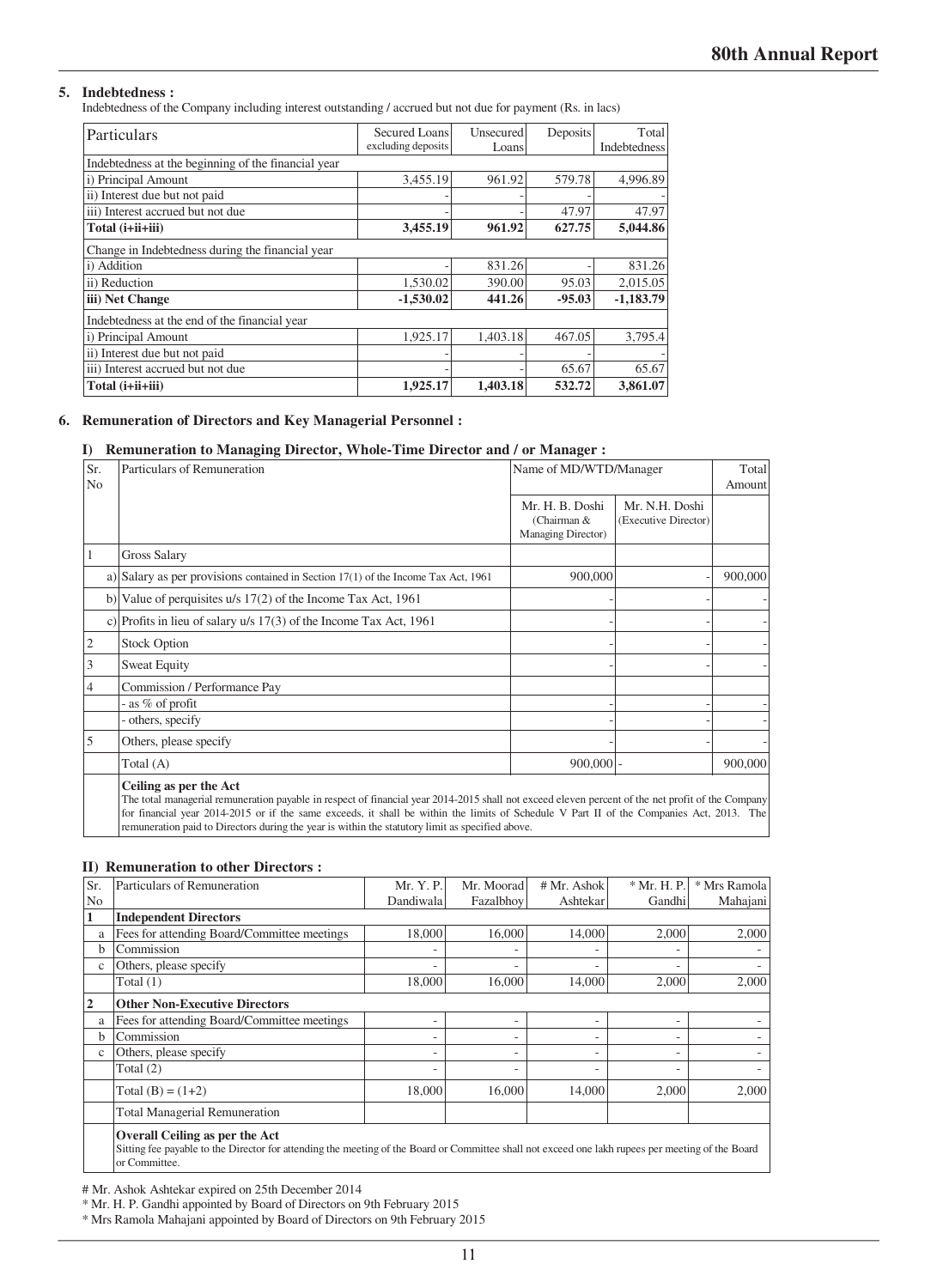| III) Remuneration to Key Managerial Personnel other than M.D. / Manager / W T D : |  |
|-----------------------------------------------------------------------------------|--|
|                                                                                   |  |

|                | Sr. No Particulars of Remuneration                                                | Key Managerial Personnel |                      |            |       |  |
|----------------|-----------------------------------------------------------------------------------|--------------------------|----------------------|------------|-------|--|
|                |                                                                                   | <b>CEO</b>               | Company<br>Secretary | <b>CFO</b> | Total |  |
| 1              | Gross Salary                                                                      | $\overline{\phantom{a}}$ | ۰                    | ٠          |       |  |
| (a)            | Salary as per provisions contained in section $17(1)$ of the Income Tax Act, 1961 | $\overline{\phantom{a}}$ |                      | ٠          |       |  |
| (b)            | Value of perquisites $u/s$ 17(2) of Income Tax Act, 1961                          | ٠                        | ۰                    |            |       |  |
| (c)            | Profits in lieu of salary u/s 17(3) of Income Tax Act, 1961                       | $\overline{\phantom{a}}$ |                      | ۰          |       |  |
| $\overline{2}$ | <b>Stock Option</b>                                                               | $\overline{\phantom{a}}$ | ٠                    |            |       |  |
| 3              | <b>Sweat Equity</b>                                                               | $\overline{\phantom{a}}$ |                      | ۰          |       |  |
| $\overline{4}$ | Commission / Performance Pay                                                      | $\overline{\phantom{a}}$ | ٠                    | ۰          |       |  |
|                | - as % of profit                                                                  | $\overline{\phantom{a}}$ |                      | ۰          |       |  |
|                | - others, specify                                                                 | $\overline{\phantom{a}}$ | ۰                    | ۰          |       |  |
| 5              | Others, please specify                                                            | $\overline{\phantom{a}}$ | ٠                    | ٠          |       |  |
|                | Total                                                                             | $\overline{\phantom{a}}$ | ٠                    |            |       |  |
|                | Note: The post of CEO, Company Secretary and CFO are vacant.                      |                          |                      |            |       |  |

# **7. Penalties/Punishment/Compounding Of Offences :**

No Penalty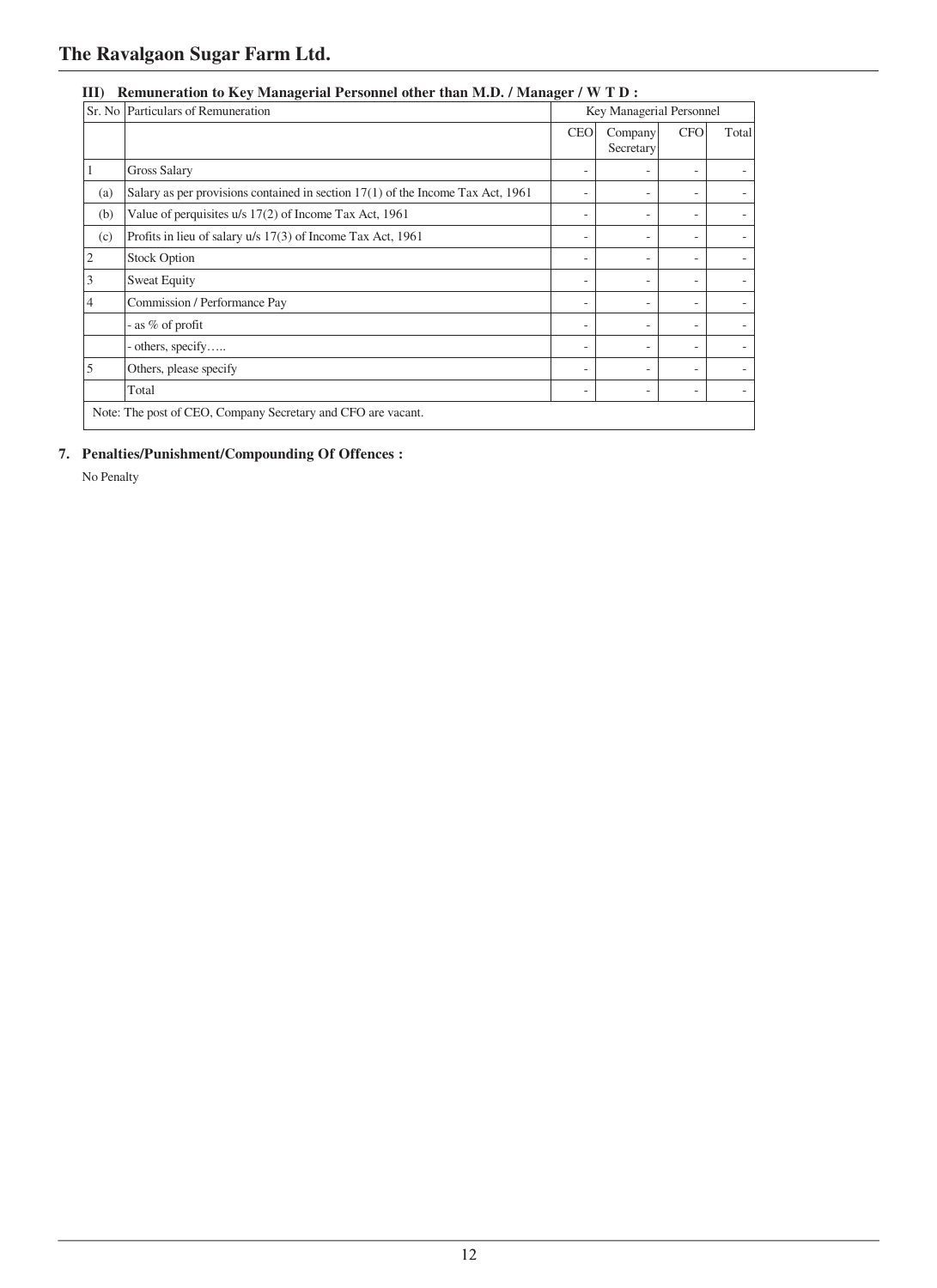#### **Annexure 2 to Directors Report**

#### **1. Conservation of Energy :**

| Sr.             | Particulars                                                         | Current       | Previous       |
|-----------------|---------------------------------------------------------------------|---------------|----------------|
| No              |                                                                     | year          | Period         |
| $\mathbf{A}$    | <b>Power and Fuel Consumption</b>                                   |               |                |
|                 | 1 Electricity                                                       |               |                |
| a)              | Purchased (from M.S.E.B.)                                           |               |                |
|                 | Units (KWh in lacs)                                                 | 11.75         | 23.01          |
|                 | Rate / Unit (Rs.)<br>Total amount (Rs. in lacs)                     | 8.25<br>96.89 | 7.40<br>170.16 |
|                 |                                                                     |               |                |
| b)              | Own Generation                                                      |               |                |
| i)              | Diesel Generator                                                    |               |                |
|                 | Units (KWh in lacs)                                                 | 0.38<br>3.65  | 0.33           |
|                 | Units (KWh) per litre of Diesel Oil<br>Cost per Unit (Rs.)          | 17.68         | 2.67<br>20.53  |
|                 |                                                                     |               |                |
| $\mathbf{ii}$ ) | Steam Turbine / Generator                                           |               |                |
|                 | Units (KWh in lacs)                                                 |               | 29.48          |
|                 | Units (KWh) per M.T. of Bagasse                                     |               | 179.61         |
|                 | Cost per Unit (Rs.)                                                 |               | 15.62          |
| 2 Coal          | Quantity (MTs)                                                      |               |                |
|                 | Total Cost (Rs. in lacs)                                            |               |                |
|                 | Rate per MT (Rs.)                                                   |               |                |
|                 | 3 Furnace Oil                                                       |               |                |
|                 | Quantity (MTs)                                                      |               |                |
|                 | Total Cost (Rs. in lacs)                                            |               |                |
|                 | Rate per MT (Rs.)                                                   |               |                |
|                 | <b>4 Other Internal Generation:</b>                                 |               |                |
| i)              | Firewood consumed                                                   |               |                |
|                 | Quantity (MTs)                                                      | 989.50        |                |
|                 | Total Cost (Rs. in lacs)                                            | 34.35         |                |
|                 | Rate per MT (Rs.)                                                   | 3,471.00      |                |
| $\mathbf{ii}$ ) | Bagasse / Maka buds                                                 |               |                |
|                 | Quantity (MTs)                                                      | 1,711.00      |                |
|                 | Total Cost (Rs. in lacs)                                            | 47.60         |                |
|                 | Rate per MT (Rs.)                                                   | 2,782.03      |                |
| B               | <b>Consumption per Unit of production</b> (Electricty/Power in KWh) |               |                |
|                 | Sugar (per MT)                                                      |               | 28.98          |
|                 | Confectionery (per MT)                                              | 625.92        | 433.77         |

1. The Company has taken adequate steps to ensure most optimal utilization of energy with a view to conserve energy and also reduce the cost of energy.

2. The Company, during the year, has taken steps to utilize alternate sources of energy viz-Fire wood and Bagasse.

3. The Company has not made any capital investment on energy conservation equipments.

#### **2. Technology Absorption :**

#### **A. Research and Development (R & D)**

#### **1. Specific areas in which R & D carried out by the Company**

- a) Production & process improvement / developments
- b) Development of new products and improvement in existing products.

#### **2. Benefits derived as a result of above R & D**

- a) Quality improvement of existing products
- b) Development of new products

#### **3. Future Plan of action:**

The ongoing programme of R & D will continue for development of new products processes and improvement of existing products and processes.

#### **4. Expenditure on R & D**

There is no capital expenditure on account of R & D and the recurring expenditure is not significant as compared to total turnover.

#### **B. Technology Absorption, Adaptation and Innovation:**

The Company did not enter into any foreign collaboration for the purpose of technical assistance and technology was not imported for the purpose of product improvement, development of new products or new process.

#### **3. Foreign Exchange Earnings And Outgo :**

During the year there are no export sales. Details of Foreign Exchange outgo are given in Notes 22, 26.1 and 26.2 forming part of the Financial Statements.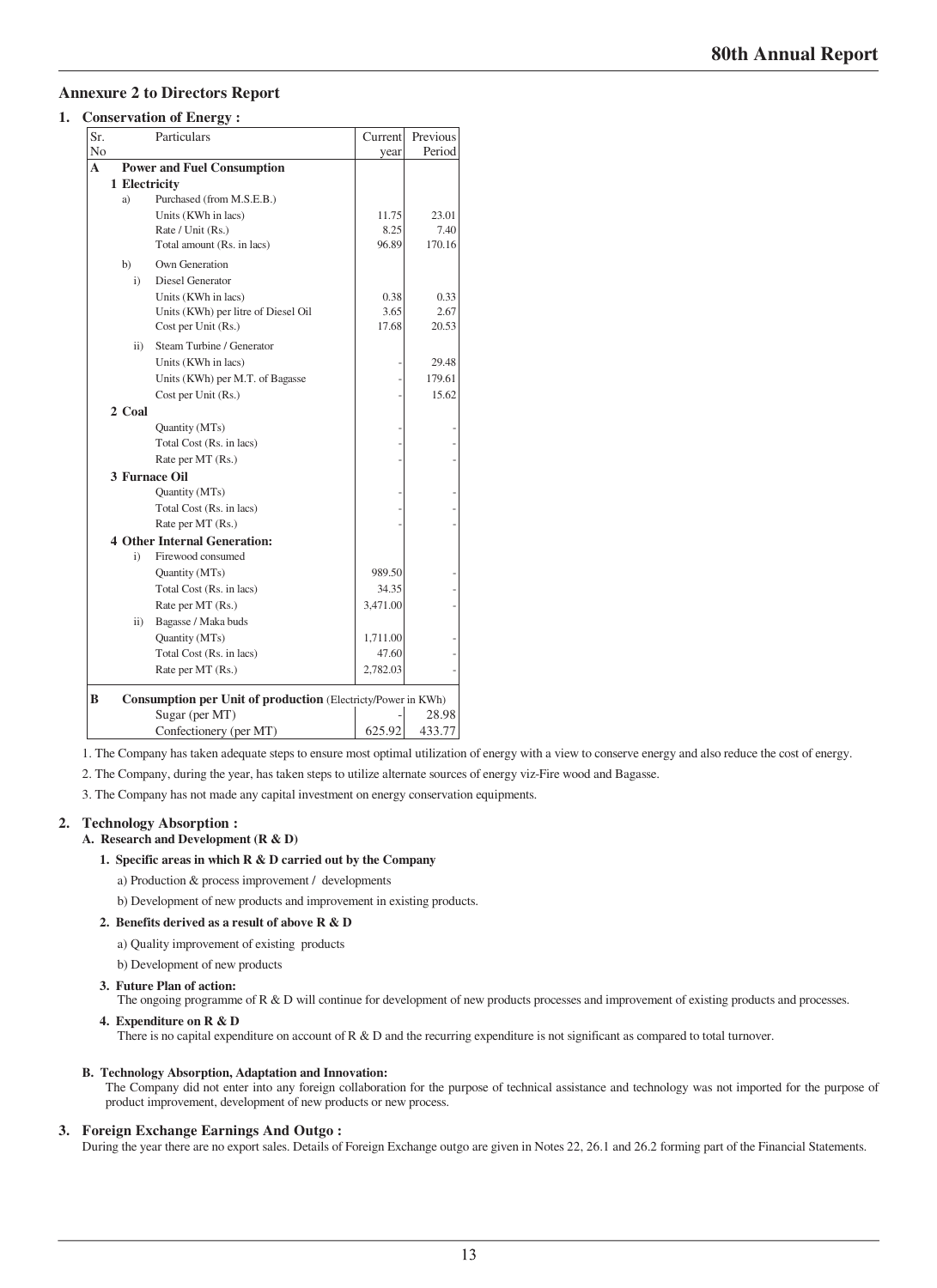#### **Annexure 3 to Directors Report**

#### **Management Discussion And Analysis**

#### **1. Industry Structure and Development :**

The Company is engaged in the manufacture of Sugar and various Confectionery Products. It has manufacturing facility at Ravalgaon (Maharashtra) and Corporate Office in Mumbai.

#### **2. Opportunities and Risks :**

There is good demand for the products of the Company. Efforts are made to improve its operating efficiency by taking various steps like installing balancing equipments, more efficient use of the available resources, etc. The products of the Company have been well accepted in the market.

Sugar Industry by nature is a seasonal industry, dependent on the sugarcane crop. Sugarcane needs good rainfall. This year the rainfall was not satisfactory resulting in lower availability of sugarcane.

More so the sugar prices have also been volatile and have been very unfavourable. These are not controlled by any single player due to large number of units in the country.

As regards confectionery, the competition from outside sources has been increasing. The competition and increase in costs, mainly material costs affect the sales and margins.

#### **3. Segment-Wise Performance :**

The Company has two segments viz. Sugar and Confectionery.

The segment-revenue (including other income) for Sugar (after excluding Inter Segment Revenue) for the period under review is Rs.2587.88 lakhs (Previous period of 18 months ended 31st March 2014 Rs. 765.40 lakhs) and that for Confectionery is Rs. 1591.21 lakhs (Previous period of 18 months ended 31st March 2014 Rs. 1711.32 lakhs). The segment-wise information is exhibited at Note No. 33 of Notes to Accounts.

#### **4. Business Outlook :**

The Sugar industry in India comes under The Essential Commodities Act, 1955 and therefore is regulated by the Government. Being an agro based industry, performance is largely dependent on weather and rain fall in the area of ope ration . However the prices of sugar have been very unfavourable. The sales of confectionery division was affected by various factors like competition, increase in costs, etc.

#### **5. Risks and Concerns :**

Uncertainties in Government policies and regulations governing sugar industry in India also continues to pose risk to the sugar industry. The sugarcane price to be paid to farmers by a manufacturer is also decided by the Government policy from time to time. The Company is therefore vulnerable to the changes in Government Policy and climatic conditions.

#### **6. Internal Control Systems and their Adequacy :**

The Company maintains adequate internal control systems and makes need based suitable changes therein to strengthen the same. The system provides among other things, reasonable assurance of recording the transactions of its operations in all material respects and of providing protection against significant misuse or loss of Company's assets.

#### **7. Operational Performance and Financial Performance :**

The Revenue from Operations (Net) (excluding Other Income) for the year ended 31st March 2015 was Rs. 3526.93 lakhs as against Rs. 3445.67 lakhs for the previous period of 18 months ended 31st March 2014. The Net Loss (before exceptional item of VRS expense of Rs. 584.63 lakhs) is Rs. 690.58 lakhs for the year ended 31st March 2015 as against a Net loss of Rs. 1524.18 lakhs for the previous period of 18 months ended 31st March 2014.

#### **8. Human / Industrial Relations :**

The Company believes that manpower is the most valuable resource for its growth. Industrial relations have been very cordial. The Company has recruited competent managerial personnel at various levels and personnel policies aim to ensure strengthening the involvement of all in the development of company.

During the year, the Company introduced a Voluntary Retirement Scheme for the workers at the factory. 102 workers opted for the scheme and were relieved on 30th September 2014.

The total number of employees of the Company as on 31st March 2015 was 203.

#### **9. Cautionary Statement :**

Statements made in Management Discussion and Analysis describing the Company's objectives, projections, estimates, expectations or predictions may be forward looking statements within the meaning of applicable security laws or regulations. These statement are based on certain assumptions and expectations of future events. Actual results could however differ materially from those expressed or implied. Important factors that could make a difference to the Company's operations include global and domestic demand-supply conditions, finished goods prices, raw material availability and costs thereof, change in Government regulations, tax structure, economic developments within India.

The company assumes no responsibility in respect of forward-looking statements, which may be amended or modified in future on the basis of subsequent developments, information or events.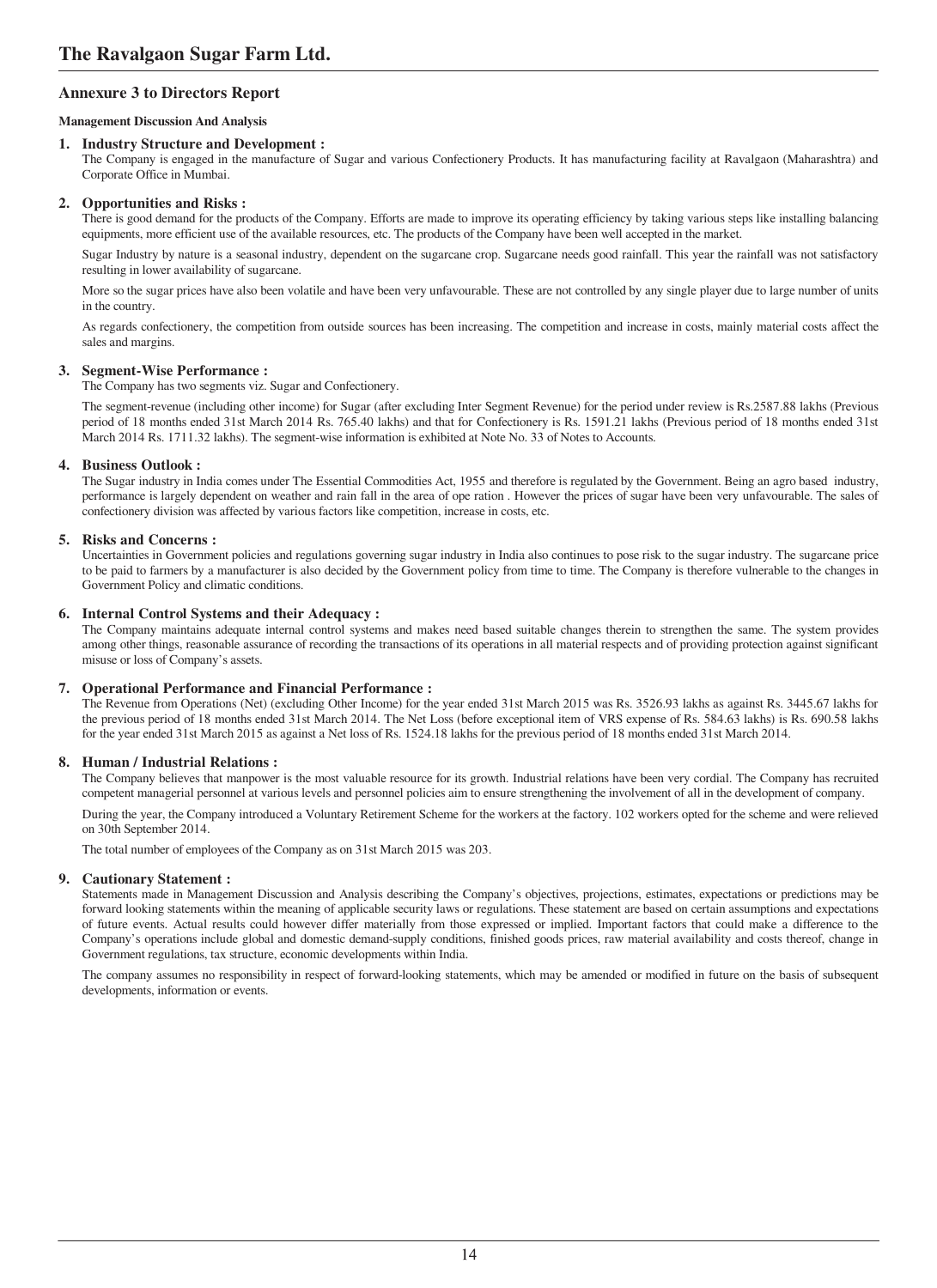#### **Annexure 4 to Directors Report**

#### **Corporate Governance Report**

(As required under Clause 49 of the Listing Agreement with the Stock Exchange)

The Directors present the Company's report on Corporate Governance for the financial year ended March 31, 2015.

#### **1. Company's Philosophy on Code of Governance :**

The Company's Corporate Governance principles have a strong pedigree of fairness, transparency, ethical processes and good practices. The core values of the organization include Quality, Trust, Leadership and Excellence. At RSFL, Governance has been a journey and we are continuously benchmarking our governance standards to global practices. These efforts give us the confidence of having put in place the right building blocks for future growth in prudent and sustained manner. This emanates from our strong belief that sound governance is integral to creating value on a sustainable basis.

#### **2. Board of Directors :**

#### **I) Composition :**

The Board of Directors consists of professionals drawn from diverse fields, who bring in a wide range of skills and experience to the Board. The Board is broad-based and consists of eminent individuals drawn from management, echnical, financial and marketing fields. The Company is managed by the Board of Directors in coordination with the senior management team. The day-to-day operations of the Company are conducted by the Chairman and Managing Director, subject to overall supervision and control of the Board of Directors. The Non-Executive Directors and Indepen dent Directors bring external and wider perception and independence in the decision making process.

| II) The Name and Category of Directors on the Board are given herein below: |  |  |  |
|-----------------------------------------------------------------------------|--|--|--|
|                                                                             |  |  |  |

| Name of the Director                                         | Category                     |
|--------------------------------------------------------------|------------------------------|
|                                                              |                              |
| Mr. H. B. Doshi                                              | Chairman & Managing Director |
| Mr. Y. P. Dandiwala                                          | <b>Independent Director</b>  |
| Mr. Moorad Fazalbhoy                                         | <b>Independent Director</b>  |
| Mr. Ashok Astekar (expired on 25th December 2014)            | <b>Independent Director</b>  |
| Mr. Nihal H. Doshi                                           | <b>Executive Director</b>    |
| Mr. H. P. Gandhi (joined the Board on 9th February 2015)     | Director                     |
| Mrs. Ramola Mahajani (joined the Board on 9th February 2015) | <b>Independent Director</b>  |

#### **III) Attendance at Board Meetings, Last Annual General Meetingand number of other Directorships and Membership of other Committees :**

9th April 2014 30th April 2014 12th August 2014 11th November 2014 19th January 2015 9th February 2015

Six Board of Directors Meeting were held during the year ended 31st March 2015 as under.

| The attendance is as under :                                    |                             |                                    |                      |                                                    |                                                               |        |
|-----------------------------------------------------------------|-----------------------------|------------------------------------|----------------------|----------------------------------------------------|---------------------------------------------------------------|--------|
| Name of the Director                                            | Category                    | No of Board Attendance<br>attended | Meetings at last AGM | Directorships in<br>other Public Ltd.<br>companies | No of Board Committee<br>positions held in other<br>companies |        |
|                                                                 |                             |                                    |                      |                                                    | Chairman                                                      | Member |
| Mr H. B. Doshi                                                  | Promoter                    | 6                                  | N <sub>o</sub>       | $\overline{2}$                                     |                                                               |        |
| Mr Y.P. Dandiwala                                               | <b>Independant Director</b> | 5                                  | No.                  | $\overline{2}$                                     |                                                               |        |
| Mr Moorad Fazalbhoy                                             | <b>Independant Director</b> | 4                                  | N <sub>0</sub>       |                                                    |                                                               |        |
| Mr Ashok Ashtekar<br>(expired on 25th December 2015)            | <b>Independant Director</b> | 4                                  | N <sub>0</sub>       |                                                    |                                                               |        |
| Mr Nihal H. Doshi                                               | Promoter                    | 6                                  | N <sub>0</sub>       | $\overline{c}$                                     |                                                               |        |
| Mr H.P. Gandhi<br>(joined the Board on 9th February 2015)       | Director                    |                                    |                      |                                                    |                                                               |        |
| Mrs. Ramola Mahajani<br>(joined the Board on 9th February 2015) | <b>Independant Director</b> |                                    |                      |                                                    |                                                               |        |

#### **IV) Board Procedures :**

The Board generally meets once in quarter to review the quarterly business and financial performance of the Company. These Meetings are scheduled well in advance and the notice of each Board Meeting is given in writing to each Director. All the items on the Agenda are accompanied by notes giving comprehensive information on the related subject and in certain matters such as financial / business plans and financial results, the same are tabled at the meeting.

The Agenda and the relevant notes are sent in advance separately to each Director and only in exceptional cases, the same is tabled at the meeting. The Minutes of the Board Meetings are also circulated in advance to all Directors and confirmed at subsequent meeting. The Board reviews the performance of the Company every quarter vis-a-vis the targets set by them and helps in a major strategic decisions and policy formulation. The Members of the Board are also free to recommend the inclusion of any matter for discussion in consultation with the Chairman.

The Board members are briefed at every Board Meeting, on overall performance of the Company, with presentations by Business Heads and Senior Management. The performance vis-a-vis budgets are also presented to the Members of the Board.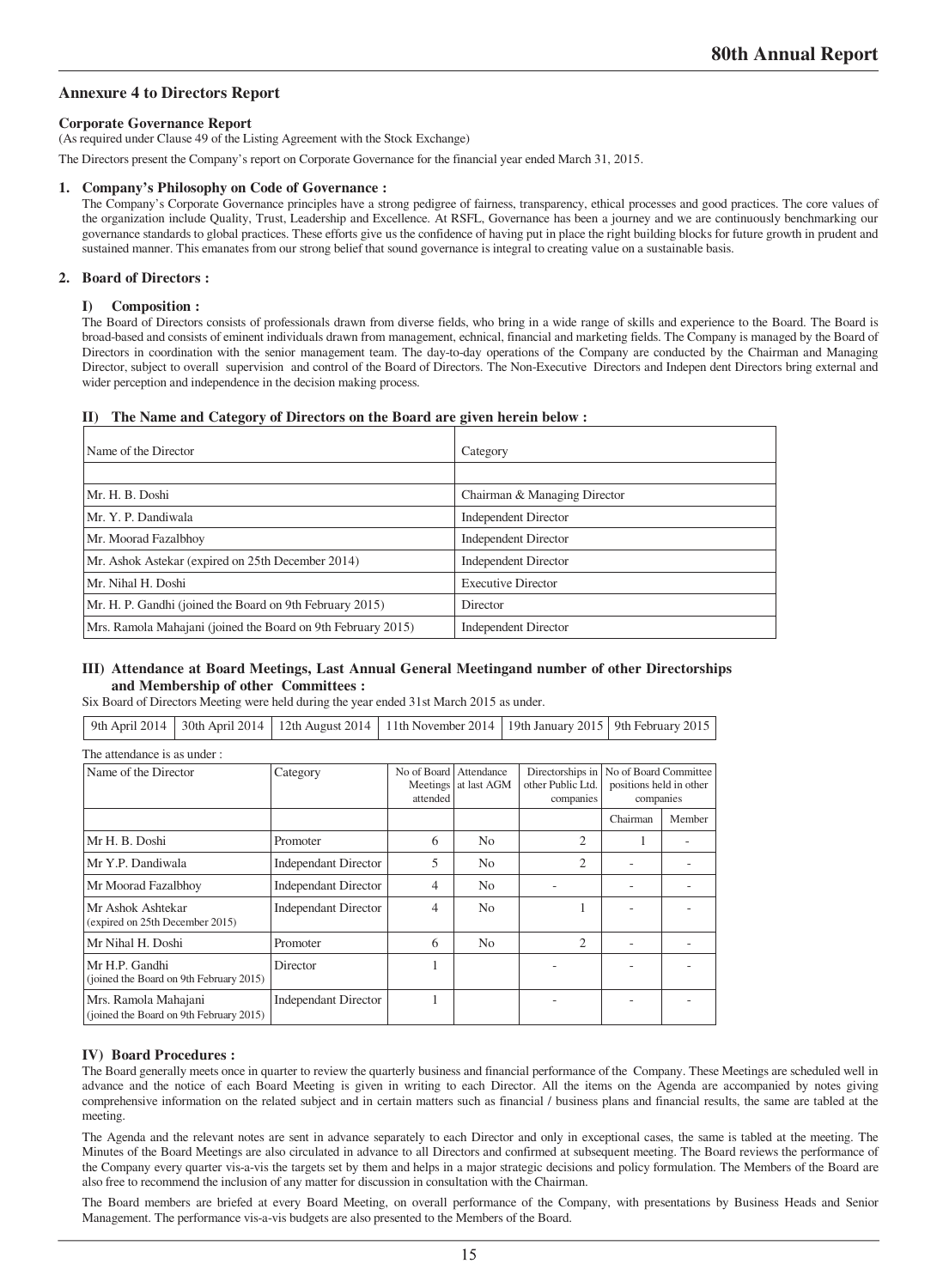#### **V) Profile of Board of Directors :**

Brief resume of all the Directors, nature of their expertise in the specific functional areas, memberships/chairmanships of Board Committees and their shareholding in the company is given hereunder :

#### **1. Mr. Harshavardhan B. Doshi** - Chairman & Managing Director

Mr. Harshavardhan B. Doshi is a science graduate from University of Mumbai. He is son of late Mr. Bharat Gulabchand Doshi, one of the founder members of the company. He joined the Board in 1984. He has been associated with Sugar Industry for over three decades.

Mr. Harshavardhan B. Doshi is also Chairman of Acrow India Limited.

Mr. Harshavardhan B. Doshi is the promoter of the company and holds 2070 shares of the company in his name as on 31st March 2015.

#### **2. Mr. Yazdi P. Dandiwala** - Independant Director

Mr. Yazdi P. Dandiwala is a senior partner of M/s Mulla & Mulla & Craigie Blunt & Caroe, a leading firm of Advocates and Solicitors in Mumbai. He has been in practice for over three decades and has vast experience in the legal field and in particular on matters relating to corporate laws, banking and taxation. He joined the Board in 1991. He is a member of Audit Committee, the Stakeholders Relationship Committee and Nomination and Remuneration Committee. He does not hold any share of the company in his name as on 31st March 2015.

#### **3. Mr. Moorad Fazalbhoy** - Independant Director

Mr. Moorad Fazalbhoy, is B.A (Hons) from York University, Toronto. He has been associated with the company since 1992. He has held several senior positions in his career including Chairman & Managing Director of Photophone Limited and Chairman of Photophone Comel Private Limited. He is a member of Audit Committee, the Stakeholders Relationship Committee and Nomination and Remuneration Committee. He does not hold any share of the company in his name as on 31st March 2015.

#### **4. Mr. Nihal H. Doshi** - Executive Director

Mr. Nihal H. Doshi joined the Board of Directors in 2008. Prior to joining Ravalgaon on an executive basis in 2011, Mr. Doshi was an Associate at Quadrangle Group, a private equity firm headquartered in New York, USA, focused on investments in media, communications and information services. Prior to joining Quadrangle Group, Mr. Doshi worked for Credit Suisse in the Mergers and Acquisitions group. Mr. Nihal Doshi graduated with a Bachelor of Science, Magna Cum Laude, inEeconomics from the Wharton School at the University of Pennsylvania. He is son of Mr. H. B. Doshi. Mr Nihal Doshi holds 291 shares of the company in his name as on 31st March 2015.

#### **5. Mr. H. P. Gandhi** - Director

Mr. Gandhi is a BE Mechanical and Diploma in Electrical Engineering and has an experience of over 46 years in various industries including Sugar Industry in India and Abroad. Mr. H. P. Gandhi is appointed by the Board of Directors in their meeting held on 9th February 2015. He does not hold any shares in the company in his name as on 31st March 2015

#### **6. Mrs Ramola Mahajani** - Independant Director

Mrs Ramola Mahajani has done Master of Arts in Applied Psychology, University of Bombay and Master of Science with Advanced Applied Psychology, University of Aston in Birmingham, UK. She is an Associate Fellow of the British Psychological Society and a Chartered Psychologist. Her areas of expertise include application of the principles of Occupational Psychology in Employee Selection, Training, Management Development and HR Planning. She has over 40 years of experience in Human Resources Development and is a Management Professional. Mrs Ramola Mahajani is appointed by the Board of Directors in their meeting held on 9th February 2015. She does not hold any shares in the company in her name as on 31st March 2015.

#### **3. Audit Committee :**

The composition, quorum, powers, role, review of information, scope, etc., of the Audit Committee is in accordance with the Section 179 of the Companies Act, 2013 and the provisions of Clause 49 of the Listing Agreement. The Audit Committee acts as a link between the Statutory and Internal Auditors and the Board of Directors. The Audit Committee inter-alia provides assurance to the Board on the adequancy of the internal control systems and financial disclosures. The Terms of Reference of the Audit Committee are as per the provisions and requirements of the Listing Agreements with the Stock Exchanges and in accordance with the Section 179 of the Companies Act, 2013. These broadly include approval of Annual Internal Audit Plan, review of financial reporting system, internal controls system, discussion on quartely, half-yearly and annual financial results, interaction with Statutory and Internal Auditors, In-camera meeting with Statutory and Internal Auditors, recommendation for the appointment of Statutory and Cost Auditors and fixing their remuneration, appointment and remuneration of Internal Auditors, Review of Business Risk Management Plan, Management Discussions & Analysis, Review of Internal Audit Reports, significant related party transactions. The Company has framed the Audit Committee Charter for the purpose of effective compliance of Clause 49 of the Listing Agreement. In fulfilling the above role, the Audit Committee has powers to investigate any activity within its terms of reference, to seek information from employees and to obtain outside legal and professional advice. Additionally, the following terms of reference were issued to the Audit committee by the Board of Directors:

(a) to consider and recommend to the Board the following:

- i) Investment guidelines for treasury operations;
- ii) Capital expenditure for enhancemen t of production capacity (excluding capital expenditure for normal maintenance / repairs / replacement).
- (b) to review the Annual Budget.
- (c) to take note of the significant decisions taken, or important developments considered at the various committee meetings and the Board meetings:

(d) to carry out any other duties that may be delegated to the Audit Committee by the Board of Directors from time-to-time.

The Audit Committee, while reviewing the Annual Financial Statements also reviewed the applicability of various Accounting Standards (AS) referred to in Section 129 & 133 of the Companies Act, 2013. Compliance of the Accounting Standards as applicable to the company has been ensured in the preparation of the Financial Statements for the period of 12 months ended 31st March 2015.

| Name                                                 | Designation | Category & Status                  | Qualification required to be a member                 |
|------------------------------------------------------|-------------|------------------------------------|-------------------------------------------------------|
| Mr. Y. P. Dandiwala                                  | Member      | Non-Executive Independent Director | He has requisite accounting and managerial expertise  |
| Mr. M. Y. Fazalbhoy                                  | Chairman    | Non-Executive Independent Director | He has requisite accounting and managerial expertise  |
| Mr. A. S. Ashtekar (expired on 25th December 2014)   | Member      | Non-Executive Independent Director | He has requisite accounting and managerial expertise  |
| Mr. Nihal Doshi                                      | Member      | <b>Executive Director</b>          | He has requisite accounting and managerial expertise  |
| Mr. H. P. Gandhi (appointed on 9th February 2015)    | Member      | Director                           | He has requisite accounting and managerial expertise  |
| Mrs Ramola Mahajani (appointed on 9th February 2015) | Member      | Non-Executive Independent Director | She has requisite accounting and managerial expertise |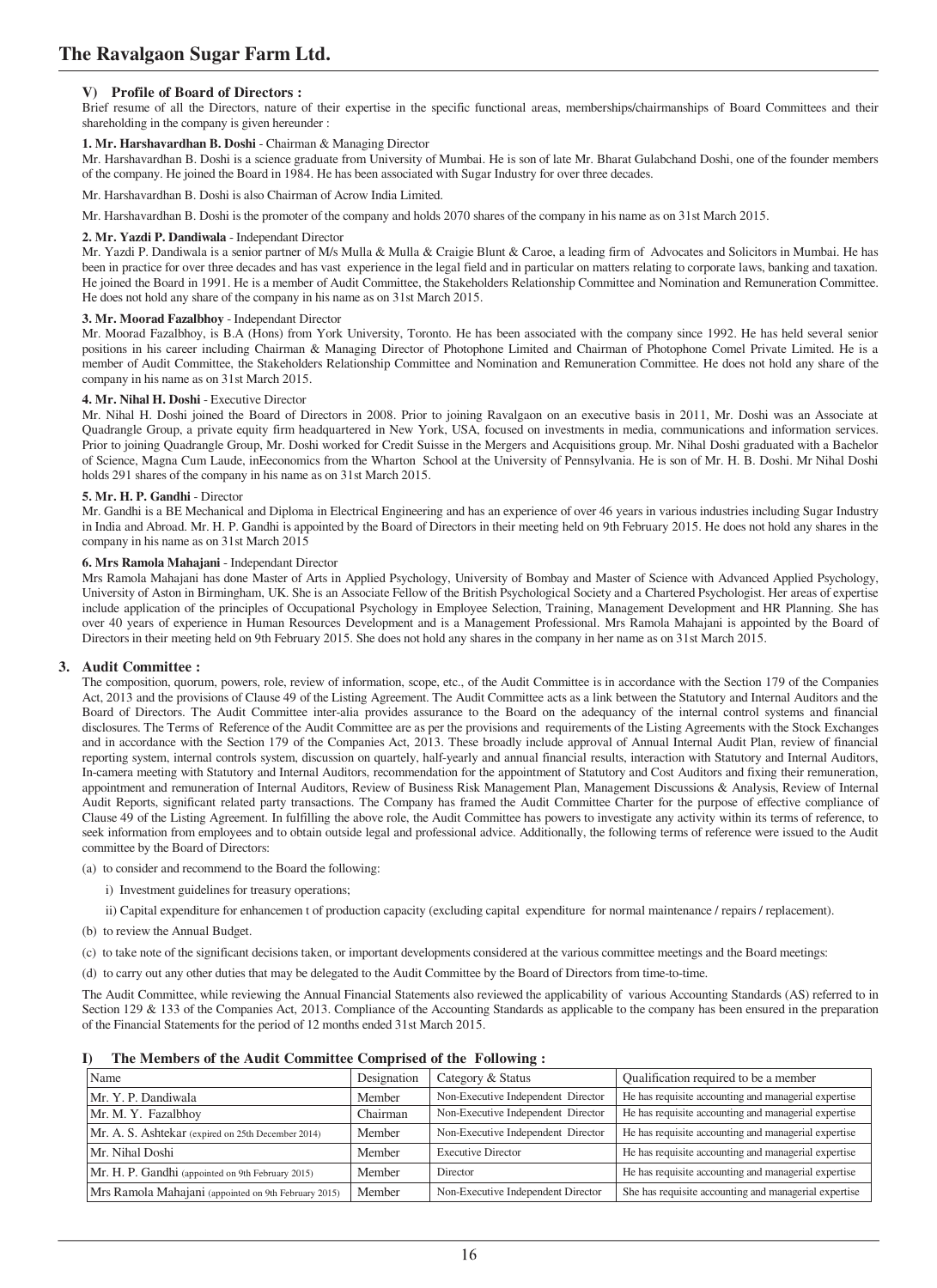#### **II) Meeting and Attendence :**

Five meetings of the Audit Committee were held during the year ended 31st March 2015 is as under:

30th April 2014 12th August 2014 11th November 2014 19th January 2015 9th February 2015

The Attendance of the Members at the Audit Committee Meetings are as under :

| Name of the Audit Committee Member                   | No.of<br>meetings<br>held | No.of<br>Meetings<br>Attended |
|------------------------------------------------------|---------------------------|-------------------------------|
| Mr. Y. P. Dandiwala                                  | 5                         |                               |
| Mr. Moorad Fazalbhoy                                 | 5                         |                               |
| Mr. A. S. Ashtekar (expired on 25th December 2015)   | 5                         |                               |
| Mr. Nihal Doshi                                      | 5                         |                               |
| Mr. H. P. Gandhi (apointed on 9th February 2015)     |                           |                               |
| Mrs Ramola Mahajani (appointed on 9th February 2015) |                           |                               |

#### **4. Nomination and Remuneration Committee :**

The terms of reference are :

- 1. Reviewing the overall compensation policy, service agreements and other employment conditions of Managing / Whole Time Director(s).
- 2. Reviewing the performance of the Managing / Whole time Director(s) and recommending to the Board the quantum of annual increments and annual commission.

#### **I) Composition, Meetings and Attendance :**

The Nomination and Remuneration Committee comprises of 4 directors, all of whom are Independent Non Executive Directors, the Chairman of the Committee is an Independent Non Executive Director nominated by the Board. The composition is as follows.

| <b>Name of Director</b>                              | <b>Designation</b> | <b>Status</b>              |
|------------------------------------------------------|--------------------|----------------------------|
| Mr. Y. P. Dandiwala                                  | Member             | Independent, Non executive |
| Mr. Moorad Fazalbhoy<br>Member                       |                    | Independent, Non executive |
| Mr. Ashok Ashtekar (expired on 25th December 2015)   | Member             | Independent, Non executive |
| Mr. H. P. Gandhi (appointed on 9th February 2015)    | Member             | Director                   |
| Mrs Ramola Mahajani (appointed on 9th February 2015) | Chairman           | Independent, Non executive |

#### **II) Remuneration Policy :**

#### **i) Remuneration to Non-Executive Directors :**

The Non Executive Directors are paid sitting fees @ Rs. 2000/- for each meeting of the Board or any committee thereof attended by them.

The compensation of Non Executive Directors is approved unanimously by the Board. None of the Non Executive

Directors has no material pecuniary relationship or transactions with the company.

#### **ii) Remuneration to Chairman and Managing Director and Whole Time Diretor(s) :**

The appointment of Chairman & Managing Director and Whole Time Director(s) is governed by resolutions passed by the Board by Directors and shareholders of the company, which covers the terms of such appointment and remuneration read with service rules of the company. Payment of remuneration to Chairman and Managing Director and Whole Time Director(s) is governed by the respective agreements executed between them and the company. Remuneration paid to Chairman and Managing Director and Whole Time Director(s) is recommended by the Remuneration Committee, approved by the board and is within the limits set by the shareholders at the Annual General Meetings.

The remuneration package of Chairman and Manging Director and Whole Time Director(s) comprises of salary, perquisites and allowances, commission and contribution to Provident and other retirement benefit funds as approved by the shareholders at the Annual General Meetings. Annual increments are linked to performance and are decided by the Remuneration Committee and recommended to the Board for approval thereof.

The remuneration policy is directed towards rewarding performance, based on review of achievements, it is aimed at attracting and retaining high caliber talent. There is no separate provision for payment of severance fees under the resolutions governing the appointment of Chairman and Managing Director and Whole time Director(s).

Presently the company does not have a scheme for grant of stock options or performance-linked incentives for its Directors.

#### **III) Remuneration to Directors :**

- i) Details of remuneration paid to Chairman & Manging Director, Mr. H. B. Doshi, and Executive Director, Mr. Nihal H. Doshi, for the year ended 31st March 2015 please refer to Annexture 1 Schedule 6 (I) of Directors Report
- ii) a) Severance f ees not applicable b) Service contract for three years c) N otice period 6 months. No remuneration was paid to any non-executive director.
- iii) Sitting fees aggregating Rs.52,000/-paid to Non executive Directors for attending the Board Meetings and Committee Meetings, please refer to Annexture 1 Schedule 6 (II) of Directors Report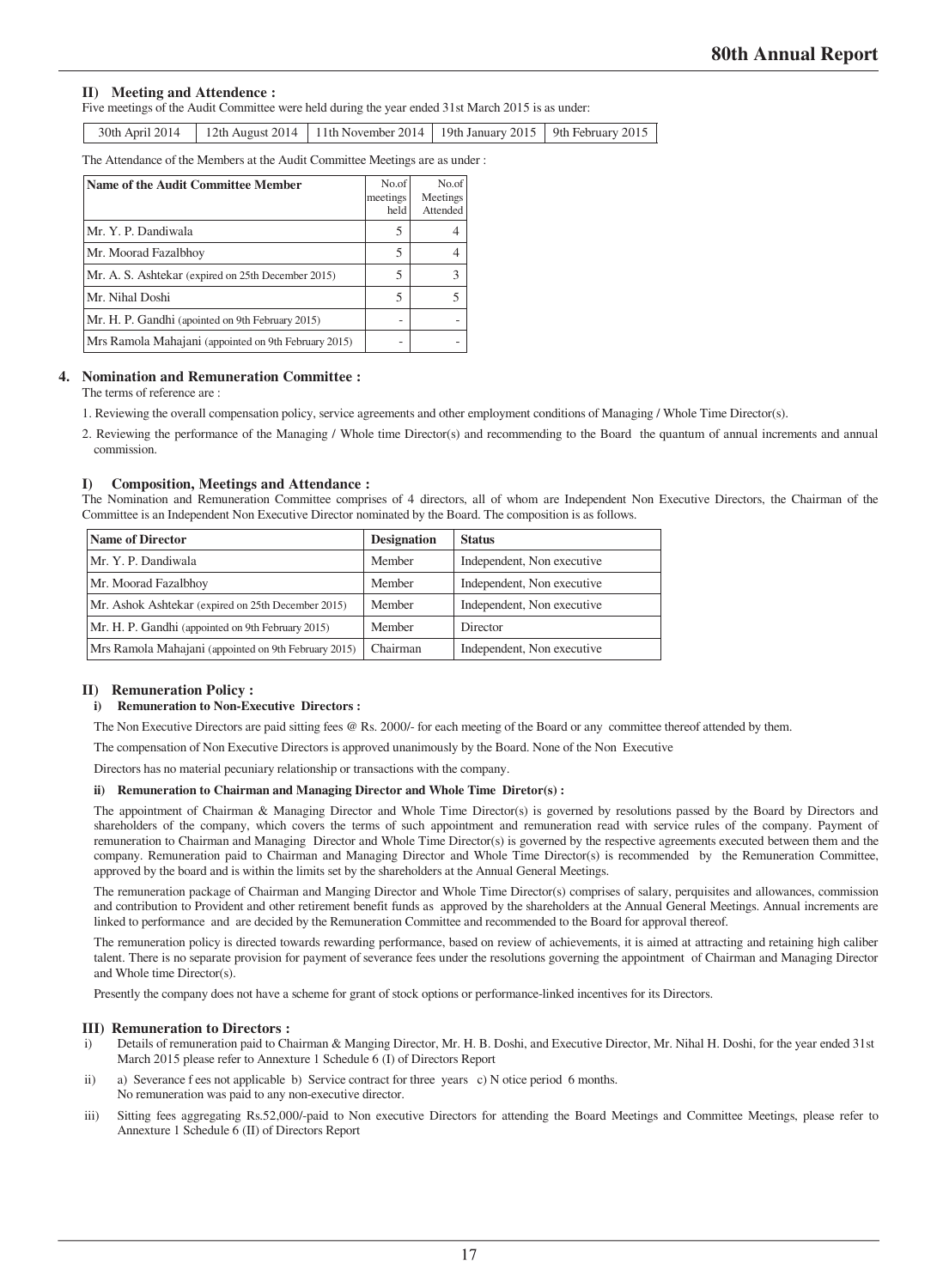#### **5. Stakeholders Relationship Committee :**

As a measure of good Corporate Governance and to focus on the investors' grievances and to expedite the transfer process in the physical segment, the Board has constituted a Stakeholders Relationship Committee, which comprises of three non-executive Directors Mr. Y. P. Dandiwala, Mr. Moorad Fazalbhoy, Mr. H. P. Gandhi, Mrs Ramola Mahajaniand and Mr Nihal Doshi.

During the year no complaint was received from Shareholders / Investors. The letters relating to dividend warrant, etc. were also attended to promptly. On periodical basis a report on share transfers and complaints were submitted to the Committee Members. No complaints were pending at the end of the period.

#### **DETAILS OF SHAREHOLDERS' COMPLAINTS RECEIVED, NOT SOLVED AND PENDING SHARE TRANSFERS.**

| Number of Shareholders complaints received during the year          | Nil |
|---------------------------------------------------------------------|-----|
| Number of complaints not solved to the satisfaction of shareholders | Nil |

Number of pending share transfer:  $Nil$  (Except those rejected on technical grounds)

#### **6. General Body Meetings :**

**The details of Annual General Meetings held in last five years are as follows:**

| <b>AGM</b>       | Day      | Date       | Time      | Venue                                      |
|------------------|----------|------------|-----------|--------------------------------------------|
| 75 <sub>th</sub> | Thursday | 29.09.2009 | 11.30 a.m |                                            |
| 76th             | Thursday | 30.09.2010 | 10.00 a.m | Krida Mandal Hall.<br>Ravalgaon $-423$ 108 |
| 77th             | Thursday | 29.09.2011 | 10.30 a.m | Taluka Malegaon,                           |
| 78th             | Thursday | 20.12.2012 | 10.30 a.m | Dist Nashik<br>Maharashtra                 |
| 79th             | Thursday | 19.06.2014 | 10.30 a.m |                                            |

During the Financial Year ended March 2006, an Extra Ordinary General Meeting (EOGM) was held on 28th February 2015 2005 wherein a Special Resolution was passed for approval of appointment of Mr. H. B. Doshi as CMD for a period of three years from 16th January 2005 to 15th January 2008.

During the Financial Year ended 31st March 2009, an Extra Ordinary General Meeting was held 21st April 2008 for extending the appointment of Mr. H. B. Doshi as CMD for further period of three years from 16th January 2008 to 15th January 2011.

During the Financial Year ended 31st March 2011, an Extra Ordinary General Meeting was held on 31st March 2011 for re- appointment of Mr. H. B. Doshi as Chairman and Managing Director for 3 years from 16th January 2011 and Mr. Nihal H. Doshi as Executive Director for 5 years from 1st January 2011.

An Extra Ordinary General Meeting was held on 10th April 2014 for re-appointment of Mr. H. B. Doshi as Chairman and Managing Director for 3 years from 16th January 2014 to 15th January 2017.

An Extra Ordinary General Meeting was held on 28th February 2015 for approval of related party transactions.

#### **7. Disclosures :**

During the last three years, no penalty or structures have been imposed on the company by the Stock Exchange / SEBI / Statutory Authorities an matters related to capital markets.

There are no materially significant related party transactions i.e. transactions of the Company of material nature, with its promoters, directors or the management, their subsidiaries or relatives etc. that may have potential conflict with the interests of the Company at large, except as reported elsewhere in the report / acounts.

The Company has not issued any GDRs/ADRs/Warrants or any convertible instrument during the period and there are no such instruments, which are outstanding as of the date of this Report.

The Compaany has complied with the mandatory requirements and has not adopted any non-mandatory requirement of Clause 49 of the Listing Agreements.

C E O/C F O Certification :

The Chairman & Managing Director and the Chief Financial Officer of your Company have issued the necessary certificate pursuant to the provisions of Clause 49 of the Listing Agreement and the same is attached and forms part of the Annual Report.

#### **8. Means of Communication :**

The approved financial results are forthwith sent to Listed Stock Exchange and are published in the leading national newspaper namely Free Press Journal and Navshakti (Marathi) within forty-eight hours of approved thereof. These results and other official releases are also available at the company's website www.ravalgaonindia.com and of the Bombay Stock Exchange Ltd., Mumbai at www.bseindia.com

(Management Discussions and Analysis Report forms part of this Annual Report.)

#### **9. Shareholder's General Information :**

| Date, Time and Venue of AGM              | : Monday, 7th September 2015at 4.00 P.M.<br>: Krida Mandal Hall, Ravalgaon-423108, Taluka : Malegaon, Dist. Nasik     |
|------------------------------------------|-----------------------------------------------------------------------------------------------------------------------|
| Dates of Book Closure                    | : Tuesday, 1st September 2015 to Monday, 7th September 2015 (both days inclusive)                                     |
| Stock Exchanges & Scrip code<br>ISIN NO. | : The Bombay Stock Exchange, Mumbai. Scrip code is 507300<br>$:$ INE 615 A01017                                       |
| Registered office and plant location     | : P. O. Ravalgaon, Taluka-Malegaon, Dist. Nasik, Ravalgaon-423 108. Tel.: (02554)270238 / 270274                      |
| Registered & Share transfer Agents:      | : Freedom Registry Ltd., Plot No. 101/102, 19th Street, MIDC Industrial Area, Satpur, Nasik-422007, Tel: (0253)235403 |
| Company's E-Mail ID                      | : accounts.factory@ravalgaon.in                                                                                       |
| Share transfer agent's Email address     | : support@freedomregistry.in                                                                                          |
| <b>Compliance Officer</b>                | : Mr. Snehal J Shah                                                                                                   |

Exclusive Email ID for redress of investor complaints :

In terms of clause 47(f) of the Listing Agreement following email address is exclusive for shareholders complaints : snehal.shah@ravalgaon.in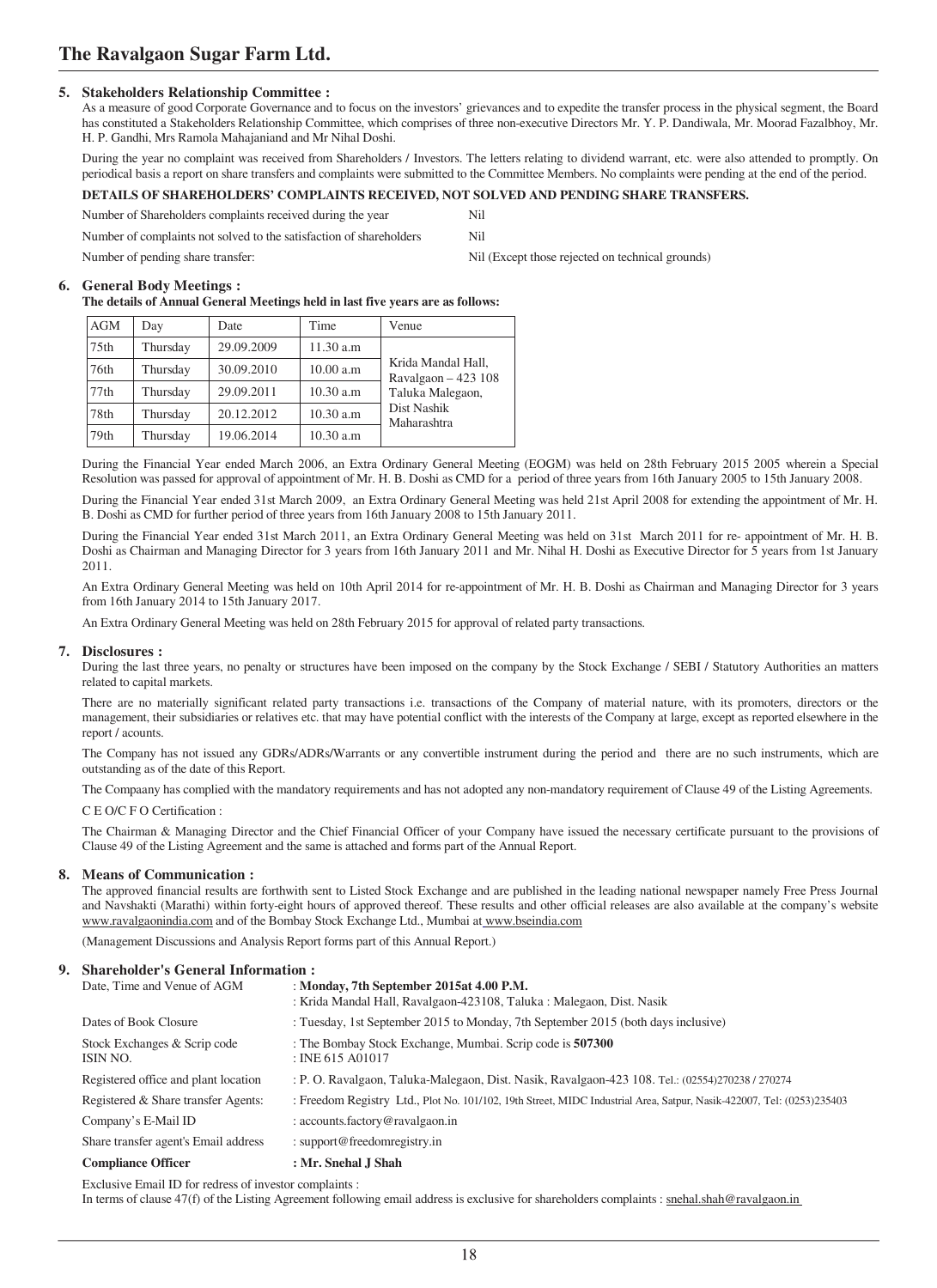# **80th Annual Report**

| Share<br>2015: | price on Mumbai Stock<br>Exchange for year ended 31st March |       | <b>Shareholding patter</b><br>as on 31st March 201 |
|----------------|-------------------------------------------------------------|-------|----------------------------------------------------|
|                | High Rs. 5725 / Low Rs. 3222                                |       | Category                                           |
| Month          | High                                                        | Low   |                                                    |
| Apr-14         | 4.427                                                       | 3,587 | Promoters & Persons                                |
| $May-14$       | 4,700                                                       | 3,671 | acting in concert                                  |
| $Jun-14$       | 5,454                                                       | 4,310 | NRI & Foreign                                      |
| $Jul-14$       | 5,275                                                       | 4,470 | <b>Institutional Investor</b>                      |
| Aug- $14$      | 4,775                                                       | 4,215 | Nationalised Banks,                                |
| $Sep-14$       | 5,725                                                       | 4,125 | <b>Financial Institutions</b>                      |
| $Oct-14$       | 4,899                                                       | 4,330 | Insurance Cos.                                     |
| $Nov-14$       | 4,670                                                       | 4,125 | <b>Indian Public</b>                               |
| $Dec-14$       | 4,369                                                       | 3,826 |                                                    |
| $Jan-15$       | 4,190                                                       | 3,880 |                                                    |
| $Feb-15$       | 4,320                                                       | 3,900 |                                                    |
| $Mar-15$       | 4,065                                                       | 3,222 |                                                    |

| Share price on Mumbai Stock<br>Exchange for year ended 31st March<br>2015: |       |       | <b>Shareholding pattern</b><br>as on 31st March 2015 |             |              |
|----------------------------------------------------------------------------|-------|-------|------------------------------------------------------|-------------|--------------|
| High Rs. 5725 / Low Rs. 3222                                               |       |       | Category                                             | No. of      | $%$ of       |
| Month                                                                      | High  | Low   |                                                      | shares held | Shareholding |
| Apr-14                                                                     | 4,427 | 3,587 | Promoters & Persons                                  | 36,247      | 53.30        |
| $May-14$                                                                   | 4,700 | 3,671 | acting in concert                                    |             |              |
| Jun-14                                                                     | 5,454 | 4,310 | NRI & Foreign                                        | 297         | 0.44         |
| Jul-14                                                                     | 5,275 | 4,470 | <b>Institutional Investors</b>                       |             |              |
| Aug-14                                                                     | 4,775 | 4,215 | Nationalised Banks.                                  | 28          | 0.04         |
| $Sep-14$                                                                   | 5,725 | 4,125 | Financial Institutions &                             |             |              |
| $Oct-14$                                                                   | 4,899 | 4,330 | Insurance Cos.                                       |             |              |
| $Nov-14$                                                                   | 4,670 | 4,125 | <b>Indian Public</b>                                 | 31,428      | 46.22        |
| $Dec-14$                                                                   | 4,369 | 3,826 |                                                      | 68,000      | 100.00       |

| <b>Exchange</b> for year ended 31st March<br>2015: |       | $\sim$<br>as on 31st March 2015 |                                |        |                          | $\sim$ 10 m in which is the common value of $\sim$<br>as on 31st March 2015 |                     |              |               |               |
|----------------------------------------------------|-------|---------------------------------|--------------------------------|--------|--------------------------|-----------------------------------------------------------------------------|---------------------|--------------|---------------|---------------|
| High Rs. 5725 / Low Rs. 3222                       |       |                                 | Category                       | No. of | $%$ of                   | No. of                                                                      | Number of           | $%$ of       | No. of        | $%$ of        |
| Month                                              | High  | Low                             |                                |        | shares held Shareholding | <b>Equity Shares</b>                                                        | <b>Shareholders</b> | Shareholders | <b>Shares</b> | <b>Shares</b> |
| Apr-14                                             | 4.427 | 3,587                           | Promoters & Persons            | 36.247 | 53.30                    | 1-500                                                                       | 4.085               | 99.88        | 29,876        | 43.94         |
| $May-14$                                           | 4.700 | 3,671                           | acting in concert              |        |                          | 501-1000                                                                    |                     | 0.02         | 510           | 0.75          |
| Jun-14                                             | 5.454 | 4.310                           | NRI & Foreign                  | 297    | 0.44                     | 1001-2000                                                                   |                     | 0.02         | 1.345         | 1.98          |
| Jul-14                                             | 5.275 | 4.470                           | <b>Institutional Investors</b> |        |                          | 2001-3000                                                                   |                     | 0.02         | 2.883         | 4.24          |
| Aug-14                                             | 4.775 | 4.215                           | Nationalised Banks.            | 28     | 0.04                     | 3001-4000                                                                   |                     |              |               |               |
| $Sep-14$                                           | 5.725 | 4,125                           | Financial Institutions &       |        |                          | 4001-5000                                                                   |                     |              |               |               |
| $Oct-14$                                           | 4.899 | 4,330                           | Insurance Cos.                 |        |                          | 5001-10000                                                                  |                     | 0.02         | 5.020         | 7.38          |
| $Nov-14$                                           | 4,670 | 4,125                           | <b>Indian Public</b>           | 31.428 | 46.22                    | $10001\&$ above                                                             |                     | 0.02         | 28,366        | 41.71         |
| $Dec-14$                                           | 4.369 | 3,826                           |                                | 68,000 | 100.00                   | <b>Total</b>                                                                | 4.090               | 100          | 68,000        | 100.00        |

**Distribution of Shareholding**

#### **Declaration**

As provided under clause 49 of the listing Agreement with the Stock Exchanges, all Board Members and Senior Management Personnel have affirmed compliance with The Ravalgaon Sugar Farm Limited, Code of Business Conduct and Ethics for the year ended 31st March 2015

#### **For The Ravalagon Sugar Farm Ltd.**

#### **H. B. Doshi**

Chairman & Managing Director Place: Mumbai, Dated: 28th May 2015

#### **Certification**

#### To, The Board of Directors **The Ravalgaon Sugar Farm Ltd.**

We certify that:

We have reviewed the financial statements, read with the cash flow statement of The Ravalgaon Sugar Farm Ltd. for the period ended 31st March 2015 and to the best of our knowledge and belief:

these statements do not contain any materially untrue statement or omit any material fact or contain statements that might be misleading;

these statements and other financial information included in this report present a true and fair view of the Company's affairs and are in compliance with the existing accounting standards, applicable laws and regulations.

There are, to the best of our knowledge and belief, no transactions entered into by the Company during the year which are fraudulent, illegal or violative of the Company's Code of Conduct;

We are responsible for establishing and maintaining internal controls for financial reporting and we have evaluated the effectives of the internal control systems of the Company pertaining of financial reporting;

We have disclosed to the Company's Auditors and the Audit Committee of the Company's Board of Directors all significant deficiencies in the design operation of internal controls, if any, of which we are aware and the steps taken or proposed to be taken to rectify the deficiencies.

We have indicated to the Auditors and the Audit Committee:

significant changes in the Company's internal control over financial reporting during the year.

significant changes in accounting policies during the year, if any, and that the same have been disclosed in the notes to the financial statements.

instances of significant fraud of which we have become aware and involvement therein if any of management or other employees having a significant role in the Company's internal control system over financial reporting.

#### **For The Ravalagon Sugar Farm Ltd.**

**H. B. Doshi Snehal Shah** Chairman & Managing Director Group CFO Place: Mumbai, Date: 28th May 2015

To, The Members, **The Ravalgaon Sugar Farm Limited** CIN : L01110MH1933PLC001930 Scrip Code : 507300 **Nominal Capital : Rs. 6.00 crores**

We have examined all the relevant records of The Ravalgaon Sugar Farm Ltd. (Company) for the purpose of certifying compliance of conditions of Corporate Governance under Clause 49 of the listing agreement with the Stock Exchange for the financial year ended 31st March 2015. We have obtained all the information and explanations which to the best of our knowledge and belief were necessary for the purpose of certification.

**Corporate Governance Compliance Certificate**

The compliance of the conditions of Corporate Governance is the responsibility of the Management. Our examination was carried out in accordance with the Guidance Note on Corporate Governance Certificate issued by the Institute of Company Secretaries of India and was limited to the procedure and implementation thereof adopted by the Company for ensuring the compliance of Corporate Governance. This certificate is neither an assurance as to the future viability of the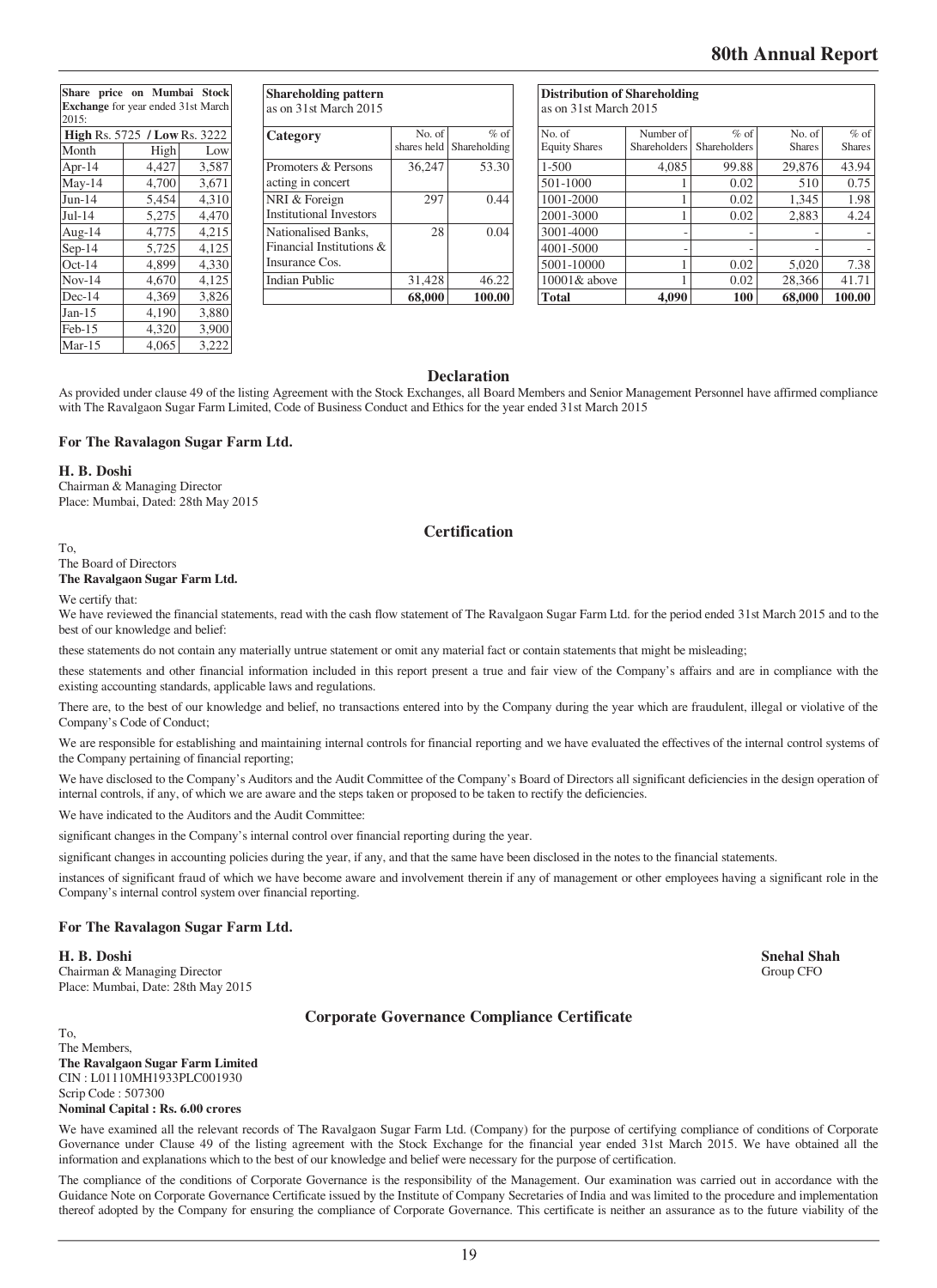company nor of the efficacy or effectiveness with which the Management has conducted the affairs of the company. It is also neither an audit nor an expression of opinion on the financial statements of the Company.

On the basis of our examination of the records produced and explanations and information furnished, we certify that the Company has compiled with the conditions of Corporate Governance as stipulated in the listing agreement entered into by the Company with the Stock Exchange.

#### **For Bipin Raje And Associates**

Bipin Raje, Company Secretary ACS 6092/CP 6147 Place : Mumbai, Dated : 28th May 2015

## **Annexure 5 to Directors Report**

#### **Form A.O.C 2 :**

[Pursuant to Clause (h) of sub-section (3) of Section 134 of the Act and Rule 8(2) of the Companies (Accounts) Rules, 2014]

Form for disclosure of particulars of contracts / arrangements entered into by the company with related parties referred to in sub-section (1) of Section 188 of the Companies Act, 2013 including certain arms length transactions under third proviso thereto

#### **Details of Material Contracts or Arrangement or Transactions at Arm's Length Basis :**

| Sr. No | Particulars                                                                                   | Details                                                                                           |
|--------|-----------------------------------------------------------------------------------------------|---------------------------------------------------------------------------------------------------|
|        | Name(s) of the related party and nature of relationship                                       | Acrow India Ltd - Associate Company                                                               |
|        | Nature of contracts / arrangements / transactions                                             | Sale of Property                                                                                  |
|        | Duration of the contracts / arrangements / transactions                                       | One Time Transaction                                                                              |
|        | Salient terms of the contracts or arrangements or<br>transactions including the value, if any | At the then prevailing Real Estate Prices in the Market.<br>value of transaction is Rs. 200 lakhs |
|        | Date of approvals, if any                                                                     | Board of Diretcors Approval – 15th January 2015<br>Shareholders Approval - 20th February 2015     |
| 16     | Amount paid as advances, if any                                                               | Nil                                                                                               |

#### **For The Ravalgaon Sugar Farm Ltd**

#### **H. B. Doshi**

Chairman & Managing Director

### **Form No. M R - 3**

#### **Secretarial Audit Report for the Financial Year Ended 31St March 2015**

[Pursuant to section 204(1) of the Companies Act, 2013 and rule No.9 of the Companies (Appointment and Remuneration Personnel) Rules, 2014]

To, The Members,

#### **The Ravalgaon Sugar Farm Limited**

We have conducted the secretarial audit of the compliance of applicable statutory provisions and the adherence to good corporate practices by M/s Ravalgaon Sugar Farm Limited. (hereinafter called the company). Secretarial Audit was conducted in a manner that provided us a reasonable basis for evaluating the corporate conducts/statutory compliances and expressing our opinion thereon.

Based on our verification of the Company's books, papers, minute books, forms and returns filed and other records maintained by the company and also the information provided by the Company, its officers, agents and authorized representatives during the conduct of secretarial audit, we hereby report that in our opinion, the company has, during the audit period (financial year commencing 01st April 2014 and ending on 31st March 2015) complied with the statutory provisions listed hereunder and also that the Company has proper Board-processes and compliance-mechanism in place to the extent, in the manner and subject to the reporting made hereinafter:

We have examined the books, papers, minute books, forms and returns filed and other records maintained by Ravalgaon Sugar Farm Limited ("the Company") for the financial year ended on 31st March 2015 according to the provisions of:

- i) The Companies Act, 2013 (the Act) and the rules made thereunder;
- ii) The Securities Contracts (Regulation) Act, 1956 ('SCRA') and the rules made thereunder;
- iii) The Depositories Act, 1996 and the Regulations and Bye-laws framed thereunder;
- iv) Foreign Exchange Management Act, 1999 and the rules and regulations made thereunder to the extent of Foreign Direct Investment, Overseas Direct Investment and External Commercial Borrowings;
- v) The following Regulations and Guidelines prescribed under the Securities and Exchange Board of India Act, 1992 ('SEBI Act'):
	- a) The Securities and Exchange Board of India (Substantial Acquisition of Shares and Takeovers) Regulations, 2011;
	- b) The Securities and Exchange Board of India (Prohibition of Insider Trading) Regulations, 1992;
	- c) The Securities and Exchange Board of India (Issue of Capital and Disclosure Requirements) Regulations, 2009; **Not applicable to the Company during the audit period.**
	- d) The Securities and Exchange Board of India (Employee Stock Option Scheme and Employee Stock Purchase Scheme) Guidelines, 1999 and The Securities and Exchange Board of India (Share Based Employee Benefits) Regulations 2014 notified on 28th October 2014. **Not applicable to the Company during the audit period.**
	- e) The Securities and Exchange Board of India (Issue and Listing of Debt Securities) Regulations, 2008; **Not applicable to the Company during the audit period.**
	- f) The Securities and Exchange Board of India (Registrars to an issue and Share Transfer Agents) Regulations 1993 regarding the Companies Act and dealing with client.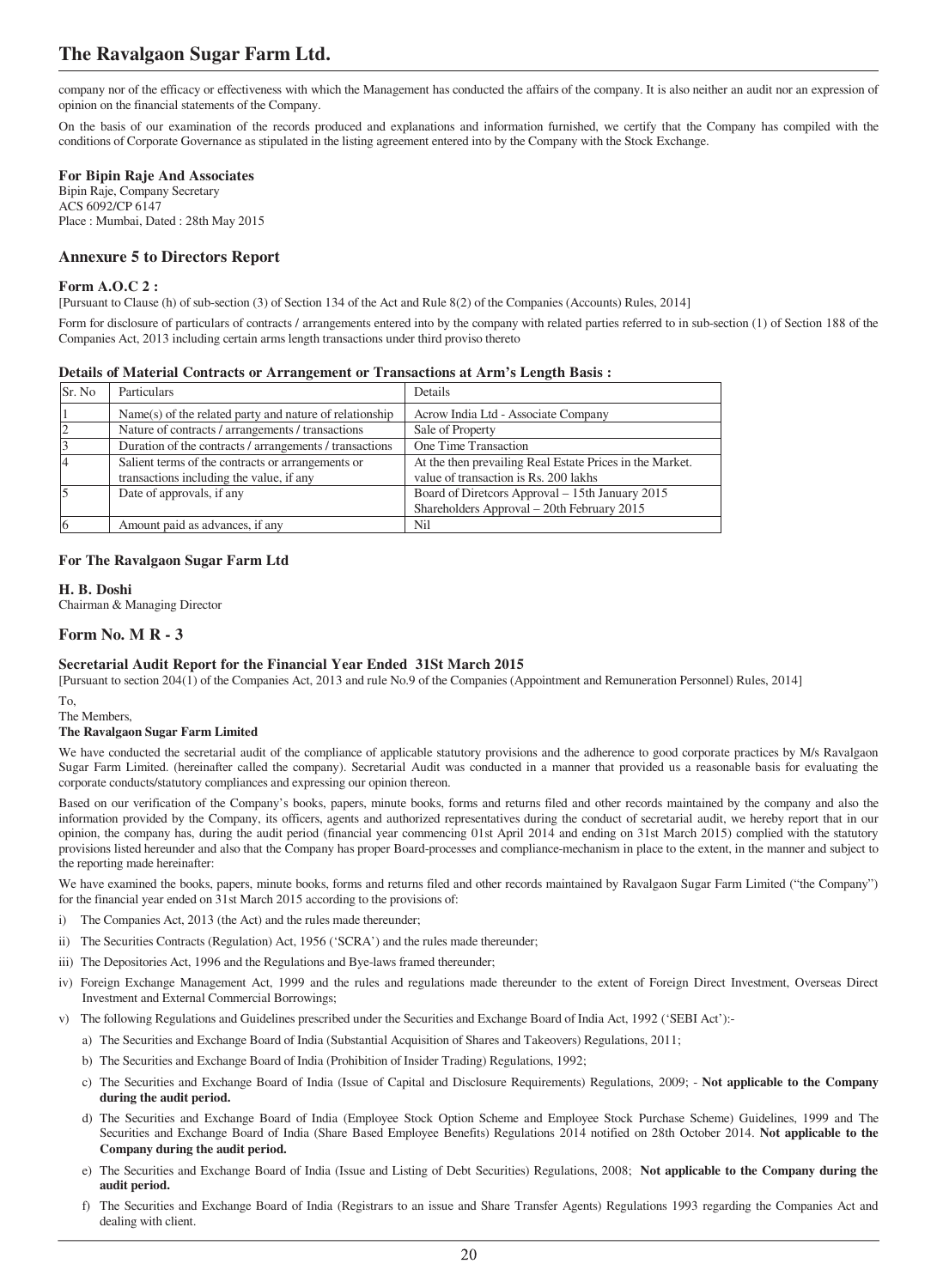- g) The Securities and Exchange Board of India (Delisting of Equity Shares) Regulations, 2009; **Not applicable to the Company during the audit period.**
- h) The Securities and Exchange Board of India (Buyback of Securities) Regulations, 1998; **Not applicable to the Company during the audit period**

We have also examined compliance with the applicable clauses of the following:

i) Secretarial Standards issued by The Institute of Company Secretaries of India. (Not notified and hence not mandatory during the audit period)

ii) The Listing Agreements entered into by the Company with the Bombay Stock Exchange Limited.

During the period under review the Company has generally complied with the provisions of the Act, Rules, Regulations, Guidelines, Standards, etc. mentioned above subject to the following observations:

#### **Observations:**

- a) As per the information and explanations provided by the Company, its officers, agents and authorised representatives during the conduct of secretarial audit, we report that the provisions of the Foreign Exchange Management Act, 1999 and the Rules and Regulations made thereunder to the extent of :
	- External Commercial Borrowings were not attracted to the Company under the financial year under report;
	- ii Foreign Direct Investment (FDI) were not attracted to the company under the financial year under report;
	- iii Overseas Direct Investment by Residents in Joint Venture / Wholly Owned Subsidiary abroad were not attracted to the company under the financial year under report.
- b) As per the information and explanations provided by the company, its officers, agents and authorised representatives during the conduct of Secretarial Audit, we report that the Company has not made any GDRs/ADRs or any Commercial Instrument under the financial year under report
- c) We have solely relied on the information and representation made by the Company, its officers agents and authorised representatives during the conduct of secretarial audit, for systems and mechanism formed by the Company for compliances under other applicable Acts, Laws and Regulations to the Company.
- d) We report that the Company has not complied with provisions of Section 203 of the Companies Act, 2013 read with Companies (Appointment and Remuneration of Managerial Personnel) Rules, 2014.
- e) We further report that with the coming into force of the Companies Act 2013, several regulations of the Articles of Association of the Company require alterations or deletions as they are based on the Companies Act, 1956 or contain specific reference thereto. The Company has, so far not carried out such modifications/deletions or adoption of new set of Articles.

#### **We further report that**

The Board of Directors of the Company is duly constituted with proper balance of Executive Directors, Non-Executive Directors and Independent Directors. The changes in the composition of the Board of Directors that took place during the period under review were carried out in compliance with the provisions of the Act.

Adequate notice is given to all directors to schedule the Board Meetings, agenda and detailed notes on agenda were sent at least seven days in advance, except in few cases, and a system exists for seeking and obtaining further information and clarifications on the agenda items before the meeting and for meaningful participation at the meeting.

Majority decision is carried through while the dissenting members' views are captured and recorded as part of the minutes.

**I/we further report that** there are adequate systems and processes in the company commensurate with the size and operations of the company to monitor and ensure compliance with applicable laws, rules, regulations and guidelines.

**I/we further report** that during the audit period the company has :

- i) Taken Major decisions in pursuance to section 180 of the Companies Act, 2013 at its EOGM held on 28th Feb 2015
- ii) Reported negative net worth of Rs 315.92 lacs and is examining applicability of Sick Industrial Companies Special Provisions) Act

#### **For Bipin Raje And Associates**

**Bipin Raje** ACS 6092, CP 6147 Place: Mumbai, Date: 28th May 2015

#### **Annexure - A**

To, The Members,

#### **The Ravalgaon Sugar Farm Limited**

Our report of even dated is to be read along with this letter.

- 1 Maintenance of Secretarial Records is the responsibility of the Company. Our responsibility is to express an opinion on these secretarial records based on our audit.
- 2 We have followed the audit practices and processes as were appropriate to obtain reasonable assurance about the correctness of the contents of the secretarial records. The verification was done on test basis to ensure that correct facts are reflected in the secretarial records. We believe that the processes and practices, we followed provide a reasonable basis for our opinion.
- 3 We have not verified the correctness and appropriateness of financial records and books of accounts of the company.
- 4 Wherever required, we have obtained the Management Representation about the compliance of laws, rules and regulations and happening of events etc.
- 5 The compliance of the provisions of corporate and other applicable laws, rules, regulations, standards is the responsibility of the Management. Our examination was limited to the verification of procedures on test basis.
- 6 The secretarial audit report is neither an assurance as to the future viability of the Company nor of the efficacy or effectiveness with which Management has conducted the affairs of the Company.

#### **For Bipin Raje And Associates**

**Bipin Raje** ACS 6092, CP 6147 Place: Mumbai, Date: 28th May 2015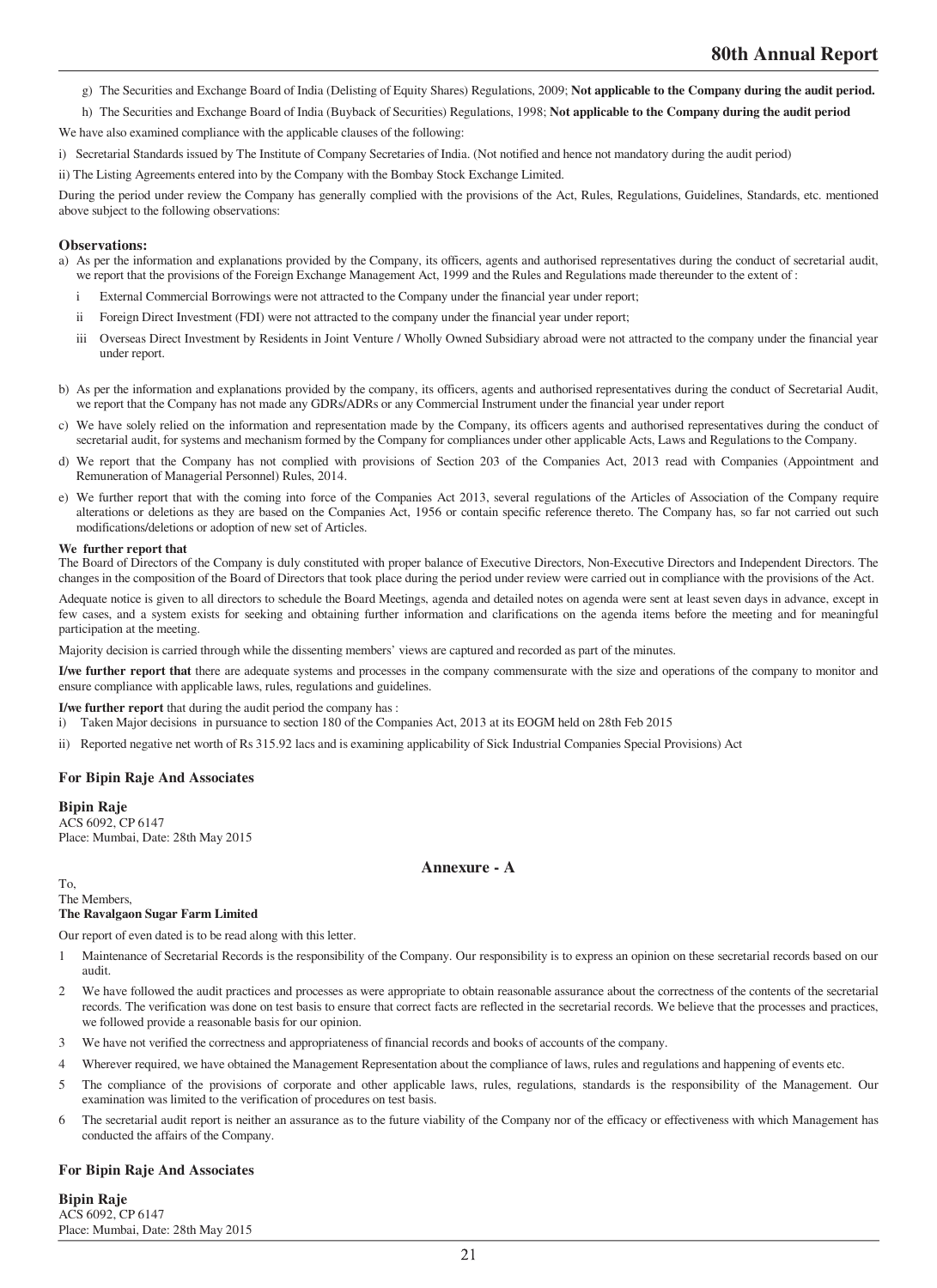# **Independent Auditor's Report**

To the Members of

**The Ravalgaon Sugar Farm Limited,**

#### **Report on the Financial Statements**

We have audited the accompanying financial statements of The Ravalgaon Sugar Farm Limited ("the Company"), which comprise the Balance Sheet as at 31st March, 2015, the Statement of Profit and Loss, the Cash Flow Statement for the year then ended, and a summary of the significant accounting policies and other explanatory information.

#### **Management's Responsibility for the Financial Statements**

The Company's Board of Directors is responsible for the matters stated in Section 134(5) of the Companies Act, 2013 ("the Act") with respect to the preparation of these financial statements that give a true and fair view of the financial position, financial performance and cash flows of the Company in accordance with the accounting principles generally accepted in India, including the Accounting Standards specified under Section 133 of the Act, read with Rule 7 of the Companies (Accounts) Rules, 2014. This responsibility also includes maintenance of adequate accounting records in accordance with the provisions of the Act for safeguarding the assets of the Company and for preventing and detecting frauds and other irregularities; selection and application of appropriate accounting policies; making judgments and estimates that are reasonable and prudent; and design, implementation and maintenance of adequate internal financial controls, that were operating effectively for ensuring the accuracy and completeness of the accounting records, relevant to the preparation and presentation of the financial statements that give a true and fair view and are free from material misstatement, whether due to fraud or error.

#### **Auditors Responsibility**

Our responsibility is to express an opinion on these financial statements based on our audit.

We have taken into account the provisions of the Act, the accounting and auditing standards and matters which are required to be included in the audit report under the provisions of the Act and the Rules made there under.

We conducted our audit in accordance with the Standards on Auditing specified under Section 143(10) of the Act. Those Standards require that we comply with ethical requirements and plan and perform the audit to obtain reasonable assurance about whether the financial statements are free from material misstatement.

An audit involves performing procedures to obtain audit evidence about the amounts and the disclosures in the financial statements. The procedures selected depend on the auditor's judgment, including the assessment of the risks of material misstatement of the financial statements, whether due to fraud or error. In making those risk assessments, the auditor considers internal financial control relevant to the Company's preparation of the financial statements that give a true and fair view in order to design audit procedures that are appropriate in the circumstances, but not for the purpose of expressing an opinion on whether the Company has in place an adequate internal financial controls system over financial reporting and the operating effectiveness of such controls. An audit also includes evaluating the appropriateness of the accounting policies used and the reasonableness of the accounting estimates made by the Company's Directors, as well as evaluating the overall presentation of the financial statements.

We believe that the audit evidence we have obtained is sufficient and appropriate to provide a basis for our audit opinion on the financial statements.

#### **Basis for Qualified Opinion**

No provision has been made for the present value of the accrued Gratuity liability (net of funds lying with LIC of India) and valued actuarially by a independent actuary as at March 31, 2015 amounting to Rs. 319.33 Lacs (previous year Rs 540.53 lacs) which constitutes a departure from the Accounting Standards on Employee Benefits (AS-15) referred to in section 133 of the Act (Refer Note no.32 of financial statements). Therefore the loss for the period is under stated by Rs. 17.89 lacs (previous year Rs 73.20 lacs) and the Reserves and Surplus of the company as at March 31, 2015 are higher by Rs. 319.33 lacs (previous year Rs 540.53 lacs).

#### **Qualified Opinion**

 In our opinion and to the best of our information and according to the explanations given to us, except for the effects of the matter described in the Basis for Qualified Opinion paragraph, the aforesaid financial statements give the information required by the Act in the manner so required and give a true and fair view in conformity with the accounting principles generally accepted in India:

a) in the case of the Balance Sheet, of the state of affairs of the Company as at March 31, 2015;

b) in the case of the Statement of Profit and Loss, of the Loss for the year ended on that date; and

c) in the case of the Cash Flow Statement, of the cash flows for the year ended on that date.

#### **Emphasis on Matter**

We draw your attention to Note no.36 with regard to going concern. Our opinion is not modified in respect of this matter.

#### **Report on other Legal and Regulatory Requirements**

- 1 As required by the Companies (Auditor's Report) Order, 2015 ("the Order") issued by the Central Government of India in terms of sub-section (11) of section 143 of the Act, we give in the Annexure a statement on the matters specified in paragraphs 3 and 4 of the Order.
- As required by Section 143 (3) of the Act, we report that:
	- b) We have sought and obtained all the information and explanations which to the best of our knowledge and belief were necessary for the purposes of our audit.
	- c) In our opinion, proper books of account as required by law have been kept by the Company so far as it appears from our examination of those books.
	- d) The Balance Sheet, the Statement of Profit and Loss, and the Cash Flow Statement dealt with by this Report are in agreement with the books of account.
	- e) In our opinion, the aforesaid financial statements comply with the Accounting Standards specified under Section 133 of the Act, read with Rule 7 of the Companies (Accounts) Rules, 2014 except as mentioned in para on Qualified Opinion.
	- f) The matter described in the Basis for Qualified Opinion paragraph and Emphasis of Matter above, in our opinion, may have an adverse effect on the functioning of the Company.
	- g) On the basis of the written representations received from the directors as on 31st March, 2015 taken on record by the Board of Directors, none of the directors is disqualified as on 31st March, 2015 from being appointed as a director in terms of Section 164 (2) of the Act.
	- h) The qualification relating to the maintenance of accounts and other matters connected therewith are as stated in the Basis for Qualified Opinion paragraph and Emphasis of Matter above.
	- i) With respect to the other matters to be included in the Auditor's Report in accordance with Rule 11 of the Companies (Audit and Auditors) Rules, 2014, in our opinion and to the best of our information and according to the explanations given to us:
		- i. The Company has disclosed the impact of pending litigations on its financial position in its financial statements Refer Note no.27 to the financial statements;
		- ii. The Company did not have any foreseeable losses on long-term contracts including derivative contracts.
		- iii. There were no amounts which were required to be transferred to the Investor Education and Protection Fund by the Company.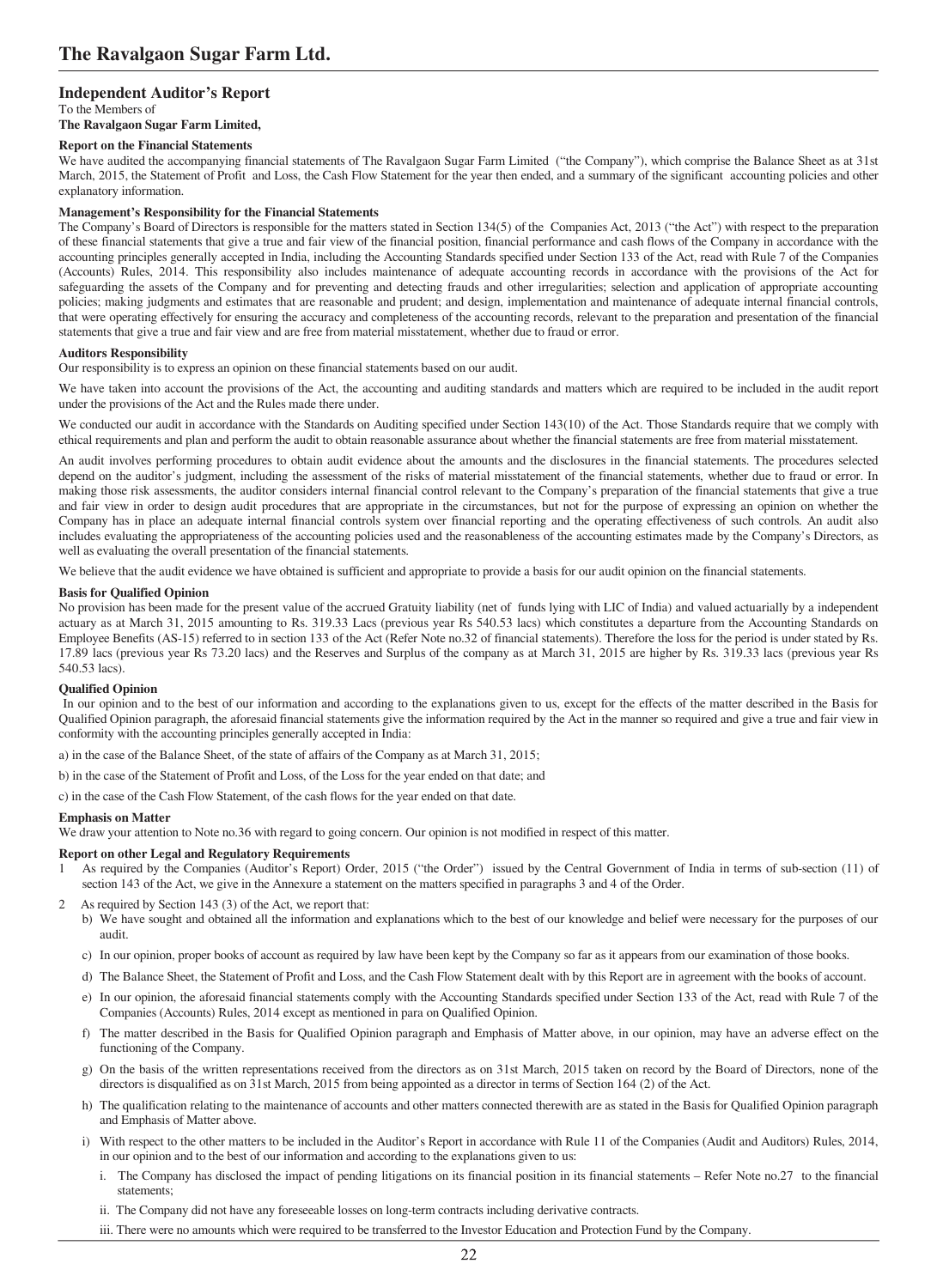#### **For V. Sankar Aiyar & Co** Chartered Accountants (Firm's Registration No.109208W)

**(Arvind Mohan)**

Partner **Membership No. 124082** Place: Mumbai, Date: 28th May, 2015

#### **Annexure Referred to in The Auditor's Report to The Members of The Ravalgaon Sugar Farm Limited on The Financial Statements for The Year Ended 31St March 2015**

i. (a) The company has maintained proper records showing full particulars including quantitative details and situation of Fixed Assets.

- (b) As The fixed assets have been physically verified by the management as per the phased programme of physical verification of fixed assets. As informed to us, programme is such that all the fixed assets will get physically verified in two years time which in our opinion is reasonable having regard to the size of the Company and the nature of its fixed assets. There were no material discrepancies noticed on such verification.
- ii. (a) As explained to us, the inventories were physically verified during the year by the management at reasonable intervals.
	- (b) In our opinion and according to the information and explanations given to us, the procedures of physical verification of inventories followed by the management are reasonable and adequate in relation to the size of the company and the nature of its business.
	- (c) In our opinion and according to the information and explanations given to us, the company is maintaining proper records of inventories and no material discrepancies were noticed on physical verification as compared to the record of inventories.
- iii. The company has not granted any loans, secured or unsecured to companies, firms or other parties covered in the register maintained under section 189 of the Companies Act, 2013.
- iv. In our opinion and according to the information and explanations given to us, there are adequate internal control procedures commensurate with the size of the Company and the nature of its business for the purchase of inventories and fixed assets and for the sale of goods and services. During the course of our audit, we have not observed any continuing failure to correct major weaknesses in the internal control system.
- In our opinion and according to the information and explanations given to us, the Company has complied with the provisions of Section 73 to 76 or any other relevant provisions of the Act and the rules framed under for deposits accepted from public. No order has been passed by the Company Law Board or National Company Law Tribunal or Reserve Bank of India or any Court or any other Tribunal.
- vi. We have broadly reviewed the books of account relating to materials, labour and other items of cost maintained by the Company pursuant to the rules made by the Central Government for the maintenance of the Cost records under Section 148(1) of the Act and we are of the opinion that prima-facie, the prescribed accounts and records have been made and maintained.
- vii. (a) According to the records maintained by the company, the company is generally regular in depositing with appropriate authorities undisputed statutory dues including provident fund, employees' state insurance, income tax, sales tax, wealth tax, service tax, custom duty, excise duty, cess and other statutory dues where applicable.

According to the information and explanations given to us, no undisputed amounts in respect of the aforesaid statutory dues were in arrears, as at 31st March, 2015, for a period of more than six months from the date they became payable.

(b) According to the information and explanations given to us, the following disputed statutory dues on account of Purchase tax, Electricity Duty and PF on Contract Labour have not been deposited with the appropriate authorities:

| Nature of dues                                                                                     | Amount not<br>deposited in<br>(Rs. In lacs) | Period to which the amount<br>relates | Forum where dispute is pending      |
|----------------------------------------------------------------------------------------------------|---------------------------------------------|---------------------------------------|-------------------------------------|
| Sugarcane Purchase Tax Act. Sugarcane Purchase tax payable<br>on harvesting and transport charges. | 60.90                                       | 1995 to 1999.                         | High Court Mumbai                   |
| The Bombay Electricity Duty Act, 1958.<br>Electricity duty on own generation.                      | 76.33                                       | April, 2005 to March, 2009            | High Court Mumbai                   |
| Provident Fund on Contract Labour                                                                  | 140.00                                      | 2001-2002 to 2008-2009                | Provident Fund Commissioner, Nashik |

- (c) According to the information and explanations given to us and the records of the company, there are no amounts which are required to be transferred to investor education and protection fund.
- vii. The accumulated losses at the end of the financial year are less than fifty percent of its net worth. The company has incurred cash loss Rs 1070.77 lacs during the financial year covered by our audit and Rs 1214.96 lacs in the immediately preceding financial year.
- ix. On the basis of verification of records and according to the information and explanations given to us, the Company has not defaulted in repayment of dues to Banks. The company has not taken any loan from any financial institution or by way of issue of debentures.
- x. The Company has not given any guarantee for loans taken by others from bank or financial institution.
- xi. In our opinion, the term loans have been applied for the purpose for which they were raised.
- xii. According to the information and explanations given to us and based on audit procedures performed and representations obtained from the management, we report that no fraud on or by the company, has been noticed or reported during the year under audit.

**For V. Sankar Aiyar & Co** Chartered Accountants (Firm's Registration No.109208W)

**(Arvind Mohan)** Partner **Membership No. 124082** Place: Mumbai, Date: 28th May, 2015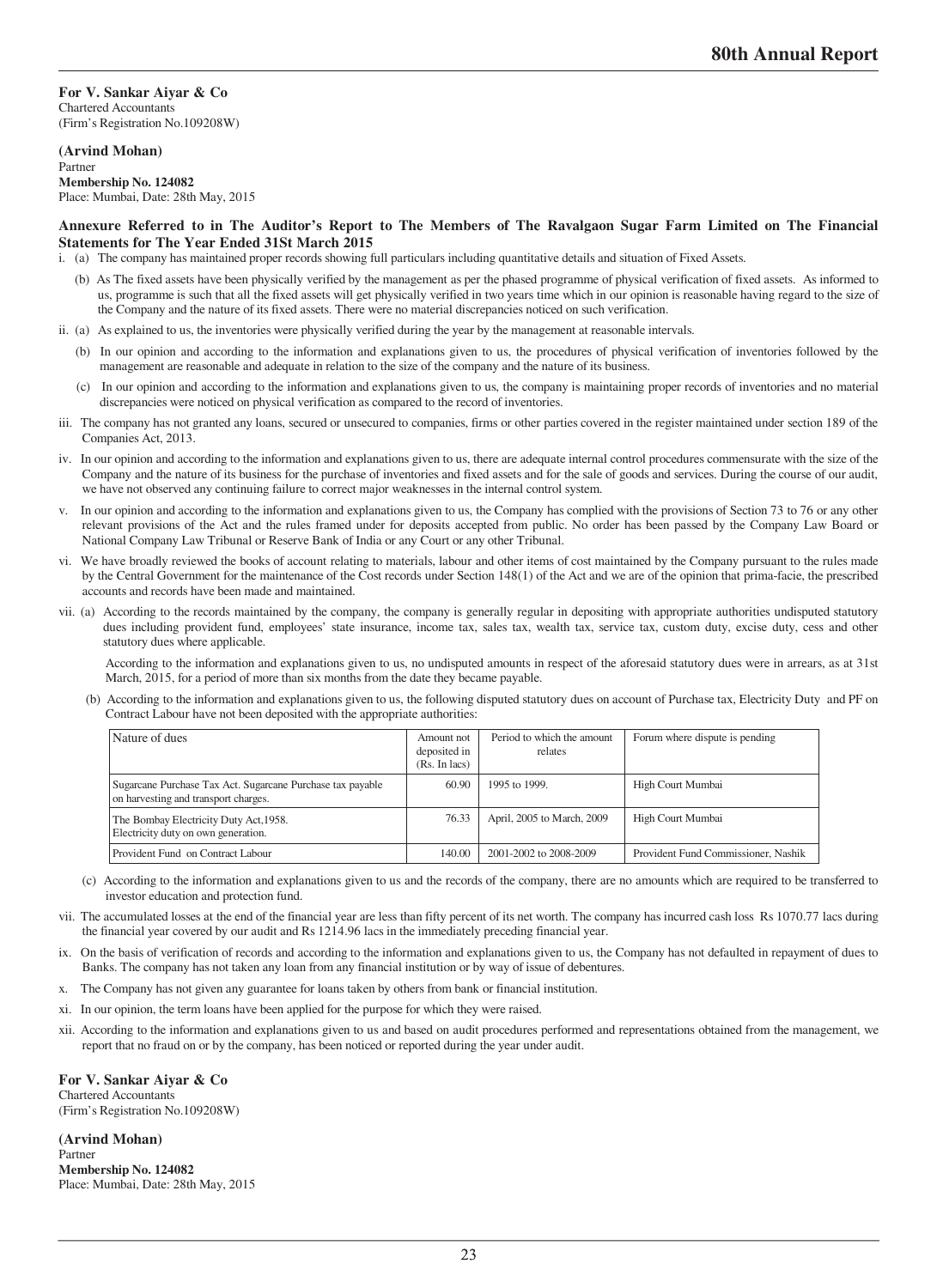| Balance Sheet as at 31-March-2015                                          |                |                              |                                             |
|----------------------------------------------------------------------------|----------------|------------------------------|---------------------------------------------|
|                                                                            |                |                              | (Rs. in Lacs)                               |
|                                                                            | Note           | As at                        | As at                                       |
|                                                                            | No.            | 31-Mar-2015                  | 31-Mar-2014                                 |
| <b>EQUITY AND LIABILITIES</b>                                              |                |                              |                                             |
| Shareholders' funds                                                        |                |                              |                                             |
| (a) Share capital                                                          | $\mathfrak{2}$ | 34.00                        | 34.00                                       |
| (b) Reserves and surplus                                                   | 3              | (349.92)                     | 957.56                                      |
|                                                                            |                | (315.92)                     | 991.56                                      |
| <b>Non-current liabilities</b>                                             |                |                              |                                             |
| (a) Long-term borrowings                                                   | $\overline{4}$ | 594.76                       | 483.94                                      |
| (b) Deferred tax liabilities (net)                                         | 5              | 323.80                       | 351.03                                      |
| (c) Long-term provisions                                                   | 6              | 28.09                        | 13.74                                       |
|                                                                            |                | 946.65                       | 848.71                                      |
| <b>Current liabilities</b>                                                 |                |                              |                                             |
| (a) Short-term borrowings                                                  | 7              | 2,762.39                     | 2,471.31                                    |
| (b) Trade payables                                                         | 8              | 151.85                       | 198.91                                      |
| (c) Other current liabilities                                              | 9              | 1,091.28                     | 2,883.52                                    |
| (d) Short-term provisions                                                  | 10             | 7.15<br>4,012.67             | 9.66<br>5,563.40                            |
|                                                                            |                |                              |                                             |
|                                                                            |                | 4,643.40                     | 7,403.67                                    |
| <b>ASSETS</b>                                                              |                |                              |                                             |
| <b>Non-current assets</b>                                                  | 11             | 2,294.28                     | 2,611.88                                    |
| (a) Fixed assets - Tangible Assets<br>(b) Fixed Assets - Intangeble Assets | 11             | 6.70                         | 10.44                                       |
| (c) Capital works in progress - Tangible Assets                            | 11             | 31.55                        | 1.80                                        |
|                                                                            | 12             |                              |                                             |
| (d) Non-current investments                                                |                | 27.41                        | 27.41                                       |
| (e) Long-term loans and advances                                           | 13             | 114.70<br>2,474.64           | 114.70<br>2,766.23                          |
| <b>Current assets</b>                                                      |                |                              |                                             |
| (a) Current investments                                                    | 14             |                              |                                             |
| (b) Inventories                                                            | 15             | 1,845.73                     | 4,263.27                                    |
| (c) Trade receivables                                                      | 16             | 45.07                        | 6.75                                        |
| (d) Cash and bank balances                                                 | 17             | 26.49                        | 28.70                                       |
| (e) Short-term loans and advances                                          | 18             | 251.11                       | 338.37                                      |
| (f) Other current assets                                                   | 19             | 0.36                         | 0.35                                        |
|                                                                            |                | 2,168.76                     | 4,637.44                                    |
|                                                                            |                | 4,643.40                     | 7,403.67                                    |
| <b>Significant accounting policies</b>                                     | 1              |                              |                                             |
| See accompanying notes forming part of the financial statements            | $1 - 39$       |                              |                                             |
| As per our report of even date                                             |                |                              |                                             |
| For V. SANKAR AIYAR & CO.                                                  |                |                              | For and on behalf of the Board of Directors |
| <b>Chartered Accountants</b>                                               |                |                              |                                             |
| Firm Registration No.109208W                                               |                |                              |                                             |
|                                                                            |                | H. B. Doshi                  | N. H. Doshi                                 |
|                                                                            |                | Chairman & Managing Director | <b>Executive Director</b>                   |
| <b>Arvind Mohan</b><br>Partner                                             |                |                              | <b>Moorad Fazalbhoy</b><br>Director         |
| Membership No. 124082                                                      |                | H. P. Gandhi<br>Director     | Ramola Mahajani<br>Director                 |
| Mumbai                                                                     |                |                              | <b>Mumbai</b>                               |
|                                                                            |                |                              |                                             |
| 28-May-2015                                                                |                |                              | 28-May-2015                                 |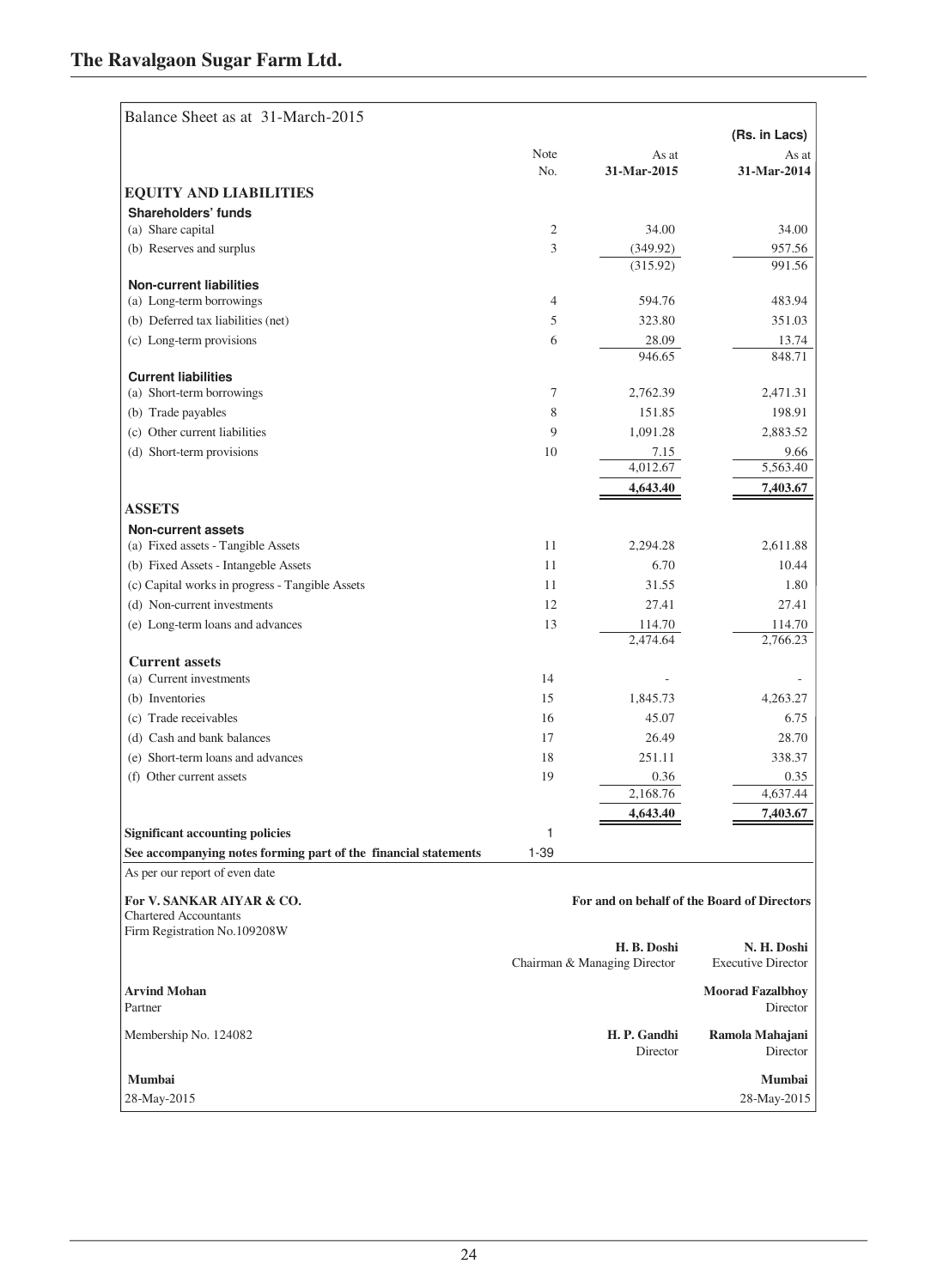| Statement of Profit and Loss for 31-March-2015                  |                    |                                             |                                             |
|-----------------------------------------------------------------|--------------------|---------------------------------------------|---------------------------------------------|
|                                                                 |                    |                                             | (Rs. In Lacs)                               |
|                                                                 | <b>Note</b><br>No. | 12 months ended                             | 18 months ended                             |
|                                                                 |                    | 31-Mar-2015                                 | 31-Mar-2014                                 |
| <b>Particulars</b>                                              |                    |                                             |                                             |
| <b>Income</b>                                                   |                    |                                             |                                             |
| Revenue from operations (gross)                                 | 20                 | 3,703.83                                    | 3,677.66                                    |
| Less: Excise duty                                               |                    | 176.90                                      | 231.99                                      |
| Revenue from operations (net)                                   |                    | 3,526.93                                    | 3,445.67                                    |
| Other income                                                    | 21                 | 693.12                                      | 275.35                                      |
| <b>Total Revenue</b>                                            |                    | 4,220.05                                    | 3,721.02                                    |
| <b>Expenditure</b>                                              |                    |                                             |                                             |
| Cost of materials consumed                                      | 22                 | 465.79                                      | 5,003.80                                    |
| Changes in inventories of finished goods and work-in-progress   | 23                 | 2,361.31                                    | (3,096.42)                                  |
| Employees benefit expenses                                      | 24                 | 592.88                                      | 1,075.89                                    |
| Finance costs                                                   | 25                 | 506.00                                      | 740.32                                      |
| Depreciation and amortisation expenses                          |                    | 204.45                                      | 311.86                                      |
| Other expenses                                                  | 26                 | 780.20                                      | 1,209.75                                    |
| <b>Total Expenses</b>                                           |                    | 4,910.63                                    | 5,245.20                                    |
| Profit / (Loss) before Exceptional items and Tax                |                    | (690.58)                                    | (1,524.18)                                  |
| Exceptional item (Voluntary retirement of employees)            |                    | 584.63                                      |                                             |
| Profit / (Loss) before Tax                                      |                    | (1,275.21)                                  | (1,524.18)                                  |
| Tax expense:                                                    |                    |                                             |                                             |
| Current tax                                                     |                    |                                             |                                             |
| Income Tax                                                      |                    |                                             |                                             |
| Wealth Tax                                                      |                    |                                             | 1.11                                        |
| Taxes for Earlier Years                                         |                    |                                             | 1.53                                        |
| Deferred tax                                                    |                    | (8.85)                                      | 11.6                                        |
| Profit / (Loss) for the period                                  |                    | (1,266.36)                                  | (1,538.42)                                  |
|                                                                 |                    |                                             |                                             |
| <b>Earnings per share</b>                                       |                    |                                             |                                             |
| Basic and Diluted earning per share (Rs.)                       |                    |                                             |                                             |
|                                                                 |                    | (1,862.29)                                  | (2,262.38)                                  |
| Face Value per share fully paid up (Rs.)                        |                    | 50                                          | 50                                          |
| <b>Significant accounting policies</b>                          | 1                  |                                             |                                             |
| See accompanying notes forming part of the financial statements | $1-39$             |                                             |                                             |
| As per our report of even date                                  |                    |                                             |                                             |
| For V. SANKAR AIYAR & CO<br><b>Chartered Accountants</b>        |                    |                                             | For and on behalf of the Board of Directors |
| Firm Registration No.109208W                                    |                    |                                             |                                             |
|                                                                 |                    | H. B. Doshi<br>Chairman & Managing Director | N. H. Doshi<br><b>Executive Director</b>    |
| <b>Arvind Mohan</b><br>Partner                                  |                    |                                             | <b>Moorad Fazalbhoy</b><br>Director         |
| Membership No. 124082                                           | H. P. Gandhi       | Director                                    | Ramola Mahajani<br>Director                 |
| <b>Mumbai</b><br>28-May-2015                                    |                    |                                             | <b>Mumbai</b><br>28-May-2015                |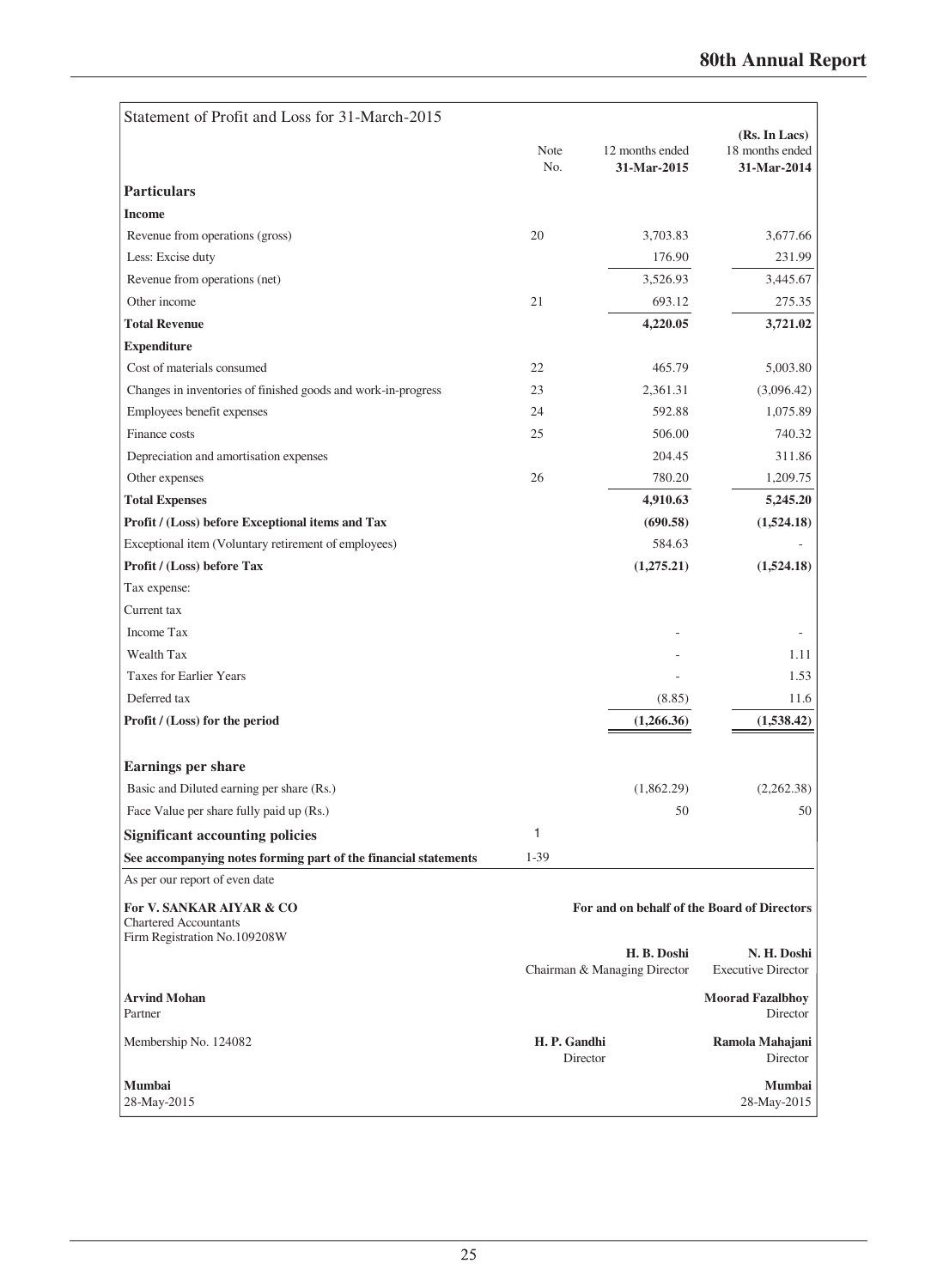| Cash Flow Statement for 12 months ended 31-March-2015                                                                                                                 |                     |                                             |                      |                                     |
|-----------------------------------------------------------------------------------------------------------------------------------------------------------------------|---------------------|---------------------------------------------|----------------------|-------------------------------------|
|                                                                                                                                                                       |                     |                                             |                      | (Rs. In Lacs)                       |
|                                                                                                                                                                       |                     | 12 months ended<br>31-Mar-2015              |                      | 18 months ended<br>31-Mar-2014      |
| A. Cash flow from operating activities                                                                                                                                |                     |                                             |                      |                                     |
| Net Profit / (Loss) before extraordinary items and tax                                                                                                                |                     | (690.58)                                    |                      | (1,524.18)                          |
| Adjustments for:                                                                                                                                                      |                     |                                             |                      |                                     |
| Depreciation and amortisation                                                                                                                                         | 204.45              |                                             | 311.86               |                                     |
| Dimunition in Investments                                                                                                                                             |                     |                                             |                      |                                     |
| <b>Interest Paid</b>                                                                                                                                                  | 506.00              |                                             | 740.32               |                                     |
| (Profit) / loss on sale / write off of assets<br>(Profit) / loss on sale / write off of Investments                                                                   | (615.91)            |                                             | (107.74)<br>(5.12)   |                                     |
| Interest income                                                                                                                                                       | (12.68)             |                                             | (2.40)               |                                     |
| Dividend income                                                                                                                                                       |                     |                                             | (4.59)               |                                     |
|                                                                                                                                                                       |                     | 81.86                                       |                      | 932.33                              |
| Operating profit / (loss) before working capital changes                                                                                                              |                     | (608.72)                                    |                      | (591.85)                            |
| Adjustments for                                                                                                                                                       |                     |                                             |                      |                                     |
| Inventories<br>Trade and Other receivables                                                                                                                            | 2,417.54<br>(33.90) |                                             | (3,065.55)<br>284.77 |                                     |
| Trade payables and Deposits                                                                                                                                           | (1,827.44)          | 556.20                                      | 1,854.29             | (926.49)                            |
| Net income tax (paid) / refunds                                                                                                                                       |                     | 82.84                                       |                      | 21.08                               |
| Net cash flow from / (used in) operating activities (A)                                                                                                               |                     | 30.32                                       |                      | (1,497.26)                          |
| <b>Exceptional Item</b>                                                                                                                                               |                     | 584.63                                      |                      |                                     |
| Net cash flow from operating activities after Eceptional Item (A)                                                                                                     |                     | (554.31)                                    |                      | (1,497.26)                          |
| <b>B.</b> Cash flow from investing activities                                                                                                                         |                     |                                             |                      |                                     |
| Capital expenditure on fixed assets, including capital advances                                                                                                       | (29.75)             |                                             | (35.91)              |                                     |
| Proceeds from sale of fixed assets                                                                                                                                    | 673.30              |                                             | 113.91               |                                     |
| Interest received<br>Dividend received                                                                                                                                | 12.67               |                                             | 2.41<br>4.59         |                                     |
| Investment (made) / sold                                                                                                                                              |                     |                                             | 265.88               |                                     |
| Net cash flow from / (used in) investing activities (B)                                                                                                               |                     | 656.22                                      |                      | 350.88                              |
| C. Cash flow from financing activities                                                                                                                                |                     |                                             |                      |                                     |
| Net increase / (decrease) in Long Term Borrowings                                                                                                                     | 110.82              |                                             | (459.43)             |                                     |
| Net increase / (decrease) in Short Term Borrowings                                                                                                                    | 291.08              |                                             | 2,284.36             |                                     |
| Finance cost                                                                                                                                                          | (506.00)            |                                             | (740.32)             |                                     |
| Dividends paid                                                                                                                                                        | (0.02)              |                                             | (4.63)               |                                     |
| Net cash flow from $/$ (used in) financing activities $(C)$                                                                                                           |                     | (104.12)                                    |                      | 1,079.98                            |
| Net increase / (decrease) in Cash and cash equivalents (A+B+C)                                                                                                        |                     | (2.21)                                      |                      | (66.40)                             |
| Cash & Cash Equivalent                                                                                                                                                |                     |                                             |                      |                                     |
| <b>Opening Balance</b>                                                                                                                                                |                     | 28.70                                       |                      | 95.10                               |
| Closing Balance                                                                                                                                                       |                     | 26.49                                       |                      | 28.70                               |
| Note :<br>1. Above Cash Flow statement has been prepared under "Indirect Method" as set out in Accounting Standard - 3 "Cash Flow Statement".                         |                     |                                             |                      |                                     |
|                                                                                                                                                                       |                     |                                             |                      |                                     |
| 2. Cash and Cash Equivalents represent Cash & Bank balances and Fixed Deposits with banks.                                                                            |                     |                                             |                      |                                     |
| 3. Cash and Cash Equivalents include Rs 4.46 Lacs (Previous Period Rs 4.48 Lacs) on account of unclaimed dividend, which are not available for use by the<br>company. |                     |                                             |                      |                                     |
| 4. Previous period figures have been regrouped / recast wherever necessary                                                                                            |                     |                                             |                      |                                     |
| As per our report of even date                                                                                                                                        |                     |                                             |                      |                                     |
|                                                                                                                                                                       |                     |                                             |                      |                                     |
| For V. SANKAR AIYAR & CO.<br><b>Chartered Accountants</b>                                                                                                             |                     | For and on behalf of the Board of Directors |                      |                                     |
| Firm Registration No.109208W                                                                                                                                          |                     | H. B. Doshi                                 |                      | N. H. Doshi                         |
|                                                                                                                                                                       |                     | Chairman & Managing Director                |                      | <b>Executive Director</b>           |
| <b>Arvind Mohan</b><br>Partner                                                                                                                                        |                     |                                             |                      | <b>Moorad Fazalbhoy</b><br>Director |
| Membership No. 124082                                                                                                                                                 |                     | H. P. Gandhi<br>Director                    |                      | Ramola Mahajani<br>Director         |
|                                                                                                                                                                       |                     |                                             |                      |                                     |
| Mumbai                                                                                                                                                                |                     |                                             |                      | Mumbai                              |
| 28-May-2015                                                                                                                                                           |                     |                                             |                      | 28-May-2015                         |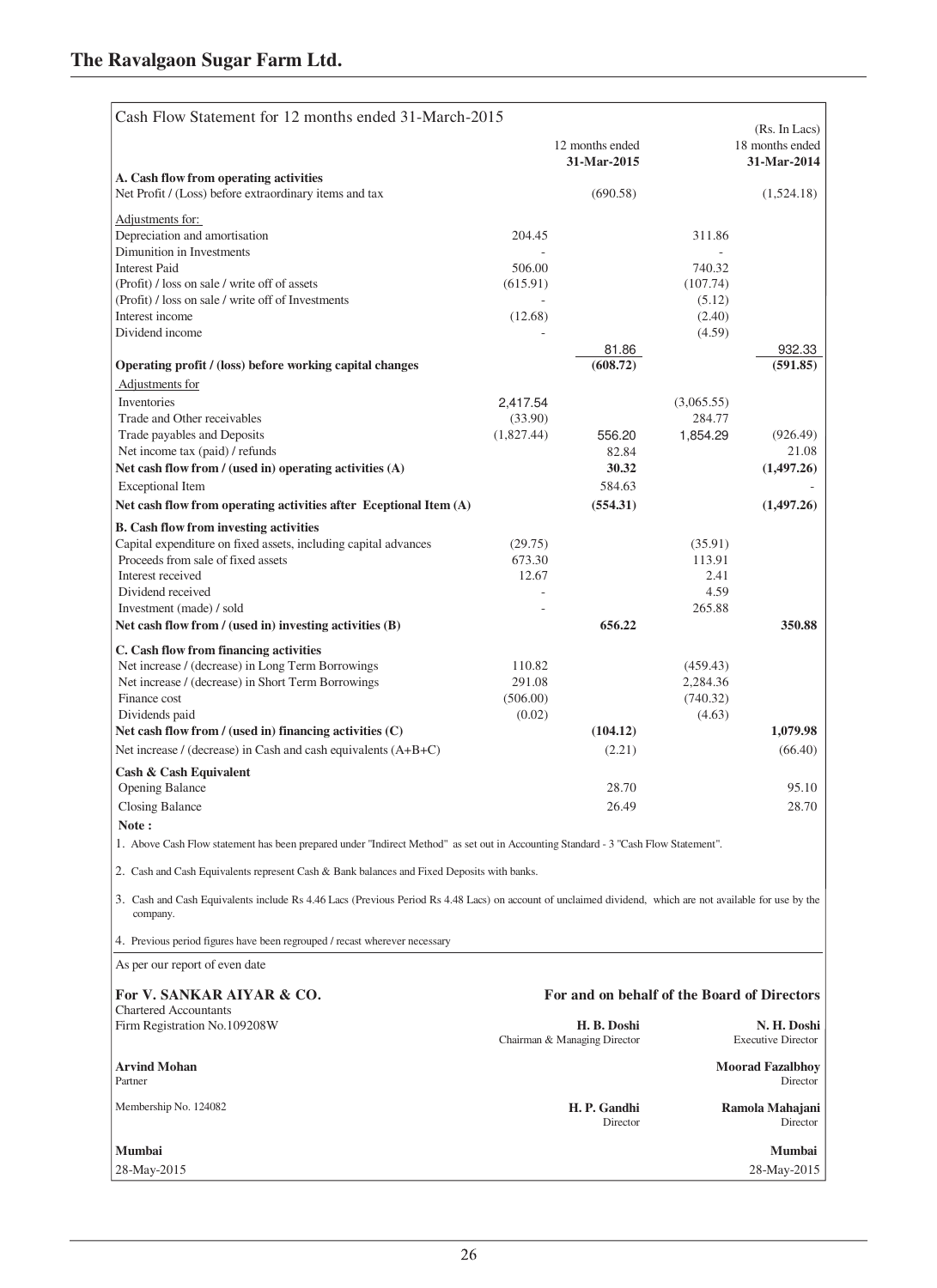#### Notes to the Accounts : **1 Significant Accounting Policies :**

# **a. Basis of Accounting:**

The financial statements are prepared in accordance with generally accepted accounting principles in India. The financial statements have been prepared in all material respects in accordance with the accounting standards as specified under section 133 of the Companies Act 2013 read with Rule 7 of the Companies (Accounts) rules, 2014. Financial statements are prepared on historical cost basis and as a going concern. The Company follows the mercantile system of accounting and recognizes income and expenditure on accrual basis. The accounting policies adopted in the preparation of financial statements are consistent with those of previous year.

#### **b. Use of Estimates:**

The preparation of financial statements requires management to make certain estimates and assumptions that affect the amounts reported in the financial statements and notes thereto. Differences between actual results and estimates are recognized in the period in which they materialize.

#### **c. Fixed Assets:**

Fixed Assets are stated at cost less accumulated depreciation. The cost of assets comprises of purchase price and directly attributable cost of bringing the assets to working condition for its intended use including borrowing cost and incidental expenditure during construction incurred up to the date of commissioning.

#### **d. Depreciation:**

- i Depreciation on Fixed Assets is charged in the accounts on the Straight Line Method in accordance with the Schedule II of the Companies Act, 2013.
- ii Depreciation in respect of each individual item of asset costing up to Rs. 5000/- is provided  $@100\%$  in the year of purchase.

iii Software is amortised over 3 years from the date of implementation.

#### **e. Investments:**

Long Term Investments are valued at costs. Provision for diminution in value of investments is made if, in the opinion of the management, the diminution is of a permanent nature.

Current Investments are valued at lower of cost or fair value.

#### **f. Inventories:**

- i Stores, spares, packing materials, loose tools and raw materials are valued at cost or net realisable value whichever is lower, by applying the First In First Out (FIFO) Method.
- ii Finished goods are valued at Cost or Net Realisable Value whichever is lower.
- iii Work in progress / process is valued at lower of cost or net realisable value.
- iv Estimated quantities of saleable by-products i.e. Molasses, Bagasse and Treated Dry Press mud are valued at estimated Net Realisable Value.

#### **g. Revenue Recognition:**

- i The company recognizes revenue from sale of products upon dispatch/delivery of the goods coupled with transfer of title to the customers.
- ii Revenue from service is recognized on rendering of services to customers.
- iii Interest Income is recognized on time proportion basis.
- iv Dividend Income is recognized, at the time when they are declared.

#### **h. Foreign Currency Transaction:**

- i Foreign currency transactions are accounted at the rates prevailing on the date of transaction.
- ii Monetary Assets and Liabilities denominated in foreign currencies are translated at the exchange rate prevailing on the Balance Sheet date. Any gains or losses arising due to exchange differences at the time of translation or settlement are accounted for in the Profit and Loss Account.

#### **i. Employee Benefits:**

- i Short Term employee benefits are recognized as an expense at the undiscounted amount in the Profit and Loss Account for the year in which the related service is rendered.
- ii In respect of Post employment benefits viz. Gratuity, the Company has a master policy with LIC under Group Gratuity Scheme for its employees. The company provides / contributes to LIC Group Gratuity Scheme for future payments of retirement gratuity to the employees as determined by Management.
- iii Other Long term benefits viz. Leave Encashment are recognized as an expense in the Profit and Loss Account for the year in which the employee has rendered service. The expense is recongised at the present value of the amounts payable determined using actuarial valuation techniques. Actuarial gains and losses are charged to the Profit and Loss Account.
- iv Company's contribution paid / payable to defined contribution schemes such as Provident Fund, Superannuation are charged to Profit and Loss Account.

#### **j. Taxation:**

Provision for current tax is made after taking into consideration benefits admissible under the provisions of Income Tax Act, 1961. Deferred Tax resulting from "timing difference" between book and taxable profit is accounted for using the tax rates and laws that have been enacted or substantively enacted as on the Balance Sheet date. The deferred tax asset is recognized and carried forward only to the extent there is reasonable certainty / virtual certainty as the case may be, that the asset will be realized against future taxable profits.

#### **k. Impairment of Assets:**

At each Balance sheet date, the management reviews the carrying amount of its assets and goodwill included in each Cash generating Unit to determine whether there is any indication that those assets were impaired. If any such indication exists, the recoverable amount of the asset is estimated in order to determine the extent of impairment loss. Recoverable amount of an asset is the higher of an asset's net selling price and value in use. In assessing value in use, the estimated future cash flows from the continuing use of the asset and from its disposal are discounted to their present value using a pre-tax discount rate that reflects the current market assessments of time value and the risks specific to the asset. Reversal of impairment loss is recognized immediately as income in the profit and loss account.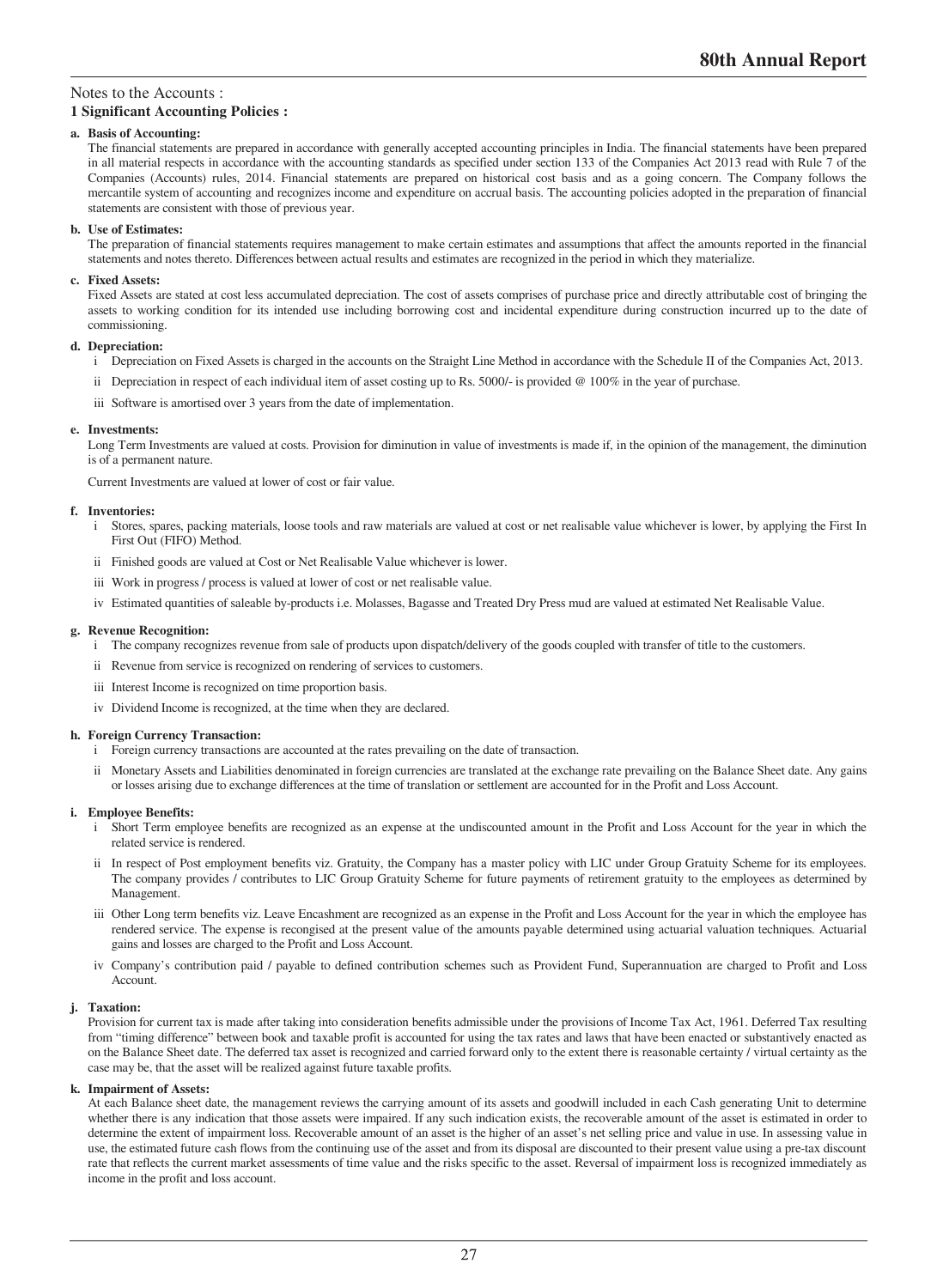#### **l. Operating Lease Granted:**

Lease arrangements where the risk and rewards incident to the ownership of an asset substantially vest with the lessor, are recognized as operating lease. Lease rentals under operating lease are recognized in profit and loss account on a straight-line basis.

#### **m. Accounting for Provisions, Contingent Liabilities and Contingent Assets:**

Provisions involving substantial degree of estimation in measurement are recognized when there is a present obligation as a result of past events and it is probable that there will be an outflow of resources. Contingent Liabilities are not recognized but are disclosed in the Notes to Accounts. Contingent assets are neither recognized nor disclosed in the financial statements.

#### **n. Earning per Share:**

The Basic & Diluted Earnings Per Share ("EPS") is computed by dividing the net profit after tax for the year by weighted average number of equity shares outstanding during the year.

#### **o. Cane Price:**

Purchase of sugarcane for the season is accounted for on an estimated basis as per the Sugarcane price policy announced by the Company. The difference in price is adjusted in the books of accounts in the year the final price is determined by the Company, as and when it crystallizes, and in certain cases at a fixed price as agreed upon.

# Notes forming part of the Financial statements **Rs** in Lacs

|                                                      | As on           |         | As on                  |         |
|------------------------------------------------------|-----------------|---------|------------------------|---------|
|                                                      | 31st March 2015 |         | <b>31st March 2014</b> |         |
| 2 Share capital                                      |                 |         |                        |         |
| (a) Authorised                                       |                 |         |                        |         |
| 3,00,000 Preference Shares of Rs. 100/- each         | 300.00          |         | 300.00                 |         |
| $6,00,000$ Equity shares of Rs. 50 each              | 300.00          |         | 300.00                 |         |
|                                                      | 600.00          |         | 600.00                 |         |
| (b) Issued, Subscribed and fully paid up             |                 |         |                        |         |
| 68,000 Equity shares of Rs. 50 each.                 | 34.00           |         | 34.00                  |         |
|                                                      | 34.00           |         | 34.00                  |         |
| Details of Shareholders holding more than 5% shares: |                 |         |                        |         |
| Name of shareholders                                 | Number of       | $\%$    | Number of              | $\%$    |
|                                                      | shares held     | holding | shares held            | holding |
| Lanica Financial Services Private Limited            | 28,366          | 41.71%  | 28,366                 | 41.71%  |

Carina Finvest Limited 5,020 7.38% 5,020 7.38% There is no change in the shares outstanding at the beginning and at the end of the reporting period & immediately preceding reporting period

#### **Terms Rights attached to equity shares**

The Company has only one class of equity shares having a par value of Rs.50 per share. Each holder of equity share is entitled to one vote per share. The Company declares and pays dividends in Indian Rupees.

The dividend proposed by the Board of Directors is subject to the approval of the shareholders in the ensuing Annual General Meeting.

In the event of liquidation of the Company, the holders of equity shares will be entitled to receive remaining assets of the Company, after distribution of all preferential amounts. The distribution will be in proportion to the no. of equity shares held by the shareholder.

| 3 Reserves and surplus<br>a) Capital Redemption Reserve           | 20.00      | 20.00      |
|-------------------------------------------------------------------|------------|------------|
| b) Cash Subsidiary Reserve                                        | 20.00      | 20.00      |
|                                                                   |            |            |
| c) General Reserve                                                | 2,204.76   | 2,204.76   |
| d) Surplus / (Deficit) in Statement of Profit & Loss              |            |            |
| <b>Opening Balance</b>                                            | (1,287.20) | 251.22     |
| Additional Depreciation net of deferred tax as per Co.'s Act 2013 | (41.12)    |            |
| Add: Profit / (Loss) for the period                               | (1,266.36) | (1,538.42) |
| Less: Proposed Dividend                                           |            |            |
| Tax on Proposed Dividend                                          |            |            |
| Closing balance                                                   | (2,594.68) | (1,287.20) |
|                                                                   | $-349.92$  | 957.56     |
| 4 Long-term borrowings                                            |            |            |
| <b>Secured</b>                                                    |            |            |
| Term Loan from Bank (Refer Note 4.1)                              | 284.78     | 342.78     |
| From Government of India (Refer to Note 4.2)                      |            |            |
|                                                                   | 284.78     | 342.78     |
| <b>Unsecured</b>                                                  |            |            |
| Deferred Sales Tax liability (Refer Note 4.3)                     | 149.35     | 141.16     |
| <b>Public Fixed Deposit</b>                                       | 160.63     |            |
|                                                                   | 309.98     | 141.16     |
|                                                                   | 594.76     | 483.94     |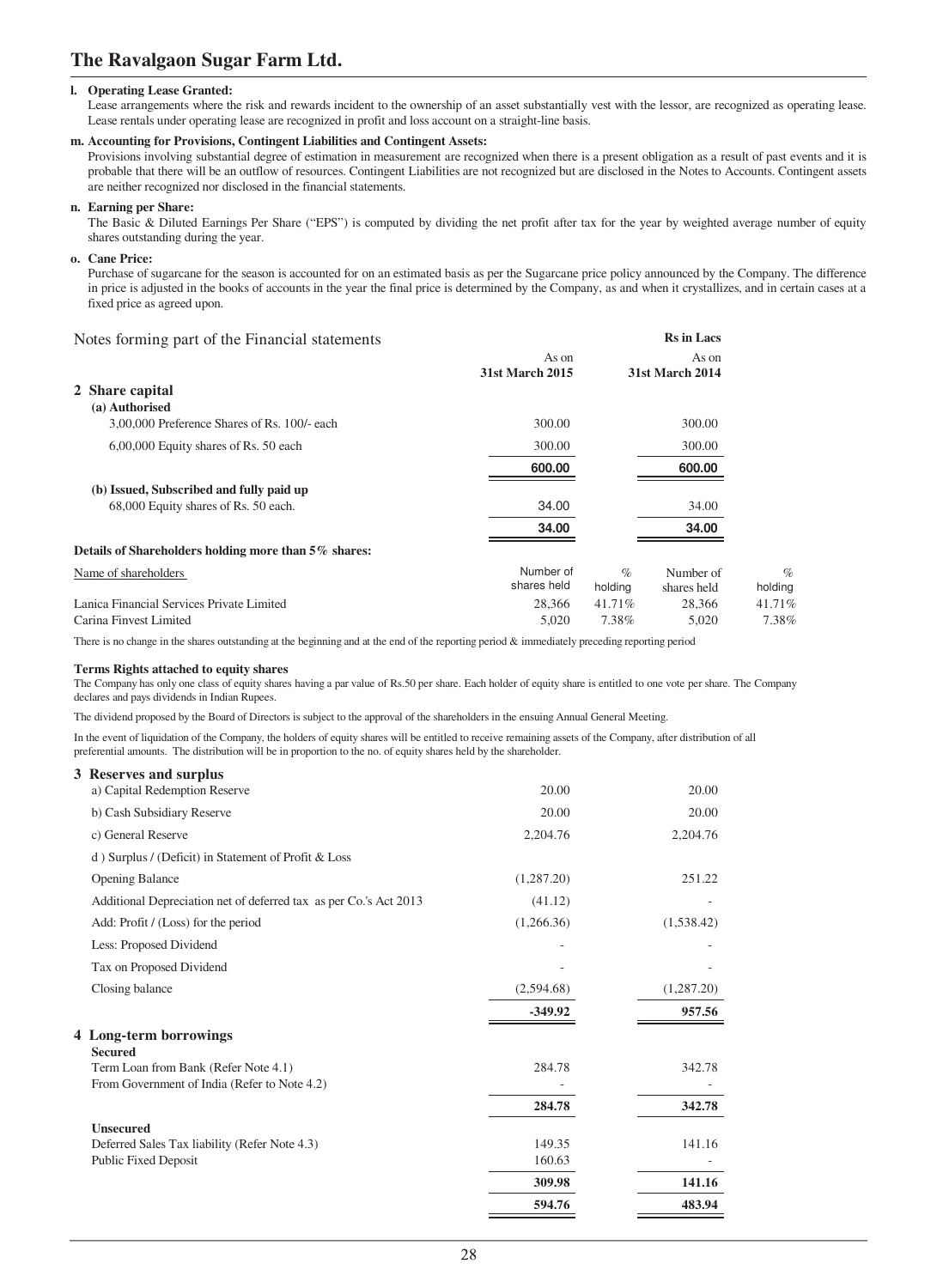| Notes forming part of the Financial statements |                 | <b>Rs</b> in Lacs |
|------------------------------------------------|-----------------|-------------------|
|                                                | As on           | As on             |
|                                                | 31st March 2015 | 31st March 2014   |

**4.1 Term loan from Bank** The Term loan from Dena Bank is secured by the hypothecation of the finished goods, raw material stocks and other assets; and residual charge on other fixed assets of the company. Carries interets @ 12.55% p.a. The term loan from HDFC Bank is secured by the equitable mortgage of Office Property and carries interest @ 12.75% p.a. The loan is repayable in monthly installments from January, 2011 to November 2019.

**4.2 Term loan from State Government** is secured against Bank Guarantee and further secured by residual charge on fixed assets.

**4.3** The total amount outstanding from SICOM is Rs. 185.36 Lacs out of which Rs. 36.01 Lacs is repayable from April 2015 to March 2016 and the balance amount is to be repaid within 5 years from the date of completion of the assessment of the relevant years

| 5 Deferred Tax Liabilities (Net)                               |          |          |
|----------------------------------------------------------------|----------|----------|
| <b>Deferred Tax Liabilities</b>                                |          |          |
| Depreciation                                                   | 439.16   | 375.80   |
| <b>Deferred Tax Assets</b>                                     |          |          |
| Expenses allowable on Payment Basis under Income Tax Act, 1961 | 115.36   | 24.77    |
|                                                                | 323.80   | 351.03   |
| <b>6</b> Long-term provisions                                  |          |          |
| Provision for employee benefits:                               |          |          |
| Leave Encashment (Refer note 32)                               | 8.13     | 13.74    |
| Gratuity Liability (Refer note 32)                             | 19.96    |          |
|                                                                | 28.09    | 13.74    |
| 7 Short-term borrowings                                        |          |          |
| <b>Secured</b>                                                 |          |          |
| Working Capital Loan from Bank (Refer Note 7.1)                | 1,582.39 | 1,711.31 |
|                                                                | 1,582.39 | 1,711.31 |
| <b>Unsecured</b>                                               |          |          |
| Inter Corporate Deposit from related parties (Refer Note 7.2)  | 1,180.00 | 760.00   |
|                                                                | 1,180.00 | 760.00   |
|                                                                | 2,762.39 | 2,471.31 |

**7.1** Working Capital borrowings from the banks are secured by way of joint hypothecation of inventory including stock of sugar, confectionary and other items and second charge by way of equitable mortgage of company's immovable property situated at factory

**7.2** Inter Corporate Deposit bears interest between 11% and 14% p.a.

#### **8 Trade payables**

|                                                | 151.85                   | 198.91                   |
|------------------------------------------------|--------------------------|--------------------------|
| Paybles to Others                              | 151.85                   | 198.91                   |
| Payable to Micro, Small and Medium Enterprises | $\overline{\phantom{a}}$ | $\overline{\phantom{a}}$ |

Details of amounts outstanding to Micro, Small and Medium Enterprises based on available information with the Company is as under:

| The principal amount and the interest due thereon remaining unpaid to Suppliers                             |  |  |
|-------------------------------------------------------------------------------------------------------------|--|--|
| Principal                                                                                                   |  |  |
| Interest due thereon                                                                                        |  |  |
| The delayed payments of principal paid beyond the appointed date during the<br>entire accounting period     |  |  |
| Interest actually paid under section 16 of the Micro, Small and Medium<br>Enterprises Development Act, 2006 |  |  |
| Normal interest accrued during the period, for all the delayed payments, as per<br>the agreed terms         |  |  |
| Normal interest payable for the period of delay in making payment, as per the<br>agreed terms               |  |  |
| Total interest accrued during the period                                                                    |  |  |
| Total interest accrued during the period and remaining unpaid                                               |  |  |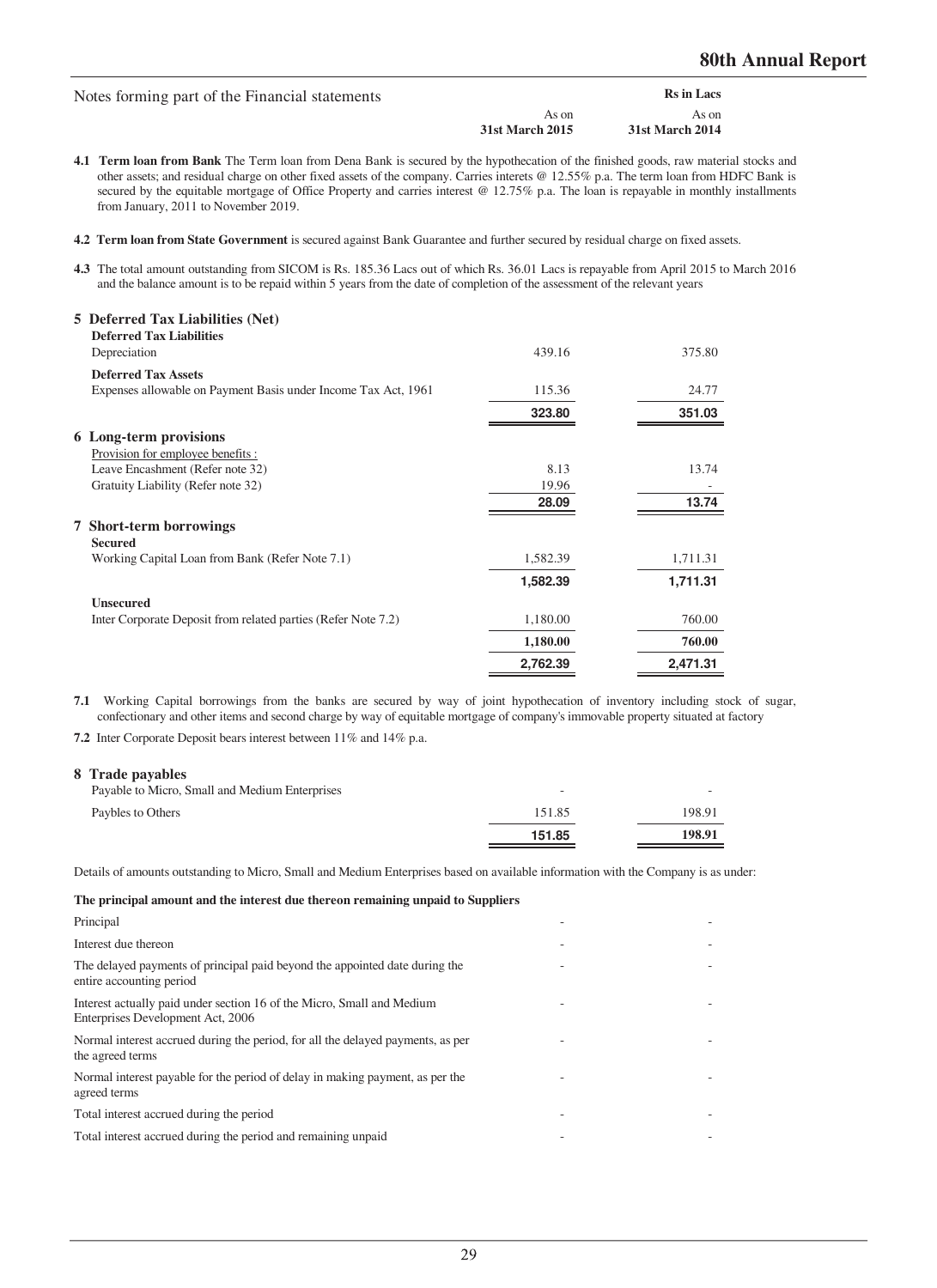| Notes forming part of the Financial statements |                        | <b>Rs</b> in Lacs      |
|------------------------------------------------|------------------------|------------------------|
|                                                | As on                  | As on                  |
|                                                | <b>31st March 2015</b> | <b>31st March 2014</b> |
| <b>9</b> Other current liabilities             |                        |                        |
| a) Current maturities of long-term debt        |                        |                        |
| Term Loan from Bank (Refer note 4.1)           | 58.00                  | 1,401.10               |
| From Government of India (Refer note 4.2)      | 37.82                  | 37.82                  |
| Deferred Sales Tax liability (Refer note 4.3)  | 36.01                  | 22.94                  |
| <b>Public Fixed Deposit</b>                    | 290.64                 | 568.38                 |
|                                                | 422.47                 | 2,030.24               |
| b) Unpaid dividends (Refer note 9.1)           | 4.46                   | 4.48                   |
| c) Statutory dues                              | 115.00                 | 116.11                 |
| d) Advances from customers                     | 86.97                  | 183.55                 |
| e) Cane Liabilities                            | 33.43                  | 106.12                 |
| f) Other Liabilities                           | 177.35                 | 218.45                 |
| g) Unclaimed Public Deposits                   | 15.78                  | 11.40                  |
| h) Interest on Unclaimed Public Deposits       | 2.97                   | 2.77                   |
| i) Sundry Deposits                             | 167.18                 | 162.43                 |
| j) Interest Accrued and not Due                | 65.67                  | 47.97                  |
|                                                | 1,091.28               | 2,883.52               |

**9.1** There is no amount due and outstanding to be credited to the Investor Education and Protection Fund.

| 10 Short-term provisions                                                                          |                |               |
|---------------------------------------------------------------------------------------------------|----------------|---------------|
| a) Provision for employee benefits:<br>i) Provision for Bonus                                     | 2.70           | 1.45          |
| ii) Provision for Leave encashment (Refer note 32)                                                | 4.45           | 8.21          |
|                                                                                                   | 7.15           | 9.66          |
| b) Provision - Others                                                                             |                |               |
| i) Provision for proposed equity dividend                                                         |                |               |
| ii) Provision for tax on proposed dividend                                                        |                |               |
|                                                                                                   |                |               |
|                                                                                                   | 7.15           | 9.66          |
| 12 Non-current investments                                                                        |                |               |
| Investment in equity instruments (non trade invetsments)<br><b>Ouoted</b>                         |                |               |
| 2,419 (PY: 2,419) shares of Rs. 20 each fully paid up in<br>The Scindia Steam Navigation Co. Ltd. | 0.20           | 0.20          |
| 1 (PY: 1) shares of Rs. 10 each fully paid up in                                                  |                |               |
| Dena Bank                                                                                         |                |               |
| 17,600 (PY: 17,600) shares of Rs 10 each fully paid up in<br><b>Acrow India Limited</b>           | 8.80           | 8.80          |
| <b>Unquoted</b><br>36,190 (PY: 36,190) shares of Rs.10 each fully paid up in                      |                |               |
| Carina Finvest Limited                                                                            | 18.61          | 18.61         |
|                                                                                                   | 27.61          | 27.61         |
| Less: Provision for diminution in value of investments                                            | 0.20           | 0.20          |
|                                                                                                   | 27.41          | 27.41         |
| Aggregate amount of quoted investments                                                            | 9.00           | 9.00          |
| Aggregate market value of quoted investments<br>Aggregate amount of unquoted investments          | 20.38<br>18.61 | 6.70<br>18.61 |
|                                                                                                   |                |               |
| 13 Long-term loans and advances<br>Capital Advances                                               |                |               |
| Balances with government authorities - Unsecured, considered good                                 |                |               |
| <b>Security Deposits</b>                                                                          | 0.16           | 0.16          |
| Balances with Others - Unsecured, considered good                                                 |                |               |
| <b>Security Deposits</b>                                                                          | 114.54         | 114.54        |
|                                                                                                   | 114.70         | 114.70        |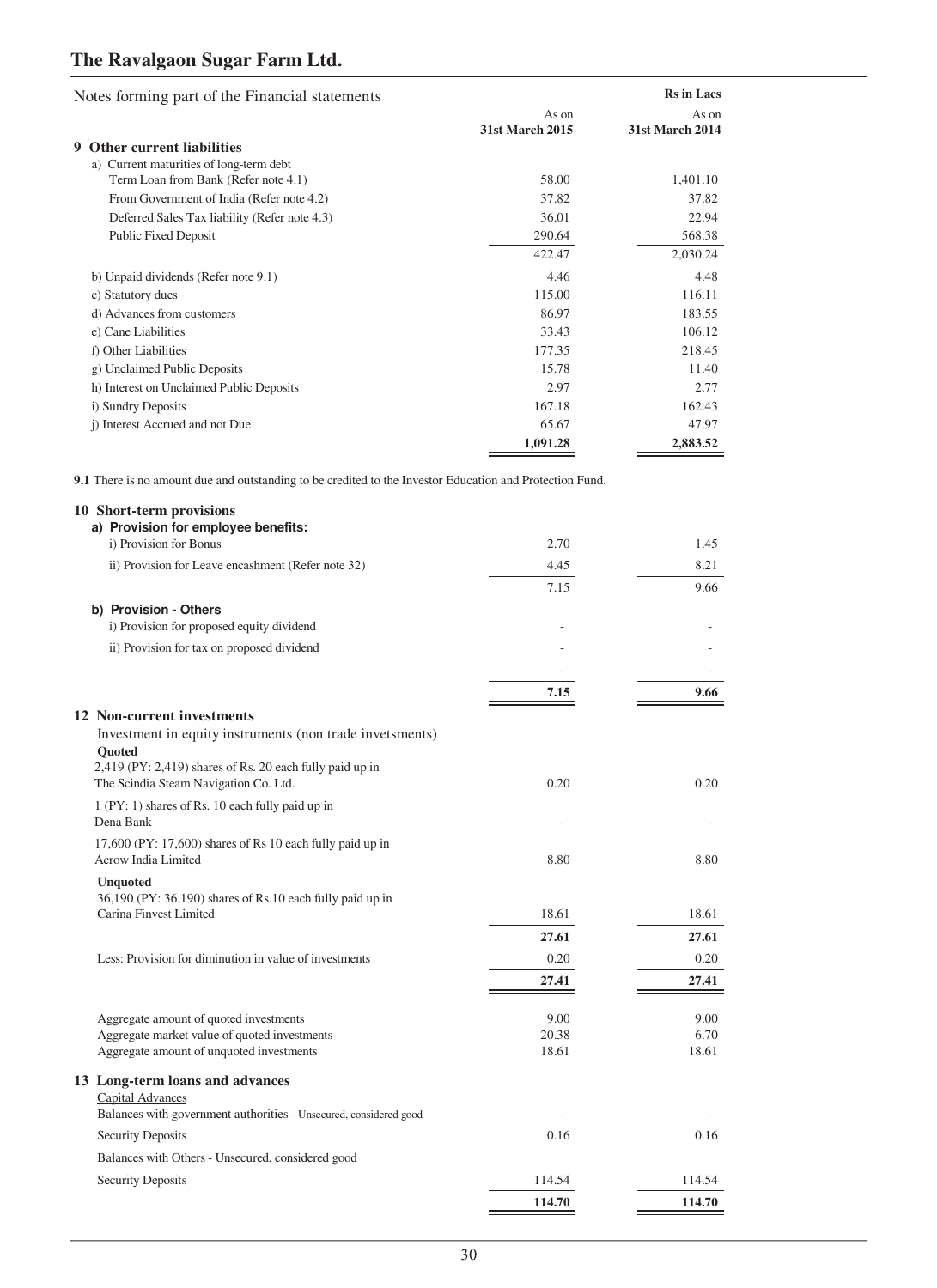11 Fixed Assets As At 31- March - 2015 **11 Fixed Assets As At 31- March - 2015**

|               |                      |          |                       |        |                                                       |                     |              |        |                                          |                     |                      |       |                                                       | Rs. In Lacs |
|---------------|----------------------|----------|-----------------------|--------|-------------------------------------------------------|---------------------|--------------|--------|------------------------------------------|---------------------|----------------------|-------|-------------------------------------------------------|-------------|
| 2<br>Sr.      |                      |          | GROSS BLOCK (AT COST) |        |                                                       |                     | DEPRECIATION |        |                                          |                     | IMPAIRMENT OF ASSETS |       | NET BLOCK                                             |             |
|               | <b>PARTICULARS</b>   | As at    |                       |        | 1-Apr-2014 Addditions Deductions 31-Mar-2015<br>As at | 1-Apr-2014<br>As at | For          |        | the year Deductions 31-Mar-2015<br>As at | 1-Apr-2014<br>As at | During               | Asat  | the year 31-Mar-2015 31-Mar-2015 31-Mar-2014<br>As at | As at       |
|               | Tangible Assets      |          |                       |        |                                                       |                     |              |        |                                          |                     |                      |       |                                                       |             |
|               | Freehold Land        | 3.74     |                       | 2.43   | 1.31                                                  |                     |              |        | ı                                        |                     |                      | ï     | $\frac{131}{2}$                                       | 3.74        |
| $\mathcal{C}$ | Buildings & Godowns  | 2,069.57 |                       | 31.29  | 2,038.28                                              | 466.94              | 67.46        | 16.70  | 517.70                                   |                     |                      |       | 1,520.58                                              | 1,602.63    |
| 3             | Plant & Equipments   | 5,000.24 |                       | 58.65  | 4,941.59                                              | 4,060.02            | 140.12       | 18.28  | 4,181.86                                 | 32.90               |                      | 32.90 | 726.83                                                | 907.32      |
| 4             | Furniture & Fixtures | 154.34   |                       |        | 154.34                                                | 102.59              | 23.95        |        | 126.54                                   |                     |                      |       | 27.80                                                 | 51.75       |
| 5             | Vehicles             | 112.67   |                       |        | 112.67                                                | 91.65               | 10.55        |        | 102.20                                   |                     |                      | ı     | 10.47                                                 | 21.02       |
| $\circ$       | Office Equipment     | 61.05    |                       |        | 61.05                                                 | 35.63               | 18.13        |        | 53.76                                    |                     |                      |       | 7.29                                                  | 25.42       |
|               |                      | 7,401.61 |                       | 92.37  | 7,309.24                                              | 4,756.83            | #260.21      | 34.98  | 4,982.06                                 | 32.90               |                      | 32.90 | 2,294.28                                              | 2,611.88    |
|               | Previous Year        | 7,387.15 | 22.68                 | (8.22) | 7,401.61                                              | 4,448.12            | 310.76       | (2.05) | 4,756.83                                 | 32.90               |                      | 32.90 | 2,611.88                                              |             |
|               | Intangable Assets    |          |                       |        |                                                       |                     |              |        |                                          |                     |                      |       |                                                       |             |
|               | Computer Software    | 21.17    |                       |        | 21.17                                                 | 10.74               | 3.73         |        | 14.47                                    |                     |                      |       | 6.70                                                  | 10.43       |
|               | Previous year        | 9.74     | 11.43                 |        | 21.17                                                 | 9.64                | 1.10         |        | 10.74                                    |                     |                      |       | 10.43                                                 |             |
|               |                      |          |                       |        |                                                       |                     |              |        |                                          |                     |                      |       |                                                       |             |

# Note: Rs 59.49 lacs has been transferred to Reserves & Surplus as per Schedule II of Companies Act 2013 # Note : Rs 59.49 lacs has been transferred to Reserves & Surplus as per Schedule II of Companies Act 2013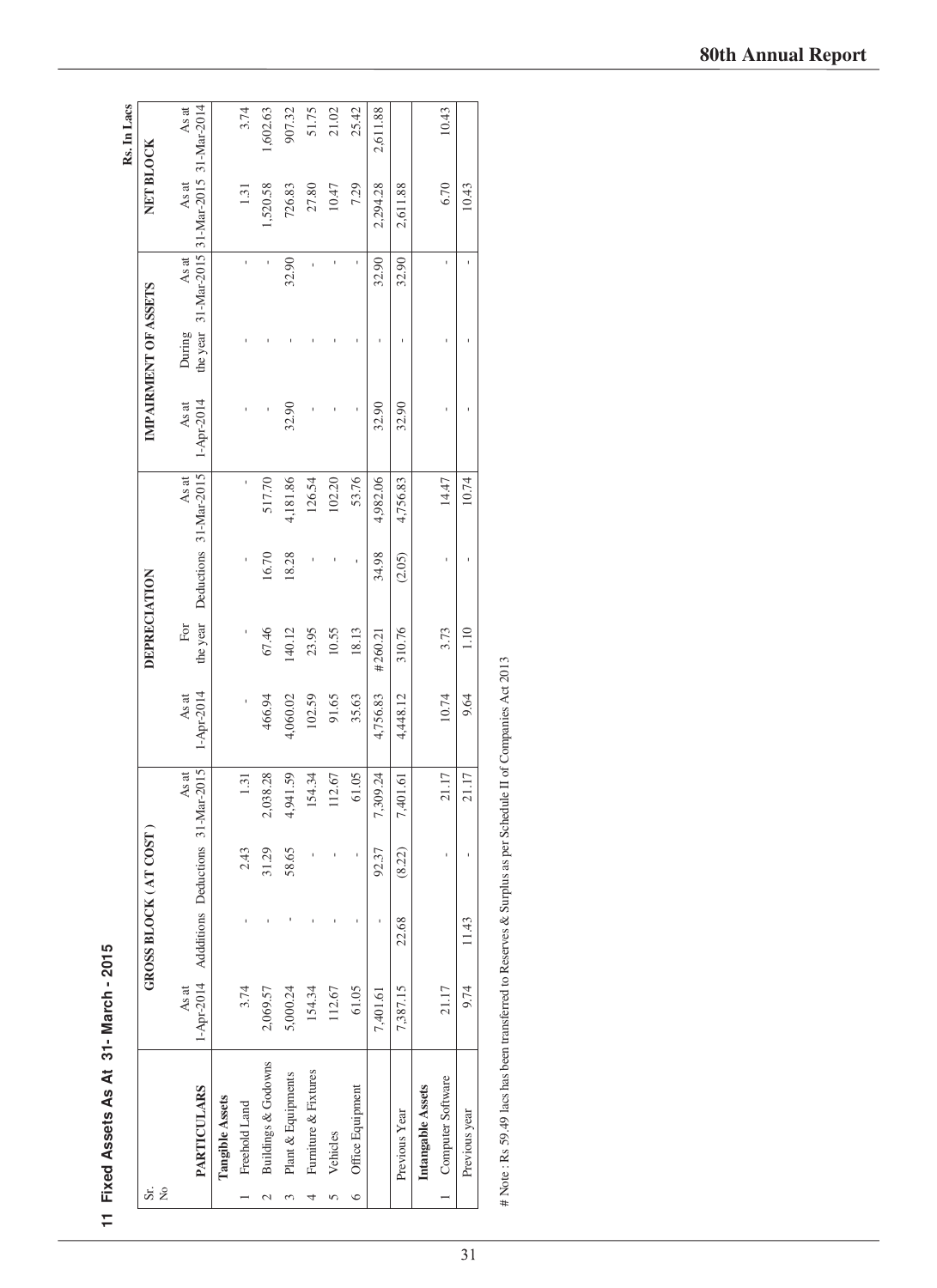# **The Ravalgaon Sugar Farm Ltd.**

|                                                                     | Notes forming part of the Financial statements                  |                 | <b>Rs</b> in Lacs      |
|---------------------------------------------------------------------|-----------------------------------------------------------------|-----------------|------------------------|
|                                                                     |                                                                 | As on           | As on                  |
| 14 Current investments                                              |                                                                 | 31st March 2015 | <b>31st March 2014</b> |
| <b>Unquoted</b>                                                     |                                                                 |                 |                        |
| Investment in mutual funds                                          |                                                                 |                 |                        |
|                                                                     |                                                                 |                 |                        |
|                                                                     | Less: Provision for diminution in value of investments          |                 |                        |
|                                                                     |                                                                 |                 |                        |
|                                                                     | Aggregate amount of unquoted investments                        |                 |                        |
|                                                                     | Aggregate market value of unquoted investments                  |                 |                        |
| 15 Inventories                                                      |                                                                 |                 |                        |
|                                                                     | (At lower of cost and net realisable value)                     |                 |                        |
| Raw materials                                                       |                                                                 | 145.45          | 96.40                  |
| Work-in-progress                                                    |                                                                 | 55.46           | 55.46                  |
| Finished goods                                                      |                                                                 | 1,380.76        | 3,742.07               |
| Stores and spares                                                   |                                                                 | 264.06          | 369.34                 |
|                                                                     |                                                                 | 1,845.73        | 4,263.27               |
| 16 Trade receivables                                                |                                                                 |                 |                        |
| Unsecured, considered good                                          |                                                                 |                 |                        |
|                                                                     | Trade Receivables outstanding for a period exceeding six months | 2.99            | 6.30                   |
| Others                                                              |                                                                 | 42.08           | 0.45                   |
|                                                                     | Less: Provision for doubtful trade receivables                  |                 |                        |
|                                                                     |                                                                 | 45.07           | 6.75                   |
| 17 Cash and Bank Balance                                            |                                                                 |                 |                        |
| Cash & Cash Equivalent                                              |                                                                 |                 |                        |
| a) Cash on hand                                                     |                                                                 | 0.32            | 0.44                   |
| b) In current accounts                                              |                                                                 | 9.56            | 7.47                   |
| Other Bank Balance                                                  |                                                                 |                 |                        |
| a) In deposit accounts                                              |                                                                 | 12.15           | 16.31                  |
| b) In earmarked accounts                                            |                                                                 |                 |                        |
| c) Unpaid dividend accounts                                         |                                                                 | 4.46            | 4.48                   |
|                                                                     |                                                                 | 26.49           | 28.70                  |
| 18 Short-term loans and advances<br>Loans and Advances to employees |                                                                 |                 |                        |
|                                                                     |                                                                 |                 |                        |
| Secured, considered good                                            |                                                                 | 4.38            | 5.43                   |
|                                                                     | Prepaid expenses - Unsecured, considered good                   | 7.47            | 7.82                   |
| Balances with government authorities                                |                                                                 |                 |                        |
| Unsecured, considered good                                          |                                                                 |                 |                        |
| CENVAT credit receivable                                            |                                                                 | 7.21            | 4.20                   |
| VAT credit receivable                                               |                                                                 | 22.53           | 22.53                  |
| Advances to Suppliers                                               |                                                                 |                 |                        |
| Unsecured, considered good                                          |                                                                 | 16.41           | 14.91                  |
| Others                                                              |                                                                 |                 |                        |
| <b>Advance Recoverable</b>                                          |                                                                 | 39.50           | 47.03                  |
| Advance Tax (net of provisions)                                     |                                                                 | 153.61          | 236.45                 |
|                                                                     |                                                                 | 251.11          | 338.37                 |

**18.1** Includes Security deposit of Rs. 15.00 Lacs (Previous Year Rs. 15.00 Lacs) given to companies in which directors are interested against lease of premises.

#### **19 Other current assets** Interest accrued on deposits & loans 0.36 0.35

| microst accrucu on ueposits ex found | $v \cdot v$ | J.UU |
|--------------------------------------|-------------|------|
|                                      | эг          |      |
|                                      |             |      |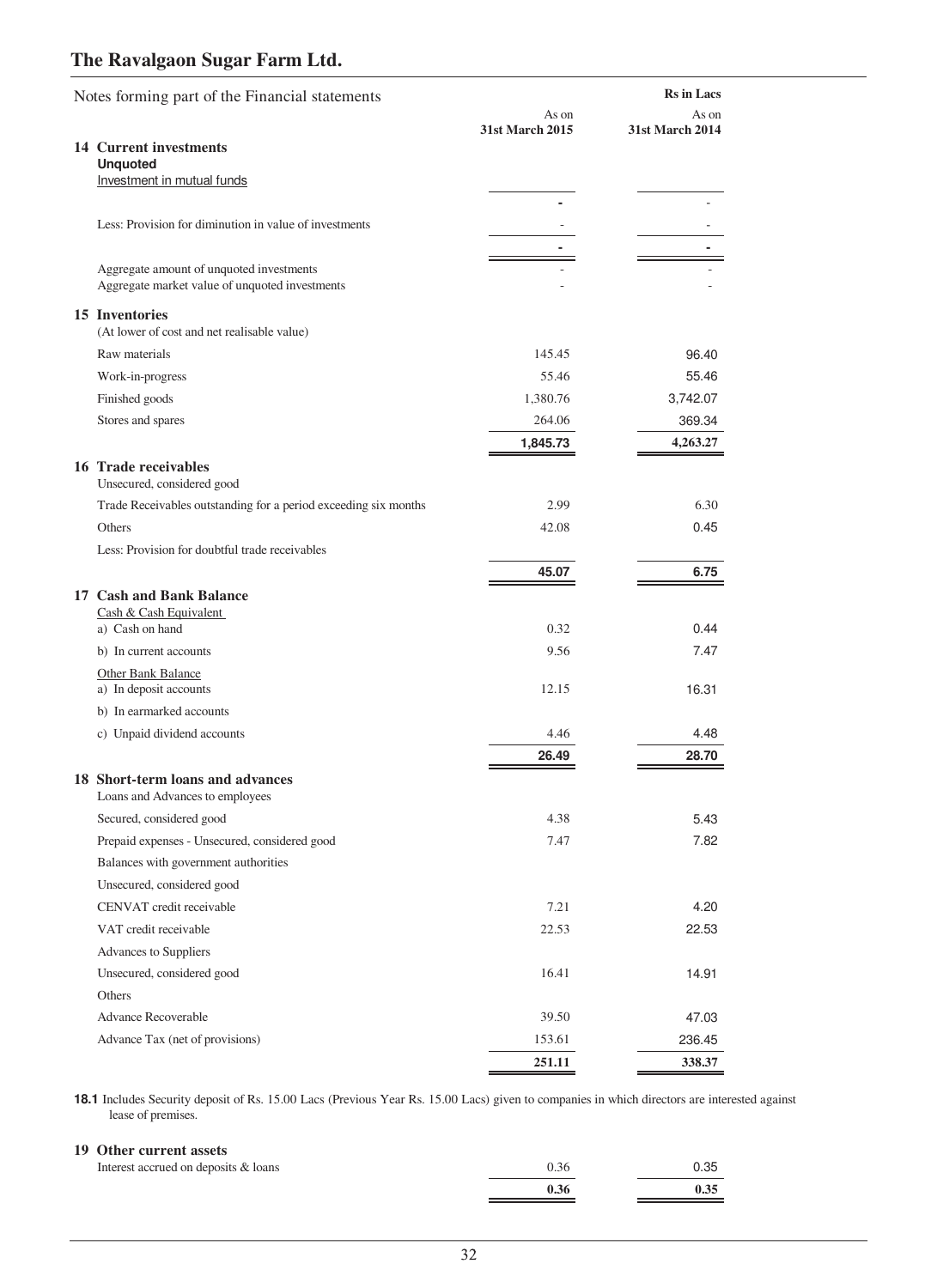# **80th Annual Report**

| Notes forming part of the Financial statements                   |                                           |      | <b>Rs</b> in Lacs                         |      |
|------------------------------------------------------------------|-------------------------------------------|------|-------------------------------------------|------|
|                                                                  | 12 months ended<br><b>31st March 2015</b> |      | 18 months ended<br><b>31st March 2014</b> |      |
| 20 Revenue from operations                                       |                                           |      |                                           |      |
| Sale of products                                                 | 3,703.83                                  |      | 3,320.49                                  |      |
| Other operating revenue                                          |                                           |      |                                           |      |
| Sale of scrap<br>Sale of By-products                             |                                           |      | 6.84<br>350.33                            |      |
|                                                                  | 3,703.83                                  |      | 3,677.66                                  |      |
|                                                                  |                                           |      |                                           |      |
| Sugar                                                            | 2,012.97                                  |      | 596.31                                    |      |
| Confectionary                                                    | 1,690.86                                  |      | 2,724.18                                  |      |
|                                                                  | 3,703.83                                  |      | 3,320.49                                  |      |
| 21 Other income<br>a) Interest income (Refer note 21.1)          | 12.68                                     |      | 2.40                                      |      |
| b) Dividend income from investments (Refer note 21.2)            |                                           |      | 4.59                                      |      |
| c) Other non-operating income                                    | 48.43                                     |      | 124.85                                    |      |
| d) Profit on sale of Assets                                      | 618.41                                    |      | 107.74                                    |      |
| e) Profit on sale of Investments                                 |                                           |      | 5.12                                      |      |
| f) Provision no longer required                                  | 13.60                                     |      | 30.65                                     |      |
|                                                                  | 693.12                                    |      | 275.35                                    |      |
| 21.1 Interest income comprises :                                 |                                           |      |                                           |      |
| Interest from banks on deposits                                  | 1.84                                      |      | 1.31                                      |      |
| <b>Interest from Others</b>                                      | 10.84                                     |      | 0.25                                      |      |
| <b>Interest on Bonds</b>                                         |                                           |      | 0.84                                      |      |
|                                                                  | 12.68                                     |      | 2.40                                      |      |
| 21.2 Dividend income comprises :                                 |                                           |      |                                           |      |
| Dividend Income from Long Term Investments                       |                                           |      | 1.68                                      |      |
| Dividend Income from Current Investments                         |                                           |      | 2.91<br>4.59                              |      |
| 22 Cost of materials consumed                                    |                                           |      |                                           |      |
| Opening stock                                                    | 96.40                                     |      | 206.19                                    |      |
| Add: Purchases                                                   | 514.84                                    |      | 4,894.01                                  |      |
|                                                                  | 611.24                                    |      | 5,100.20                                  |      |
| Less: Closing stock                                              | 145.45                                    |      | 96.40                                     |      |
|                                                                  | 465.79                                    |      | 5,003.80                                  |      |
| Sugarcane                                                        |                                           |      | 3,425.98                                  |      |
| Liquid Glucose                                                   | 171.23                                    |      | 321.50                                    |      |
| Sugar                                                            |                                           |      | 335.30                                    |      |
| <b>Wraping Papers</b>                                            | 248.43                                    |      | 254.84                                    |      |
| Components & Others                                              | 46.13                                     |      | 666.18                                    |      |
|                                                                  | 465.79                                    |      | 5,003.80                                  |      |
| Value of Imported & Indigenous Consumption of Raw Materials      | Rs.                                       | $\%$ | Rs.                                       | $\%$ |
| Imported<br>Indigenous                                           | $\overline{a}$<br>465.79                  | 100% | $\overline{a}$<br>5,003.80                | 100% |
|                                                                  | 465.79                                    |      | 5,003.80                                  |      |
| 23 Changes in inventories of finished goods and work-in-progress |                                           |      |                                           |      |
| Inventories at the beginning of the period                       |                                           |      |                                           |      |
| <b>Finished Goods</b>                                            | 3,742.07                                  |      | 677.51                                    |      |
| W.I. P.                                                          | 55.46                                     |      | 23.60                                     |      |
|                                                                  | 3,797.53                                  |      | 701.11                                    |      |
| Inventories at the end of the period                             |                                           |      |                                           |      |
| <b>Finished Goods</b><br><b>WIP</b>                              | 1,380.76<br>55.46                         |      | 3,742.07<br>55.46                         |      |
|                                                                  | 1,436.22                                  |      | 3,797.53                                  |      |
|                                                                  | 2,361.31                                  |      | (3,096.42)                                |      |
|                                                                  |                                           |      |                                           |      |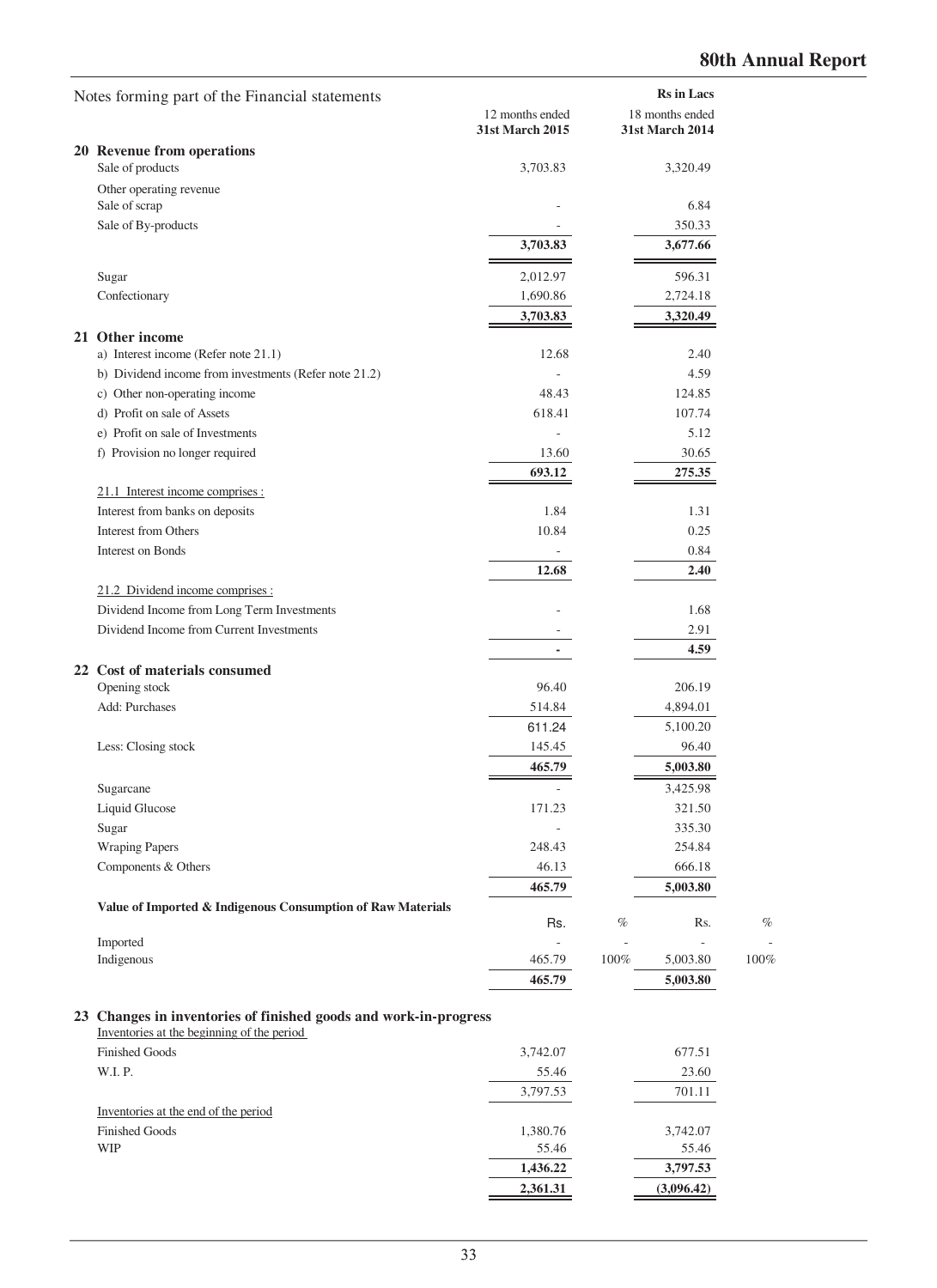| Notes forming part of the Financial statements                          | <b>Rs</b> in Lacs      |         |                          |       |
|-------------------------------------------------------------------------|------------------------|---------|--------------------------|-------|
|                                                                         | 12 months ended        |         | 18 months ended          |       |
|                                                                         | <b>31st March 2015</b> |         | <b>31st March 2014</b>   |       |
| Details of closing stock - Finished goods                               | 1,202.33               |         | 3,579.96                 |       |
| Sugar<br>Confectionary                                                  | 176.93                 |         | 162.11                   |       |
|                                                                         | 1,380.76               |         | 3,742.07                 |       |
| Details of closing stock - Work in progress                             |                        |         |                          |       |
| Sugar                                                                   | 55.46                  |         | 55.46                    |       |
| Confectionary                                                           |                        |         |                          |       |
|                                                                         | 55.46                  |         | 55.46                    |       |
| 24 Employees benefit expenses                                           |                        |         |                          |       |
| Salaries and wages                                                      | 470.08                 |         | 871.37                   |       |
| Contributions to provident and other funds                              | 112.76                 |         | 172.78                   |       |
| Staff welfare expenses                                                  | 10.04                  |         | 31.74                    |       |
|                                                                         | 592.88                 |         | 1,075.89                 |       |
| 25 Finance costs                                                        |                        |         |                          |       |
| a) Interest expense on:                                                 |                        |         |                          |       |
| i. Term Loan                                                            | 136.16                 |         | 179.87                   |       |
| ii. Working Capital                                                     | 180.86                 |         | 359.13                   |       |
| iii. Others                                                             | 175.12                 |         | 155.99                   |       |
|                                                                         |                        |         |                          |       |
| b) Other borrowing costs                                                | 13.86                  |         | 45.33                    |       |
|                                                                         | 506.00                 |         | 740.32                   |       |
| 26 Other expenses                                                       |                        |         |                          |       |
| Consumption of stores and spare parts                                   | 187.20                 |         | 206.26                   |       |
| Power and Fuel                                                          | 90.15                  |         | 176.09                   |       |
| Rent including Lease rentals                                            | 12.51                  |         | 27.08                    |       |
| Repairs and maintenance - Buildings                                     | 4.59                   |         | 11.21                    |       |
| Repairs and maintenance - Machinery<br>Repairs and maintenance - Others | 12.32<br>19.31         |         | 61.33<br>37.49           |       |
| Insurance                                                               | 7.38                   |         | 11.26                    |       |
| Rates & Taxes                                                           | 71.98                  |         | 42.31                    |       |
| Travelling and Conveyance                                               | 58.17                  |         | 113.72                   |       |
| Printing and Stationery                                                 | 3.41                   |         | 6.31                     |       |
| Freight and Forwarding                                                  | 104.91                 |         | 173.65                   |       |
| Advertisement, Publicity & Selling Expenses                             | 18.40                  |         | 36.78                    |       |
| Postage & Telephone                                                     | 8.11                   |         | 11.86                    |       |
| Director Fees                                                           | 0.52                   |         | 0.42                     |       |
| Commission & Discount                                                   | 32.00                  |         | 29.77                    |       |
| Donations                                                               | ٠                      |         | $\overline{\phantom{a}}$ |       |
| Legal and professional                                                  | 31.01                  |         | 67.31                    |       |
| Excise Duty & Sugar Cess                                                | 10.81                  |         | 5.09                     |       |
| Sales Tax                                                               | 3.43                   |         | 7.05                     |       |
| Remuneration To Auditors                                                |                        |         |                          |       |
| For Audit Fees                                                          | 2.25                   |         | 3.37                     |       |
| For Taxation matters                                                    | 0.56                   |         | 0.84                     |       |
| For other services                                                      | 1.12                   |         | 1.69                     |       |
| Reimbursement of expenses                                               | 0.01                   |         | 0.08                     |       |
| Loss on Fixed Assets sold / scrapped / written off                      | 2.50                   |         |                          |       |
| Other Manufacturing Expenses                                            | 56.19                  |         | 92.33                    |       |
| Miscellaneous expenses                                                  | 41.36                  |         | 86.45                    |       |
|                                                                         | 780.20                 |         | 1,209.75                 |       |
| 26.1 Value of Imported & Indigenous Consumption of Stores & Spares      |                        |         |                          |       |
| Imported                                                                | $\frac{1}{2}$          | $0.0\%$ | 7.83                     | 3.8%  |
| Indigenous                                                              | 187.20                 | 100.0%  | 198.43                   | 96.2% |
| 26.2 Expenditure in Foreign Currencies                                  |                        |         |                          |       |
| <b>Traveling Expenses</b>                                               |                        |         | 6.18                     |       |
| Purchase of spare parts                                                 |                        |         | 7.83                     |       |
| Others                                                                  |                        |         | ÷,                       |       |
|                                                                         |                        |         |                          |       |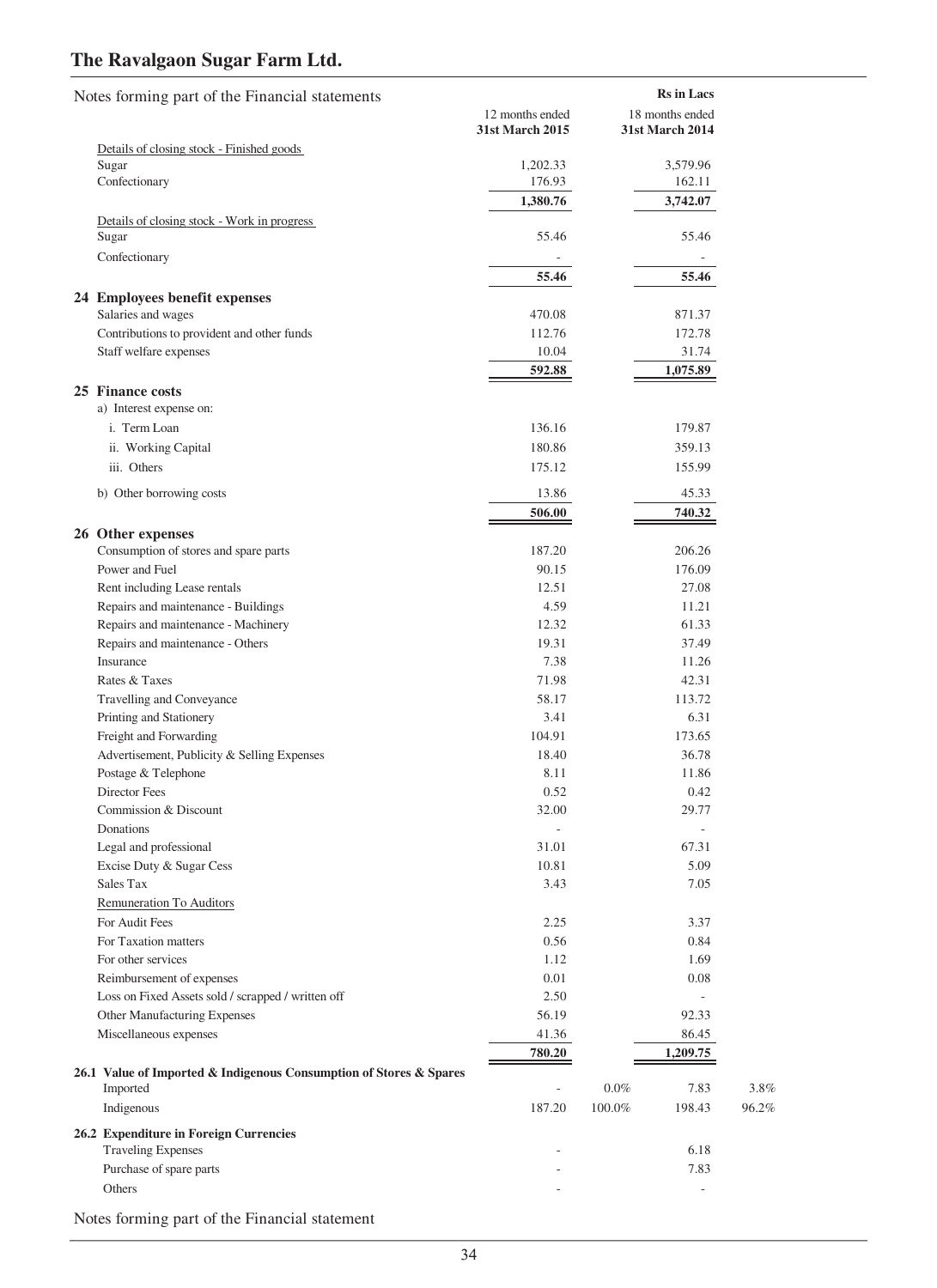| 27           | <b>Contingent Liabilities</b>                                                                                  |                          | Rs. In lacs       |
|--------------|----------------------------------------------------------------------------------------------------------------|--------------------------|-------------------|
|              |                                                                                                                | Current<br>Year          | Previous<br>Year  |
| a            | Guarantees given by Banks                                                                                      | 45.97                    | 45.97             |
| b            | Sales Tax / Other Liability for the years 1995-99 not acknowledged as debt.<br>(Cane Purchase Tax)             | 60.90                    | 60.90             |
| $\mathbf{c}$ | Electricity Duty on own Generation                                                                             | 76.33                    | 76.33             |
| d            | Income Tax Demands in appeal                                                                                   |                          | 25.73             |
| e            | Construction House Employees Union's workmen wage demands against the order of industiral<br>tribunal - Mumbai | Un<br>ascertained        | Un<br>ascertained |
| f            | Provident Fund on Contract Labour                                                                              | 140.00                   | 140.00            |
| 28           | <b>Manegerial Remuneration</b>                                                                                 |                          |                   |
| a            | Salary & Allowances                                                                                            | 9.00                     | 50.92             |
| b            | Company's Contribution to Provident Fund                                                                       | $\overline{\phantom{a}}$ | 2.88              |
| $\mathbf c$  | Perquisites                                                                                                    |                          |                   |
|              | Total                                                                                                          | 9.00                     | 53.80             |

- **29** Cane, Transport and Harvesters advances and liabilities, Debtors and Creditors balances are subject to confirmation and reconciliation.
- **30** As per the accounting practice followed by the Company, excise duty is accounted for at the point of Sales / transfer of goods.
- **31** In the opinion of the board, current assets, loans and advances have a value on realisation in the ordinary course of the business at least equal to the amount at which they are stated.

#### **32 AS 15 - Employee benefits:**

a The present value of accrued Gratuity liability as determined by an Actuary as at 31 March 2015 was Rs. 320.35 lacs (Previous year Rs. 541.46 lacs).

The balance lying in the contributory fund with the Life Insurance Corporation of India (LIC) as at 31 March 2015 is Rs. 1.02 lacs (Previous Year Rs. 0.94 lacs).

The net liability of Rs. 319.33 lacs as at year end (Previous Year Rs. 540.52 lacs) has not been recognised in the Accounts as required under the Accounting Standard - 15 i.e. Employee Benefits, notified by Companies (Accounts) Rules, 2014.

Consuquently as against the charge to the profit and loss account of Rs. Nil (Previous Year Rs. Nil Lacs), the expense determined by the Actuarial Valuatiuon is Rs. 17.89 Lacs (Previous Year Rs. 73.20 lacs).

However the Company expcets to meet this liability in due course with enhanced funding of the Contribution to L.I.C. or upon actual payment to employees as has been done in earlier years

b Subject to above, however the disclosure required under AS 15 "Employee Benefits" notified in the Companies (Accounts) Rules 2014, are given below:

#### **I General description :**

- a Gratuity : The Company has a defined benefit gratuity plan. Every employee who has completed five years or more of services gets a gratuity on death or resignation or retirement at 15 days salary (last drawn) for each completed year of service. The scheme is funded with Insurance Company in the form of qualifying insurance policy.
- b Leave Wages : The leave wages are payable to all eligible employees at the rate of daily salary for each day of accumulated leave on death or on resignation or upon retirement on attaining superannuation age.

#### **II Defined Benefit Plan :**

The employees' Gratuity Fund scheme managed by a Trust is a defined beneift plan.

The present value of obligation is determined based on actuarial valuation using the Projected Unit Credit Method which recognizes each period of service as giving rise to additional unit of employee benefit entitlement and measures each unit to build up

The obligation for leave encashment is recognized in the same manner as gratuity.

#### **III Defined Contribution plan :**

| Contribution to defined contribution plan is recognized and charged off the the year as under: | This<br>vear | Previous<br>vear |
|------------------------------------------------------------------------------------------------|--------------|------------------|
| Employer's Contribution to Provident Fund                                                      | 54.62        | 101.611          |
| Employer's Contribution to Superannuation Fund                                                 | 5.48         | 5.48             |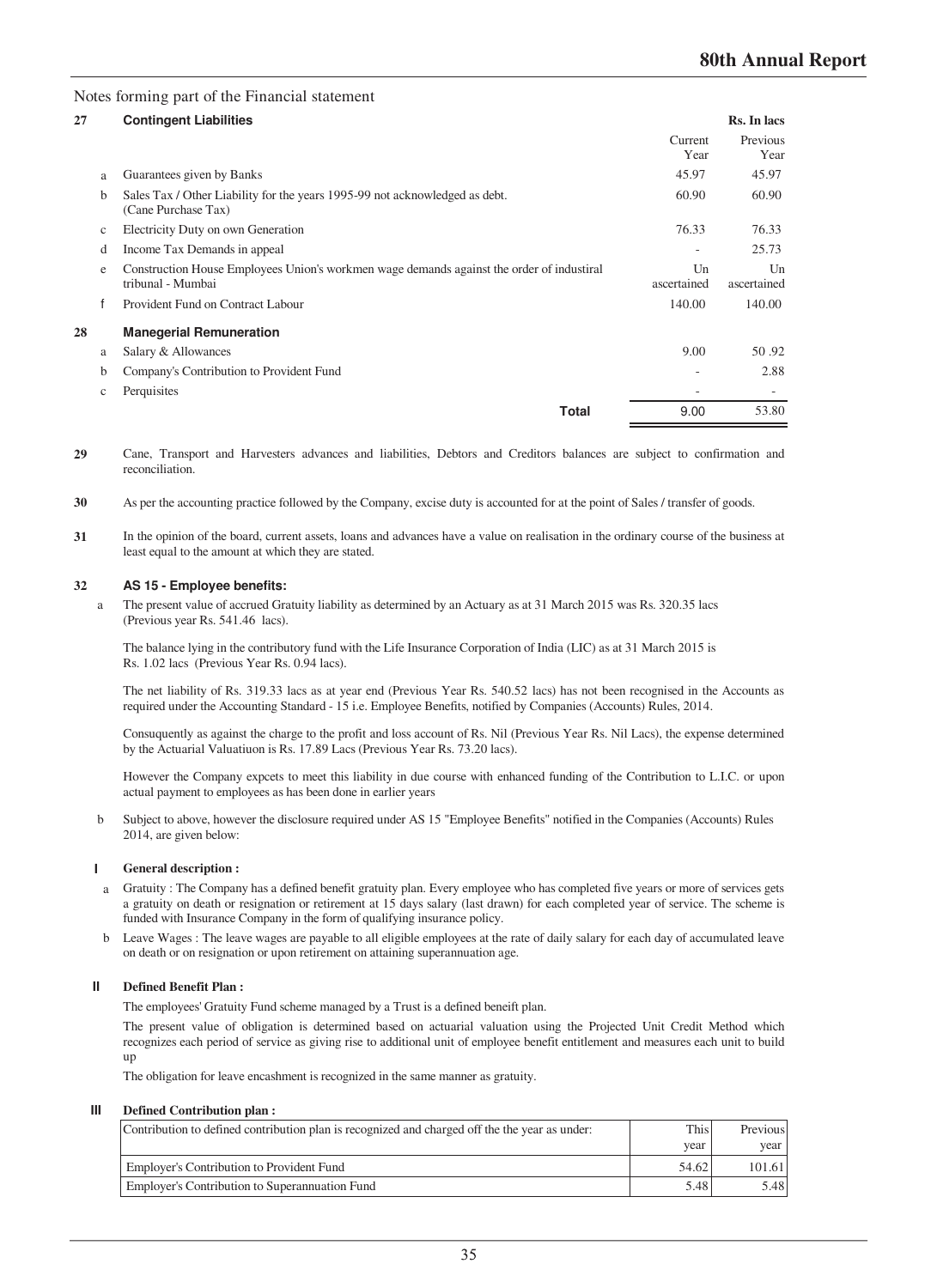|      |                                                                                                | Gratuity<br>(Funded) |                  | <b>Leave Encashment</b><br>(Unfunded) |                  |
|------|------------------------------------------------------------------------------------------------|----------------------|------------------|---------------------------------------|------------------|
|      |                                                                                                | Current<br>Year      | Previous<br>Year | Current<br>Year                       | Previous<br>Year |
| IV   | Expense to be recognised in the Statement of Profit & Loss<br>for the year ended 31-March-2015 |                      |                  |                                       |                  |
|      | 1 Current Service Cost                                                                         | 14.92                | 24.27            | 6.46                                  | 8.53             |
|      | 2 Interest Cost                                                                                | 47.37                | 69.93            | 1.92                                  | 3.79             |
|      | 3 Expected Return on plan assets                                                               | (0.08)               | (0.33)           | $\overline{\phantom{a}}$              |                  |
|      | 4 Past Service Cost                                                                            |                      |                  | $\overline{\phantom{a}}$              |                  |
|      | 5 Net Actuarial (Gains) / Losses                                                               | (44.32)              | (20.67)          | (7.87)                                | (15.78)          |
|      | 6 Total Expense                                                                                | 17.89                | 73.20            | 0.51                                  | (3.46)           |
| v    | Net Assets / (Liability) to be recognised in the Balance Sheet as at<br>31-March-2015          |                      |                  |                                       |                  |
|      | 1 Present Value of Defined Obligation as at 31 March 2015                                      | 320.35               | 541.46           | 12.59                                 | 21.95            |
|      | 2 Fair Value of plan assets as at 31 March 2015                                                | 1.02                 | 0.94             |                                       |                  |
|      | 3 Funded Status [Surplus / (Deficit)]                                                          | (319.33)             | (540.52)         | (12.59)                               | (21.95)          |
|      | 4 Provision made                                                                               |                      | $\overline{a}$   | $\overline{a}$                        |                  |
|      | 5 (Net Assets/ (liability) as at 31 March 2015                                                 | (319.33)             | (540.52)         | (12.59)                               | (21.95)          |
| VI   | Change in Obligation during the year ended 31-March-2015                                       |                      |                  |                                       |                  |
|      | 1 Present value of defined Benefit Obligation at the beginning of the<br>year                  | 541.46               | 565.11           | 21.95                                 | 30.66            |
|      | 2 Current Service Cost                                                                         | 14.92                | 24.27            | 6.46                                  | 8.53             |
|      | 3 Interest Cost                                                                                | 47.37                | 69.93            | 1.92                                  | 3.79             |
|      | 4 Post Service Cost                                                                            |                      |                  |                                       |                  |
|      | 5 Actuarial (Gains) / Losses                                                                   | (44.32)              | (21.27)          | (7.87)                                | (15.78)          |
|      | 6 Benefits Payments                                                                            | (239.08)             | (96.58)          | (9.87)                                | (5.25)           |
|      | 7 Present value of Defined Benefit Obligation at the end of the year                           | 320.35               | 541.46           | 12.59                                 | 21.95            |
| VII  | Change in Assets during the year ended 31-March-2015                                           |                      |                  |                                       |                  |
|      | 1 Fair Value of Plan Assets at the beginning of the year                                       | 0.94                 | 2.56             |                                       |                  |
|      | 2 Expected return on Plan assets                                                               | 0.08                 | 0.33             | $\overline{\phantom{a}}$              |                  |
|      | 3 Contribution by Employer                                                                     | 239.08               | 95.23            | $\overline{\phantom{a}}$              |                  |
|      | 4 Actual benefits paid                                                                         | (239.08)             | (96.58)          | $\overline{\phantom{a}}$              |                  |
|      | 5 Actuarial Gains / (Losses) on Plan Assets                                                    |                      | (0.60)           | $\overline{a}$                        |                  |
|      | 6 Fair Value of Plan Assets at the end of the year                                             | 1.02                 | 0.94             | $\overline{a}$                        |                  |
|      | Category of Plan Assets: Insurer managed Fund. 100%                                            |                      |                  |                                       |                  |
| VIII | Balance Sheet reconciliation as at 31-March-2015                                               |                      |                  |                                       |                  |
|      | 1 Opening Net Liability                                                                        | 540.52               | 562.55           |                                       |                  |
|      | 2 Expenses as above                                                                            | 17.89                | 73.20            |                                       |                  |
|      | 3 Employers Contribution                                                                       | (239.08)             | (95.23)          | ٠                                     |                  |
|      | 4 Provision made                                                                               |                      |                  |                                       |                  |
|      | 5 Amount to be Recognised in Balance Sheet                                                     | 319.33               | 540.52           |                                       |                  |
|      |                                                                                                |                      |                  |                                       |                  |
| IX   | Actuarial Assumptions as at 31-March-2015                                                      |                      |                  |                                       |                  |
|      | Discount Rate<br>Rate of Return on Plan Aseets                                                 | 7.93%                | 8.75%            | 7.93%                                 | 8.75%            |
|      | Salary Excalation rate                                                                         | 7.93%<br>5.00%       | 8.70%<br>5.00%   |                                       |                  |
|      |                                                                                                |                      |                  | 5.00%                                 | 5.00%            |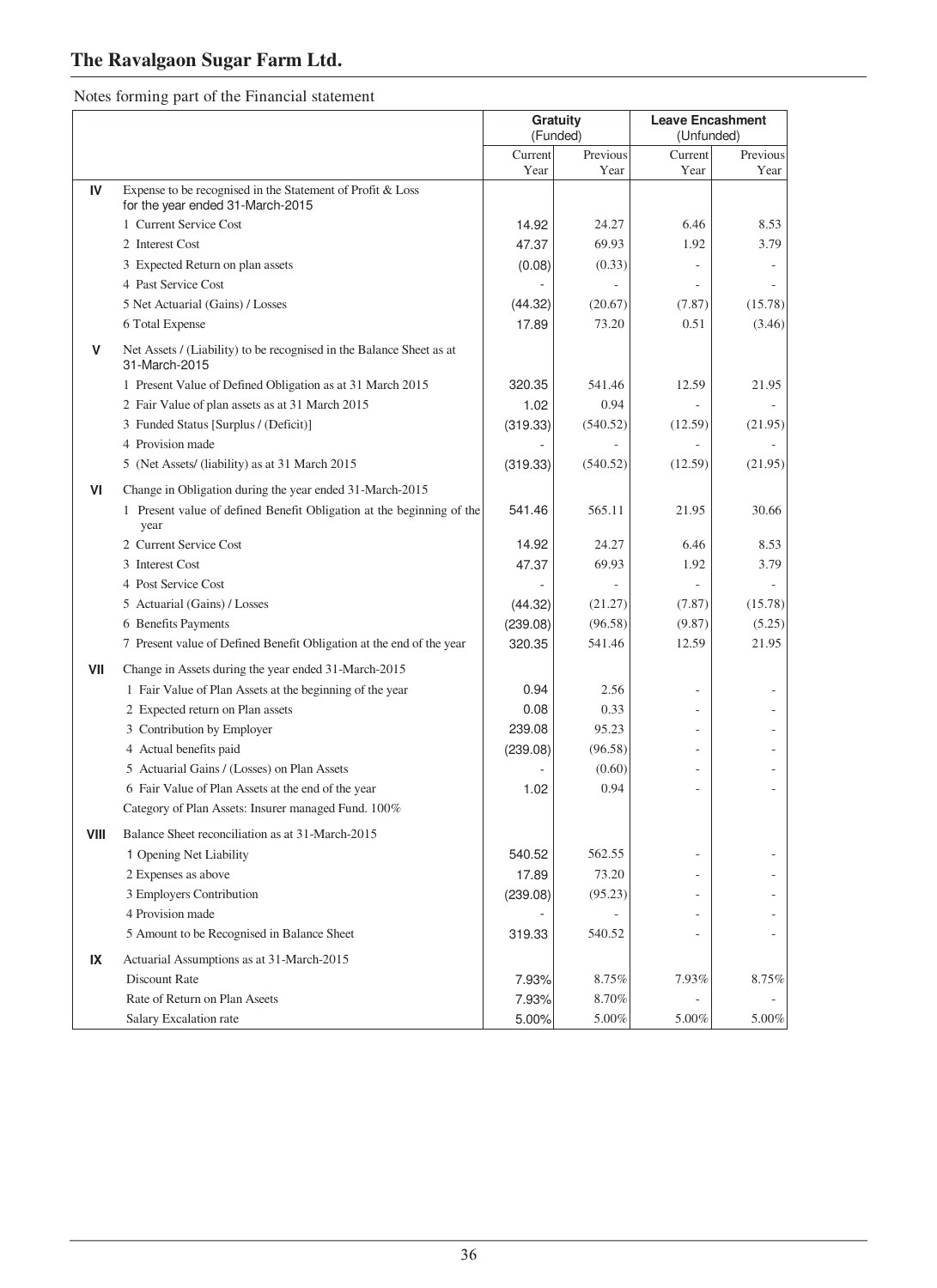#### **33 Segment Reporting:**

- a The Company has disclosed Business segment as the primary segment. Segments have been identified taking into account the nature of the products, the differing risks and returns, the organisation structure and internal reporting system.
- b The Company's operation predominantly relate to manufacture of Sugar and Confectionery.
- c The Company mainly caters to the needs of the domestic market. As such there are no reportable geographical segments.
- d Inter Segment Transfer Pricing Policy : The Sugar supplied to Candy & Confectionery division and Bura supplied to Confectionery division is based on market price. All other Inter Segment transfers are at cost.

#### **Segment Information for the12 months ended 31-March-2015 (Rs. In Lacs)**

|   |             |                                                                   | Sugar              |                  | Confectionery  |          | Total           |                    |
|---|-------------|-------------------------------------------------------------------|--------------------|------------------|----------------|----------|-----------------|--------------------|
|   |             |                                                                   | <b>Current</b>     | Previous         | <b>Current</b> | Previous | <b>Current</b>  | Previous           |
|   |             |                                                                   | Year               | period           | Year           | period   | Year            | period             |
| 1 |             | External Sales (Net of Excise)                                    |                    |                  |                |          |                 |                    |
|   | a           | Domestic                                                          | 1,952.59           | 888.94           | 1,574.34       | 2,549.90 | 3,526.93        | 3,438.84           |
|   |             | <b>b</b> Exports<br><b>Total Sales</b>                            |                    |                  | 1,574.34       | 2,549.90 |                 |                    |
|   |             |                                                                   | 1,952.59           | 888.94           |                |          | 3,526.93        | 3,438.84           |
|   | C           | Add.: Other Income                                                | 50.66<br>289.08    | 194.97<br>131.57 | 16.87          | 20.33    | 67.53<br>289.08 | 215.30<br>131.57   |
|   | d           | Add.: Inter Segmental Sales                                       |                    | 1,215.48         | 1,591.21       | 2,570.23 | 3,883.54        |                    |
|   |             | e Less.: Eliminations                                             | 2,292.33<br>289.08 | 131.57           |                |          | 289.08          | 3,785.71<br>131.57 |
|   |             | <b>Total Sement Revenue</b>                                       |                    | 1,083.91         | 1,591.21       |          | 3,594.46        | 3,654.14           |
| 2 |             | Profit / (Loss) before Interest & Corporate                       | 2,003.25           |                  |                | 2,570.23 |                 |                    |
|   |             | Expenses                                                          |                    |                  |                |          |                 |                    |
|   |             | a Segment Result                                                  | (779.64)           | (417.32)         | 251.59         | (16.33)  | (528.05)        | (433.65)           |
|   |             | b Less: Unallocated Corporate Expenses                            |                    |                  |                |          | 282.12          | 417.10             |
|   | $\mathbf c$ | <b>Operating Profit</b>                                           |                    |                  |                |          | (810.17)        | (850.75)           |
|   |             | d Less: Cane price and Other Expenses for<br><b>Earlier Years</b> |                    |                  |                |          |                 |                    |
|   |             | e Less: Interest Expenses                                         |                    |                  |                |          | 506.00          | 740.32             |
|   |             | f Add: Other Income (including Dividend)                          |                    |                  |                |          | 40.96           | 66.89              |
|   |             | g Less: Taxes paid / provided                                     |                    |                  |                |          |                 |                    |
|   |             | i) Current Tax                                                    |                    |                  |                |          |                 |                    |
|   |             | ii) Deferred Tax (Net)                                            |                    |                  |                |          | (8.85)          | 11.60              |
|   |             | iii) Wealth Tax                                                   |                    |                  |                |          |                 | 1.11               |
|   |             | iv) Tax Provision for earlier years                               |                    |                  |                |          |                 | 1.53               |
|   |             | Net Profit / (Loss)                                               |                    |                  |                |          | (1,266.36)      | (1,538.42)         |
| 3 |             | Other Information:                                                |                    |                  |                |          |                 |                    |
|   |             | <b>Segmental Assets</b>                                           | 2,693.22           | 5,224.81         | 396.72         | 493.90   | 3,089.94        | 5,718.71           |
|   |             | <b>Unallocated Corporate Assets</b>                               |                    |                  |                |          | 1,262.81        | 1,353.93           |
|   |             | <b>Total Assets</b>                                               |                    |                  |                |          | 4,352.75        | 7,072.64           |
|   |             | Segmental Liabilities                                             | 278.70             | 612.53           | 290.58         | 307.26   | 569.28          | 919.79             |
|   |             | <b>Unallocated Corporate Liabilities</b>                          |                    |                  |                |          | 177.00          | 88.63              |
|   |             | <b>Total Liabilities</b>                                          |                    |                  |                |          | 746.28          | 1,008.42           |
|   |             | Capital Expenditure                                               |                    | 2.87             |                | 31.24    |                 | 34.11              |
|   |             | Unallocated Corporate Capital Expenditure                         |                    |                  |                |          | ÷,              |                    |
|   |             | <b>Total Capital Expenditure</b>                                  |                    |                  |                |          |                 | 34.11              |
|   |             | Depreciation & Impairment                                         |                    | 243.09           |                | 19.96    |                 | 263.05             |
|   |             | <b>Unallocated Corporate Depreciation</b>                         |                    |                  |                |          | 204.45          | 48.81              |
|   |             | Total Depreciation                                                |                    |                  |                |          | 204.45          | 311.86             |
|   |             | <b>Total Assets Exclude</b>                                       |                    |                  |                |          |                 |                    |
|   |             | Investments                                                       |                    |                  |                |          | 27.41           | 27.41              |
|   |             | Advance Tax (Net)                                                 |                    |                  |                |          | 153.61          | 236.45             |
|   |             | <b>Total Liabilities Exclude</b>                                  |                    |                  |                |          |                 |                    |
|   |             | Deferred Tax (Net)                                                |                    |                  |                |          | 323.80          | 351.03             |
|   |             | Secured Loans                                                     |                    |                  |                |          | 1,962.99        | 3,493.01           |
|   |             | <b>Unsecured Loans</b>                                            |                    |                  |                |          | 1,816.63        | 1,492.48           |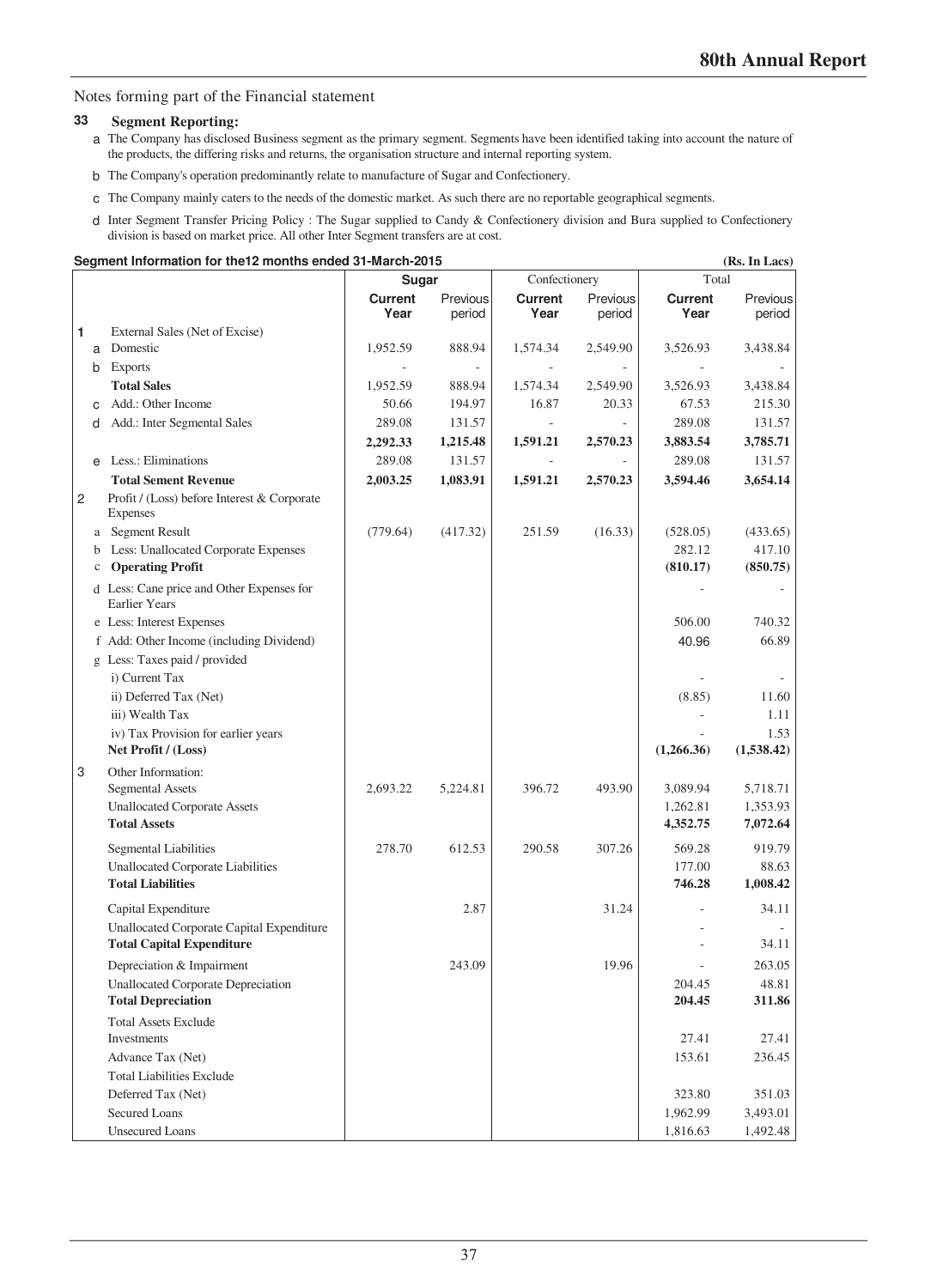| <b>Helated Faily Disclusules.</b>          |                                                |                                                                                    |  |  |  |
|--------------------------------------------|------------------------------------------------|------------------------------------------------------------------------------------|--|--|--|
| A. Associate Companies                     | Lanica Financial Services Limited              | Asseociate Company                                                                 |  |  |  |
|                                            | Carina Finvest Limited                         | Asseociate Company                                                                 |  |  |  |
|                                            | Acrow India Limited                            | Asseociate Company                                                                 |  |  |  |
|                                            | Leela Bharat Foundation                        | Asseociate Company                                                                 |  |  |  |
| <b>B.</b> Key Management Personnel         | Mr. Harshavardhan B Doshi<br>Mr. Nihal H Doshi | Chairman & Managing Director<br><b>Executive Director</b>                          |  |  |  |
| C. Relative of Key managerial<br>personnel | Mrs. Lamya H Doshi<br>Miss Carina H Doshi      | Spouse of Chairman & Managing Director<br>Daughter of Chairman & Managing Director |  |  |  |

## **34 Related Party Disclosures:**

|                                                                 |                            |                  |                          |                  |                             | (Rs. In Lacs)    |
|-----------------------------------------------------------------|----------------------------|------------------|--------------------------|------------------|-----------------------------|------------------|
|                                                                 | <b>Associate Companies</b> |                  | Key Mangement Perssonnel |                  | <b>Relative of Director</b> |                  |
|                                                                 | Current<br>Year            | Previous<br>Year | Current<br>Year          | Previous<br>Year | Current<br>Year             | Previous<br>Year |
|                                                                 |                            |                  |                          |                  |                             |                  |
| Purchase of Goods / Spares<br>1                                 | 0.13                       | ٠                |                          |                  |                             |                  |
| Sale of Goods<br>2                                              |                            |                  |                          |                  |                             |                  |
| Rendering of services<br>3                                      | 0.19                       | 0.20             |                          |                  |                             |                  |
| Receiving of Services<br>4                                      | 27.76                      | 51.67            |                          |                  |                             |                  |
| Purchase of Fixed Assets<br>5                                   |                            |                  |                          |                  |                             |                  |
| Sale of Fixed Assets<br>6                                       | 200.00                     |                  |                          |                  |                             |                  |
| Reimbursement of Expenses<br>7                                  |                            |                  |                          |                  |                             |                  |
| Amount received towards<br>8<br>Deputation of Staff             |                            |                  |                          |                  |                             |                  |
| Royalty received<br>9                                           |                            |                  |                          |                  |                             |                  |
| <b>Rent Received</b><br>10                                      |                            | 0.75             |                          |                  |                             |                  |
| 11 Rent paid                                                    | 0.56                       | 13.48            |                          |                  |                             |                  |
| 12 Outstanding balance in Current<br>Assets, and Loan & Advance | 4.44                       | 3.71             |                          |                  |                             |                  |
| 13 Outstanding balance in Current<br>Liabilities                | 47.98                      | 21.25            |                          |                  |                             |                  |
| 14 ICD received during the period                               | 700.00                     | 435.00           |                          |                  |                             |                  |
| 15 ICD repaid during the period                                 | 240.00                     | 10.00            |                          |                  |                             |                  |
| 16 ICD balance at the end of the<br>period                      | 1,070.00                   | 610.00           |                          |                  |                             |                  |
| 17 Interest paid on ICDs during the<br>period                   | 101.20                     | 55.95            |                          |                  |                             |                  |
| 18 Dividend paid during the period                              |                            | 1.67             |                          | 0.10             |                             |                  |
| 19 Dividend Received                                            |                            |                  |                          |                  |                             |                  |
| 20 Remuneration paid                                            |                            |                  | 9.00                     | 53.80            |                             |                  |

#### 35 **Lease Rentals:**

a) Future lease rentals payable within one year in respect of premises taken on lease Rs. Nil Lacs. (Previous Year Rs. Nil Lacs)

b) Rent includes payment of lease rent in respect of premises of Rs. Nil Lacs.(Previous Year Rs. 13.48 Lacs)

c) General Description of Lease Terms:

Lease rentals are recognised on the basis of agreed terms. Assets are taken on lease for a period of 12/ 33/ 60 months

36 The Company is in the advanced stages of selling its non core assets like land banks, buildings etc., which will absorb all losses and make it's net worth positive. Accordingly the accounts have been prepared on the basis of going concern assumption.

37 As per Sec.74 of the Companies Act 2013 which has come into force with effect from 01.04.2014, deposits accepted form public before commencement of this Act, remain unpaid or become due at any time thereafter the same has to be repaid within one year

or date on which it is due whichever is earlier. The Company has approached the Company Law Board seeking extension of time for repayment of deposit and the Company Law Board vide it's order no. CA. No. 09/2015 dtaed 07.04.2015 has approved the company's request for the time extension and directed the Company to pay the deposits with agreed interest to all Fixed Deposit holders as per the date of maturity.

38 Current period figures are of twelve months as compared to eighteen months for the previous period, hence are not comparable.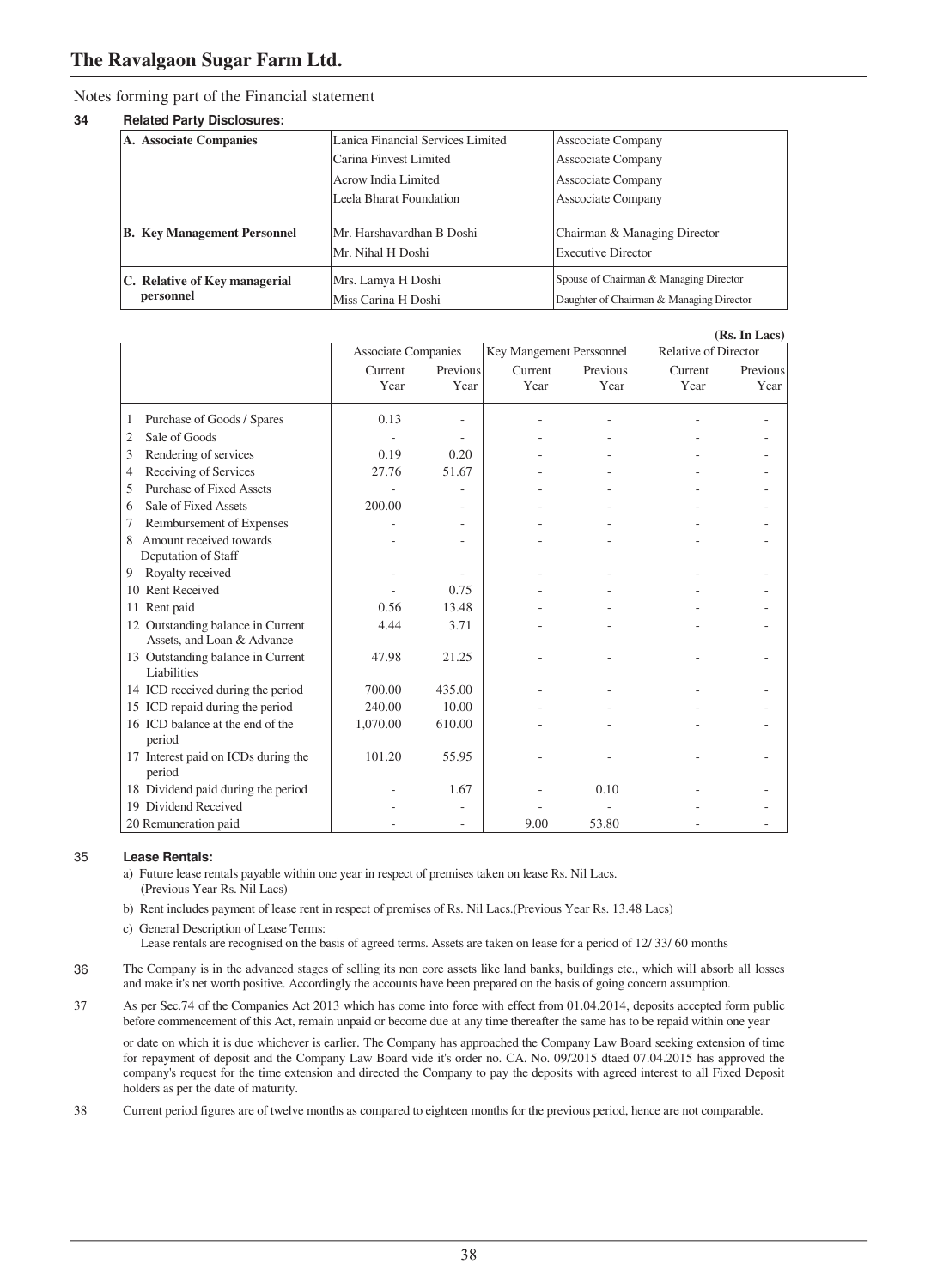# 39 **Earnings per Share (EPS)**

|                                                                                                                                                                             | <b>Current</b><br>Year | Previous<br>Year |
|-----------------------------------------------------------------------------------------------------------------------------------------------------------------------------|------------------------|------------------|
| Profit computation for both Basic & Diluted Earnings per Share of Rs. 50/- each Net Profit /<br>a)<br>(Loss) as per Profit & Loss Account available for Equity Shareholders | (1,266,36)             | (1.538.42)       |
| Weighted Average number of Equity Shares for EPS computaion (for Basic & Diluted EPS)<br>b)                                                                                 | 68,000                 | 68,000           |
| c) EPS (Weighted Average in Rs.) (Basic & Diluted)                                                                                                                          | (1.862.29)             | (2.262.38)       |

# As per our report of even date

| For V. SANKAR AIYAR & CO.                                    | For and on behalf of the Board of Director  |                             |                                          |  |
|--------------------------------------------------------------|---------------------------------------------|-----------------------------|------------------------------------------|--|
| <b>Chartered Accountants</b><br>Firm Registration No.109208W | H. B. Doshi<br>Chairman & Managing Director |                             | N. H. Doshi<br><b>Executive Director</b> |  |
| <b>Arvind Mohan</b><br>Partner<br>Membership No. 124082      | H. P. Gandhi<br>Director                    | Ramola Mahajani<br>Director | <b>Moorad Fazalbhov</b><br>Director      |  |
| Mumbai<br>28-May-2015                                        |                                             |                             | Mumbai<br>28-May-2015                    |  |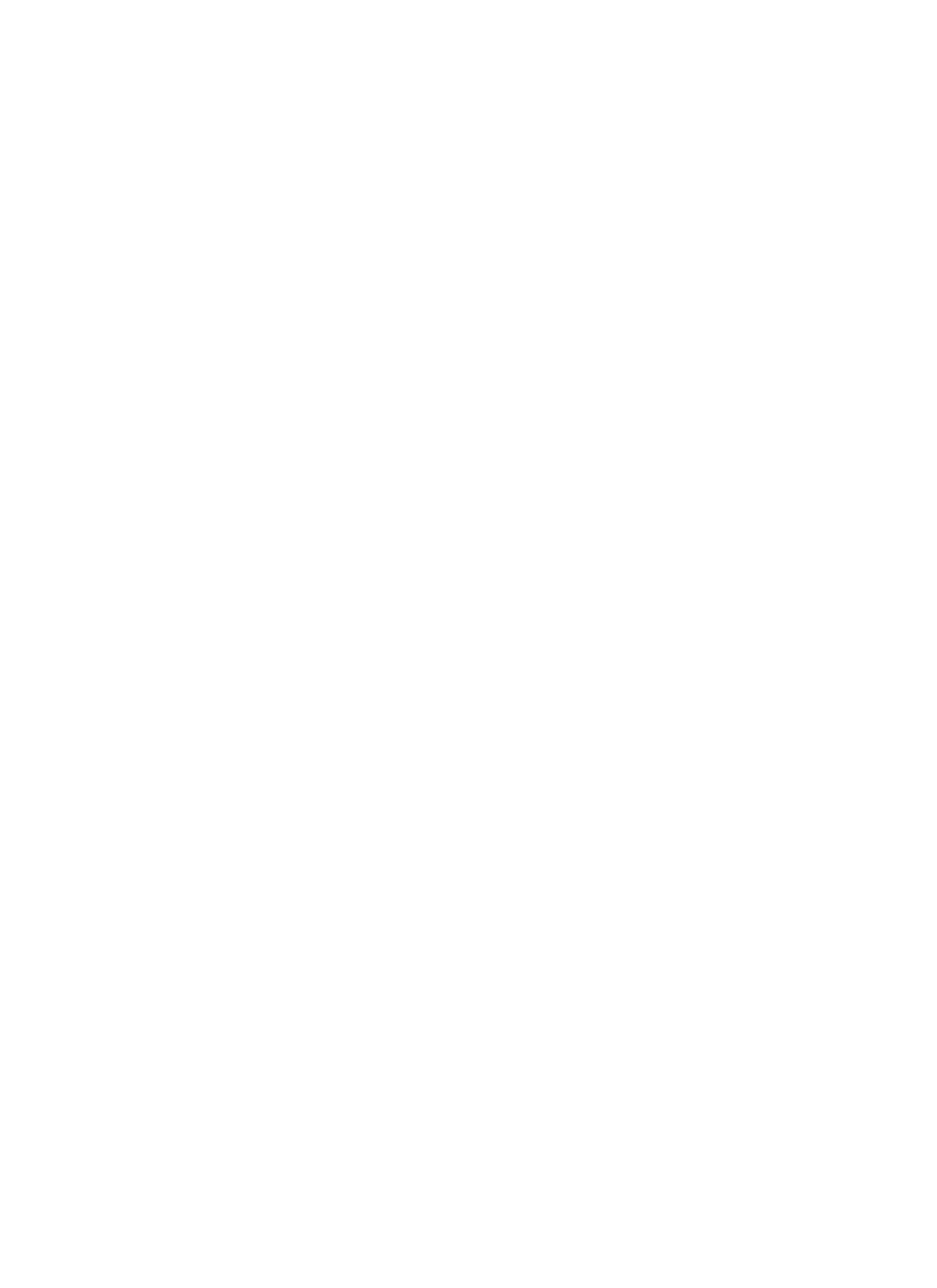| THE RAVALGAON SUGAR FARM LIMITED<br>Registered Office: Ravalgaon-423108, Taluka Malegaon, District Nashik, Maharashtra, India.<br><b>ATTENDANCE SLIP</b>                                                                                                                                                                                                                         |                                                                                   |  |
|----------------------------------------------------------------------------------------------------------------------------------------------------------------------------------------------------------------------------------------------------------------------------------------------------------------------------------------------------------------------------------|-----------------------------------------------------------------------------------|--|
| Please complete this Attendance Slip and hand it over at the meeting hall. It helps us to make proper arrangements. Failure to<br>bring this Attendance Slip will cause unnecessary inconvenience to you. Please write below<br>Name of the member:                                                                                                                              |                                                                                   |  |
| Registered Folio No.:<br>Client ID No.:<br>(Please write name in BLOCK Letters)                                                                                                                                                                                                                                                                                                  | No. of Shares held:<br>DP ID $No.$ :                                              |  |
| I/We hereby record my/our presence at the EIGHTIETH ANNUAL GENERAL MEETING of the Company Scheduled to be<br>held at Krida Mandal Hall, Ravalagon - 423108, Taluka Malegaon, District Nashik, Maharashtra on Monday, 7th September<br>2015 at 4:00 p.m.                                                                                                                          |                                                                                   |  |
|                                                                                                                                                                                                                                                                                                                                                                                  | Members/Proxy's Signature<br>(To be signed at the time of handing over this slip) |  |
| <b>NOTES:</b><br>1. Members/Proxy holders are requested to bring their copy of the Annual Report with them to the meeting.<br>2. Please carry this Attendance Slip with you and hand over the same, duly signed in the space provided, at the entrance to the meeting hall.                                                                                                      |                                                                                   |  |
|                                                                                                                                                                                                                                                                                                                                                                                  |                                                                                   |  |
| Form No. MGT-11 - PROXY FORM<br>[Pursuant to section 105(6) of the Companies Act, 2013 and rule 19(3) of the Companies (Management and Administration) Rules, 2014]                                                                                                                                                                                                              |                                                                                   |  |
| CIN: L01110MH1933PLC001930<br>Name of the company: THE RAVALGAON SUGAR FARM LIMITED<br>Registered office: Ravalgaon-423108, Taluka Malegaon, District Nashik, Maharashtra, India.                                                                                                                                                                                                |                                                                                   |  |
|                                                                                                                                                                                                                                                                                                                                                                                  |                                                                                   |  |
|                                                                                                                                                                                                                                                                                                                                                                                  |                                                                                   |  |
|                                                                                                                                                                                                                                                                                                                                                                                  |                                                                                   |  |
|                                                                                                                                                                                                                                                                                                                                                                                  |                                                                                   |  |
|                                                                                                                                                                                                                                                                                                                                                                                  |                                                                                   |  |
|                                                                                                                                                                                                                                                                                                                                                                                  |                                                                                   |  |
|                                                                                                                                                                                                                                                                                                                                                                                  |                                                                                   |  |
|                                                                                                                                                                                                                                                                                                                                                                                  |                                                                                   |  |
|                                                                                                                                                                                                                                                                                                                                                                                  |                                                                                   |  |
|                                                                                                                                                                                                                                                                                                                                                                                  |                                                                                   |  |
|                                                                                                                                                                                                                                                                                                                                                                                  |                                                                                   |  |
|                                                                                                                                                                                                                                                                                                                                                                                  |                                                                                   |  |
|                                                                                                                                                                                                                                                                                                                                                                                  |                                                                                   |  |
|                                                                                                                                                                                                                                                                                                                                                                                  |                                                                                   |  |
| as my/our proxy to attend and vote (on a poll) for me/us and on my/our behalf at the Eightieth Annual General Meeting of the<br>company, to be held at Krida Mandal Hall, Ravalagon - 423108, Taluka Malegaon, District Nashik, Maharashtra on Monday,<br>7th September 2015 at 4:00 p.m. and at any adjournment thereof, in respect of such resolutions as are indicated below: |                                                                                   |  |
|                                                                                                                                                                                                                                                                                                                                                                                  |                                                                                   |  |
|                                                                                                                                                                                                                                                                                                                                                                                  |                                                                                   |  |
|                                                                                                                                                                                                                                                                                                                                                                                  |                                                                                   |  |
|                                                                                                                                                                                                                                                                                                                                                                                  | Affix                                                                             |  |
|                                                                                                                                                                                                                                                                                                                                                                                  | Revenue<br>Stamp                                                                  |  |
|                                                                                                                                                                                                                                                                                                                                                                                  |                                                                                   |  |

**Note: In order to be effective, this form of proxy should be duly completed and deposited and the Registered Office of the Company no less than 48 hours before the commencement of the Annual General Meeting.**